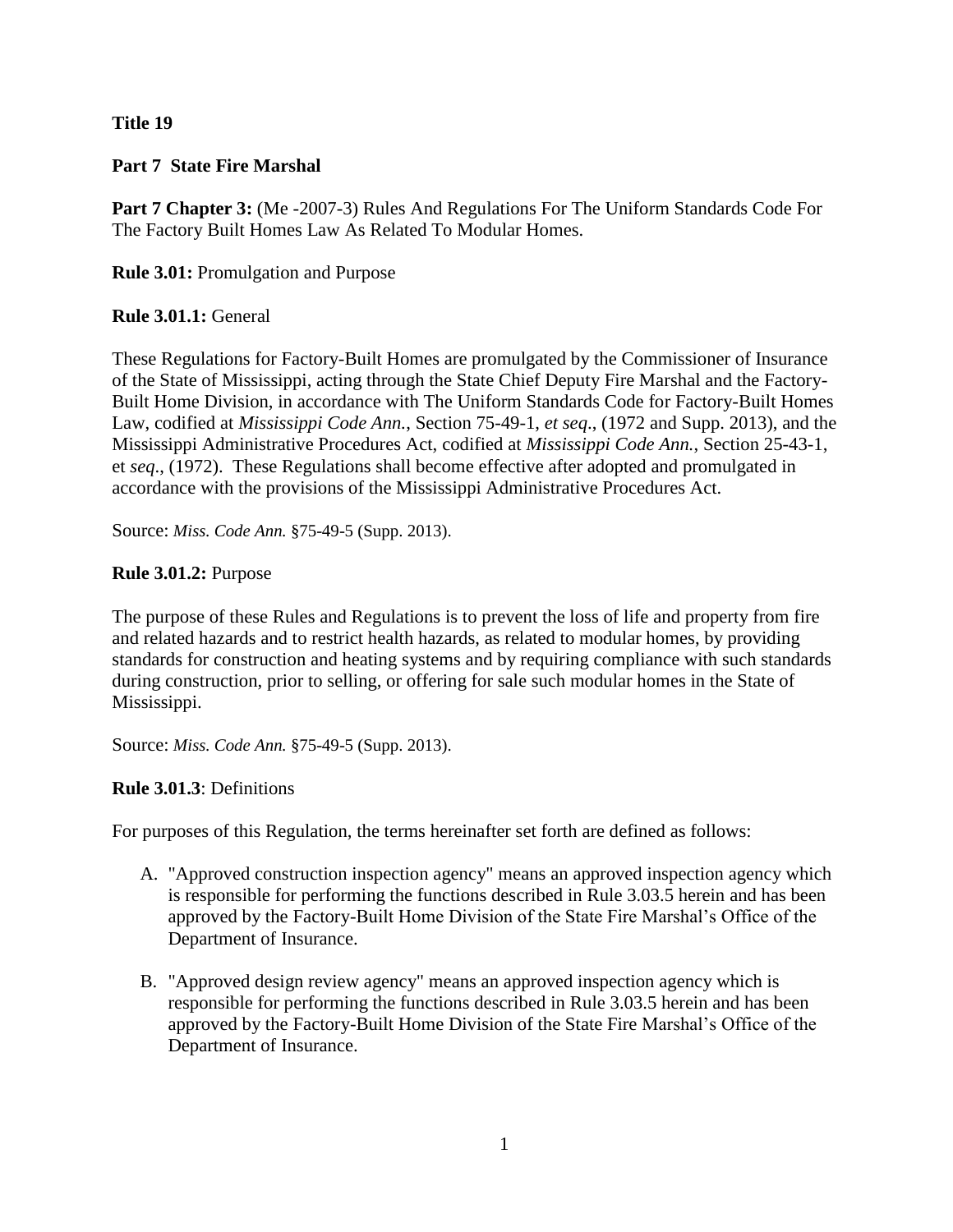- C. "Building system" means plans, specifications, and documentation for a system or type of modular building unit, or for the foundation, structural, electrical, mechanical, plumbing, fire protection, or other system(s) thereof affecting health and safety.
- D. "Certification" means written confirmation from a modular home manufacturer verifying that a Modular Home Contractor or an Installer/Transporter is qualified to install and/or transport his modular home as defined in Rule 3.01.3(X).
- E. "State Chief Deputy Fire Marshal" means the individual appointed by the Commissioner of Insurance, who, along with his employees, is designated by the Commissioner to implement and enforce this Regulation and to maintain, among other duties, the Factory-Built Home Division.
- F. "Closed construction" means any modular building unit, component, assembly, or system manufactured in such a manner that all concealed parts' processes of manufacturing cannot be inspected before installation at the site without disassembly, damage, or destruction.
- G. "Commissioner" means the Commissioner of Insurance of the State of Mississippi.
- H. "Compliance assurance program" means the system documentation and methods of assuring that modular building units and their components, including the manufacturing, storage, transportation, assembly, handling and installation thereof, conform to the Standards, as defined in Rule 3.01.3(GG).
- I. "Component" means any assembly, sub-assembly, or combination of elements for use as a part of a modular building unit, which may include the structural, electrical, mechanical, plumbing, fire protection, or other system(s) thereof affecting life safety.
- J. "Damage" means any impairment, alteration, or breakage occurring to a modular building unit, or any part thereof, that causes it not to comply with the Standards, as defined in Rule 3.01.3(GG).
- K. "Data plate" means the label requested and installed by independent third-party inspection agencies, verifying compliance with construction standards approved by the Factory-Built Home Division of the State Fire Marshal's Office of the Department of Insurance.
- L. "Developer" means any person who buys factory-built homes and real estate and then offers to sell or lease to the general public land-home "package deals" consisting of a home with real estate. Upon renewal of a license, a developer must provide documentation to the Department of Insurance that he or she has at least five (5) available manufactured or modular home sites. A developer shall be responsible for installation requirements for manufactured or modular housing as set forth in this Regulation. The term "Developer" does not apply to entities that meet the requirements of and are licensed as a "Modular home contractor" as defined in Rule 3.01.3(Y).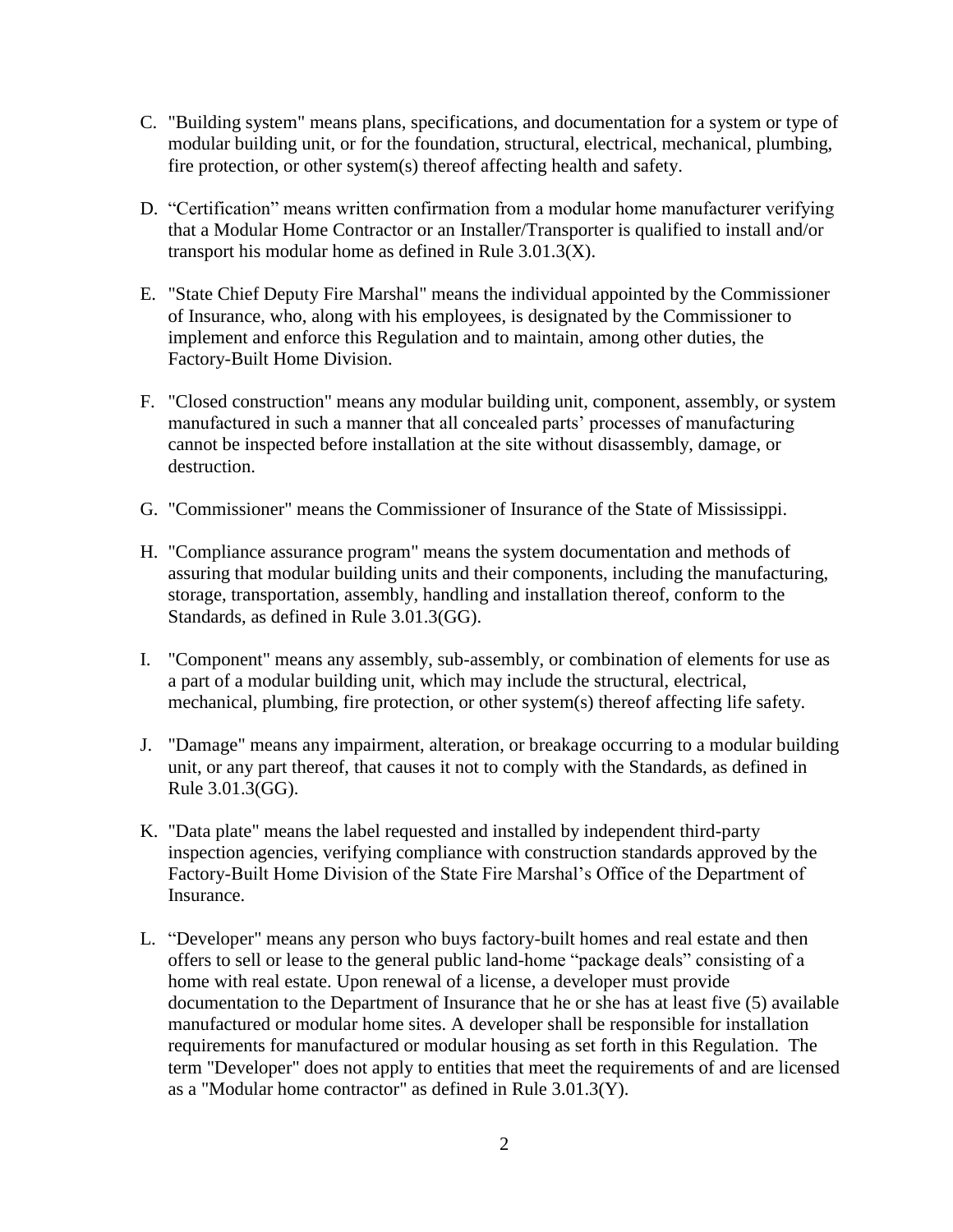- M. "Division" means the Factory-Built Home Division of the State Fire Marshal's Office.
- N. "Endorsement" means the stamp affixed to a privilege license indicating manufacturer certification as defined in Rule 3.01.3(D).
- O. "Factory-Built home" means a mobile home, a manufactured home, and a modular home as those terms are defined herein.
- P. "Installer/transporter" is any person engaged for hire as an independent contractor in the movement of, transportation, or both, or the installation, blocking, anchoring and tiedown of a Factory-Built home. An "installer/transporter" shall not include persons who do not hold themselves out for hire to the general public for the purposes described in this definition. An installer/transporter shall be responsible for installation requirements for manufactured, mobile or modular homes as set forth in Title 19, Part 7,Chapter 5, Rule 5.04 -5.06 of the rules and regulations for the Uniform Standards Code for Factory-Built Home Law.
- Q. "International Residential Code for One and Two-Family Dwellings (IRC)" means the International Residential Code, 2006 edition, published by the International Code Council (ICC), 900 Montclair Road, Birmingham, Alabama 35213, as referenced in Article II. Standards herein.
- R. "Licensee" means any manufacturer, retailer, developer, modular home contractor or installer/transporter who obtains a privilege license from the Factory-Built Home Division of the State Fire Marshal's Office of the Department of Insurance. The licensee shall comply with all laws of the State of Mississippi regarding factory-built homes.
- S. "Manufactured home" means a structure defined by and constructed in accordance with the National Manufactured Housing Construction and Safety Standards Act of 1974, as amended, (42 U.S.C.S. 5401 *et seq.*), and manufactured after June 14, 1976.
- T. "Manufacturer" means any person engaged in the production (construction) of modular or manufactured homes.
- U. "Mississippi Department of Transportation (MDOT)" means the regulatory agency for transportation in the State of Mississippi. All licensees (manufacturers, retailers, developers, modular home contractors and installer/transporters) shall comply with the requirements regarding transportation of factory built homes under the jurisdiction of MDOT in the State of Mississippi.
- V. "Mobile home" means a structure manufactured before June 15, 1976, that is not constructed in accordance with the National Manufactured Housing Construction and Safety Standards Act of 1974, as amended (42 U.S.C.S. 5401 *et seq.*..). It is a structure that is transportable in one or more sections, that, in the traveling mode, is eight (8) body feet or more in width and thirty-two (32) body feet or more in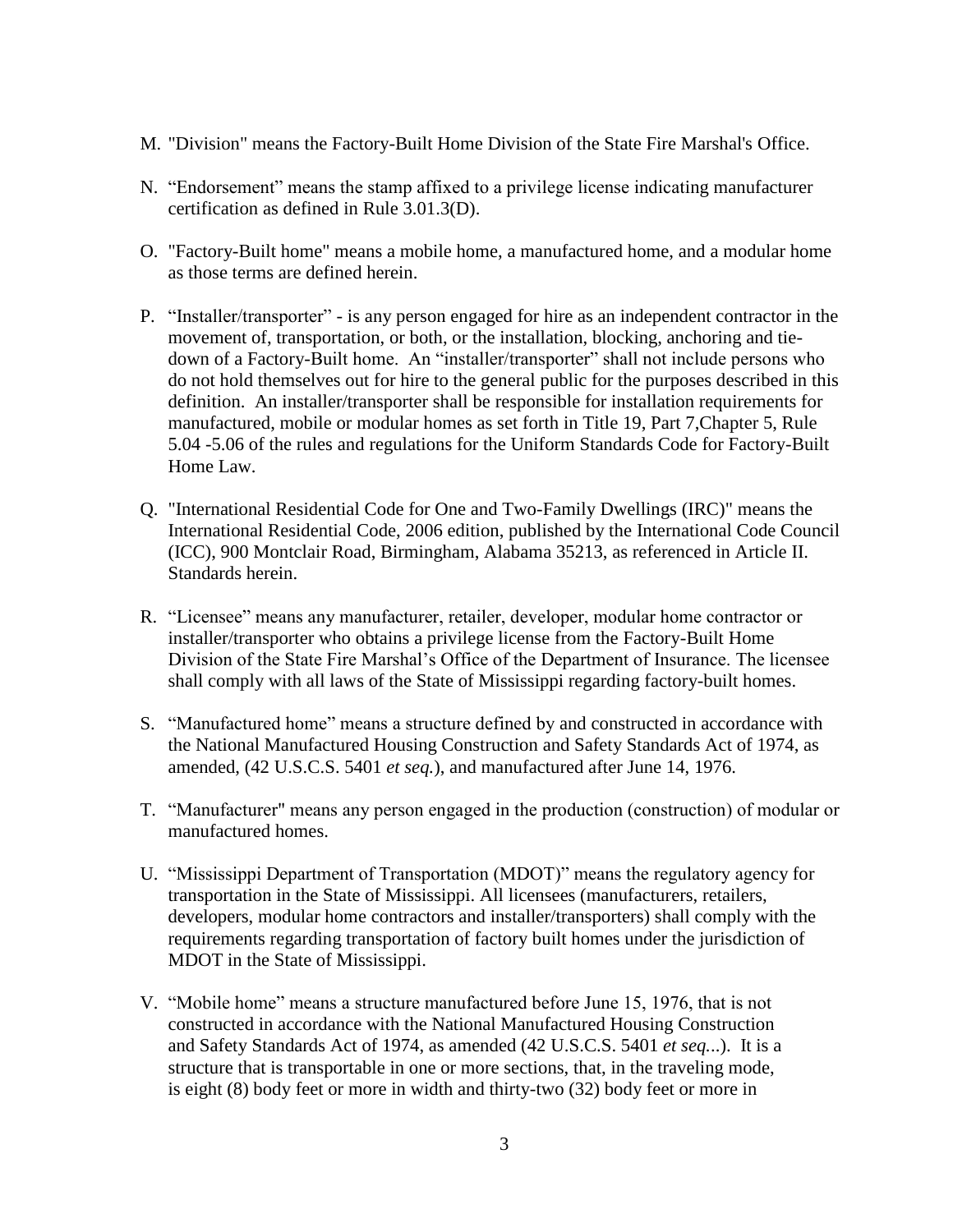length, or when erected on site, is two hundred fifty-six (256) or more square feet, and that is built on a permanent chassis and designed to be used as a dwelling with or without a permanent foundation when connected to the required utilities, and includes any plumbing, heating, air conditioning, and electrical systems contained therein; except that such term shall include any structure which meets all the requirements and with respect to which the manufacturer voluntarily files a certification required by the Commissioner and complies with the standards established under The Uniform Standards Code for Factory-Built Homes Law, *Mississippi Code Ann.*, Section 75-49-1, *et seq*.

- W. "Model" means a specific design of modular building unit which is based upon size, room arrangement, method of construction, location, arrangement or size of plumbing, mechanical, or electrical equipment and systems therein in accordance with plans and specifications submitted to an approved design review agency.
- X. "Modular home" means a structure which is: (i) transportable in one or more sections; (ii) designed to be used as a dwelling when connected to the required utilities, and includes plumbing, heating, air conditioning and electrical systems with the home; and (iii) certified by its manufacturers as being constructed in accordance with a nationally recognized building code; and (iv) designed to be permanently installed at its final destination on an approved foundation constructed in compliance with a nationally recognized building code. The term "modular home" does not include manufactured housing as defined by the National Manufactured Housing Construction and Safety Standards Act of 1974.
- Y. "Modular home contractor" means a licensed residential building contractor or a licensed retailer who buys factory-built modular homes for resale to the general public, whether to be located on the consumer's home site or a land-home package on property owned by the modular home contractor. A Mississippi licensed modular home contractor is authorized to sell new modular homes for installation on a consumer's home site or as part of a landhome package without the necessity of maintaining a separate sales center. A modular home contractor shall be responsible for the installation requirements for modular housing as set forth in Rule 3.03.8 of the rules and regulations for Uniform Standards Code for the Factory-Built Homes As Related To Modular Homes.
- Z. "Non-coded area" means any local jurisdiction (county or municipality) that has not adopted the latest edition and Appendices of the International Building Code, published by the International Code Council, or the Southern Building Code, published by the Southern Building Code Congress International, or any county in which the board of supervisors has not adopted *Mississippi Code Ann.*, Section 75-49-21, entitled "permit Fees for Manufactured or Mobile Homes," or other recognized building codes or portion thereof.
- AA. "Open construction" means any modular building unit, component, assembly, or system manufactured in such a manner that all portions can be readily inspected at the site without disassembly, damage, or destruction.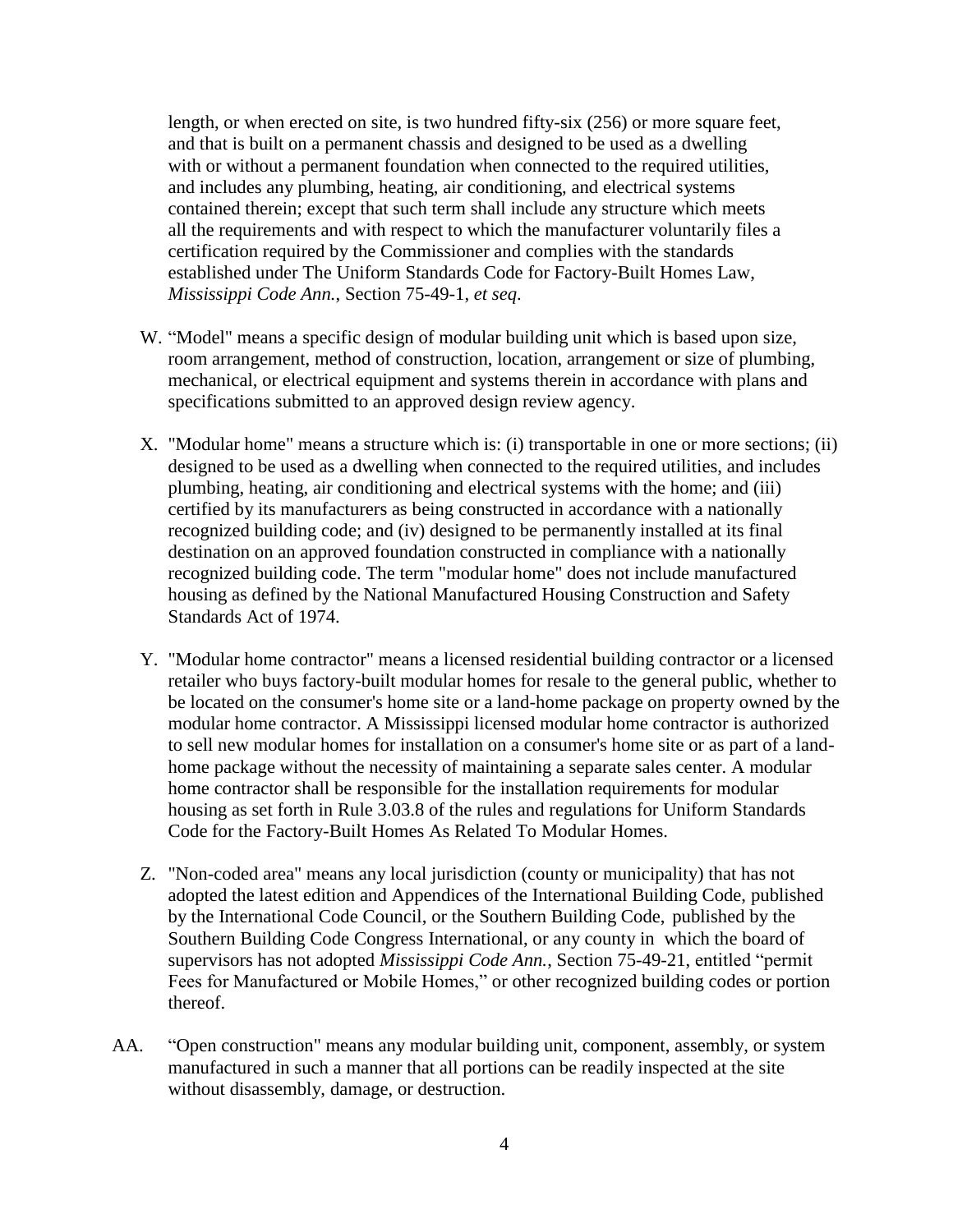- BB. "Person" means any individual, firm, corporation, partnership, association or other type of business entity.
- CC. "Residential Building Contractor" means any person who is licensed by the State of Mississippi to construct a residential building or structure, or to construct the foundation and perform the installation and site work for a modular home, or to offer for sale or for use by another a residential building or structure, or who, for a fixed price, commission, fee, wage, or other compensation, undertakes or offers to undertake the construction, or superintending of the construction, of a residential building or structure.
- DD. "Retailer" means any person engaged in the retail sale of new or used manufactured mobile or modular homes to the general public. Upon renewal of a license, a retailer must provide documentation to the Department of Insurance that he or she has at least three (3) available manufactured mobile or modular homes on a sales lot. A retailer shall be responsible for installation requirements for manufactured mobile or modular housing set forth in Rule 3.03.8 of this Regulation.
- EE Site" means the location on which a modular building unit is installed or is to be installed.
- FF. "Southern Building Code Congress International (hereinafter referred to as "SBCCI") means the former Southern Building Code Congress International of Birmingham, Alabama, which changed on January 2000 to the new International Code Council.
- GG. "Standards" means the standards for the construction and installation of modular homes established in Article II of this Regulation.
- HH "Standard design" means any modular building unit, component, model or series intended for duplication or repetitive manufacture.
- II. "System prototype" means a specific design of modular homes designated by the manufacturer to be the standard for imitation reproduction. A system prototype may include options that do not affect the performance function of any system.

Source: *Miss. Code Ann.* §75-49-3 (Supp. 2013).

# **Rule 3.02**: Standards

# **Rule 3.02.1**: General

A. Unless otherwise provided by applicable law or the provisions of this Regulation, the Standards for the construction and installation of modular homes in the State of Mississippi (hereinafter referred to as "Standards") shall be those prescribed in the following codes: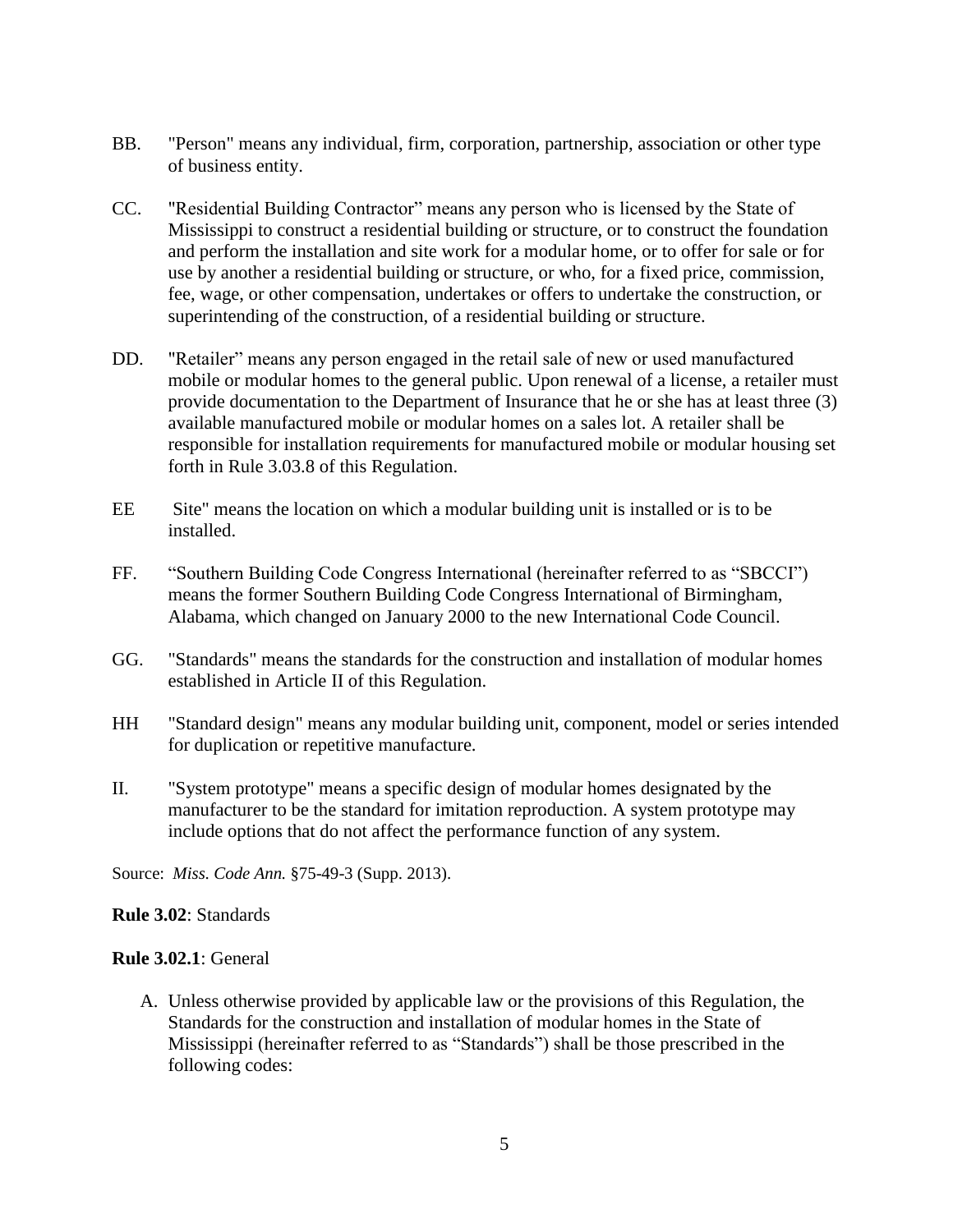- B. The National Electrical Code (NFPA 70), 2005 edition, published by the National Fire Protection Association (NFPA), Battery March Park, Quincy, Massachusetts 02269;
- C. The International Building Code, 2006 edition, published by the International Code Council (ICC) formerly the Southern Building Code Congress International, Inc. (SBCCI), 900 Montclair Road, Birmingham, Alabama 35213;
- D. The International Residential Code, 2006 edition, published by the International Code Council (ICC), 900 Montclair Road, Birmingham, Alabama 35213;
- E. The International Mechanical Code, 2006 edition, published by the ICC;
- F. The International Gas Code, 2006 edition, published by the ICC;
- G. The International Plumbing Code, 2006 edition, published by the ICC; and
- H. Southern Building Code Congress International Standard for Hurricane Resistant Residential Construction (SSTD 10); or Minimum Design Loads for Buildings and Other Structures (ASCE-7);

All of the above codes as they may be revised or amended.

Source: *Miss. Code Ann.* § 75-49-5 (Supp. 2013).

**Rule 3.03:** Administration

# **Rule 3.03.1:** General

In furtherance of *Mississippi Code Ann.*, Section 75-49-11, the Commissioner, acting through the State Chief Deputy Fire Marshal and the Factory-Built Home Division of the Mississippi Insurance Department, is hereby charged with the administration of this Regulation. He may make, amend, alter, or repeal the general rules and regulations of procedure for carrying into effect all provisions of this Regulation and for obtaining statistical data respecting manufactured, mobile, and modular homes. The Commissioner, acting through the State Chief Deputy Fire Marshall and the Factory-Built Home Division of the Mississippi Insurance Department, may prescribe means, methods, and practices to make effective such provisions. Further, the Commissioner, acting through the State Chief Deputy Fire Marshall and the Factory-Built Home Division of the Mississippi Insurance Department, may make such investigations and inspections as in his judgment are necessary to enforce and administer this Regulation.

Source: *Miss. Code Ann.* §75-49-11 (Supp. 2013).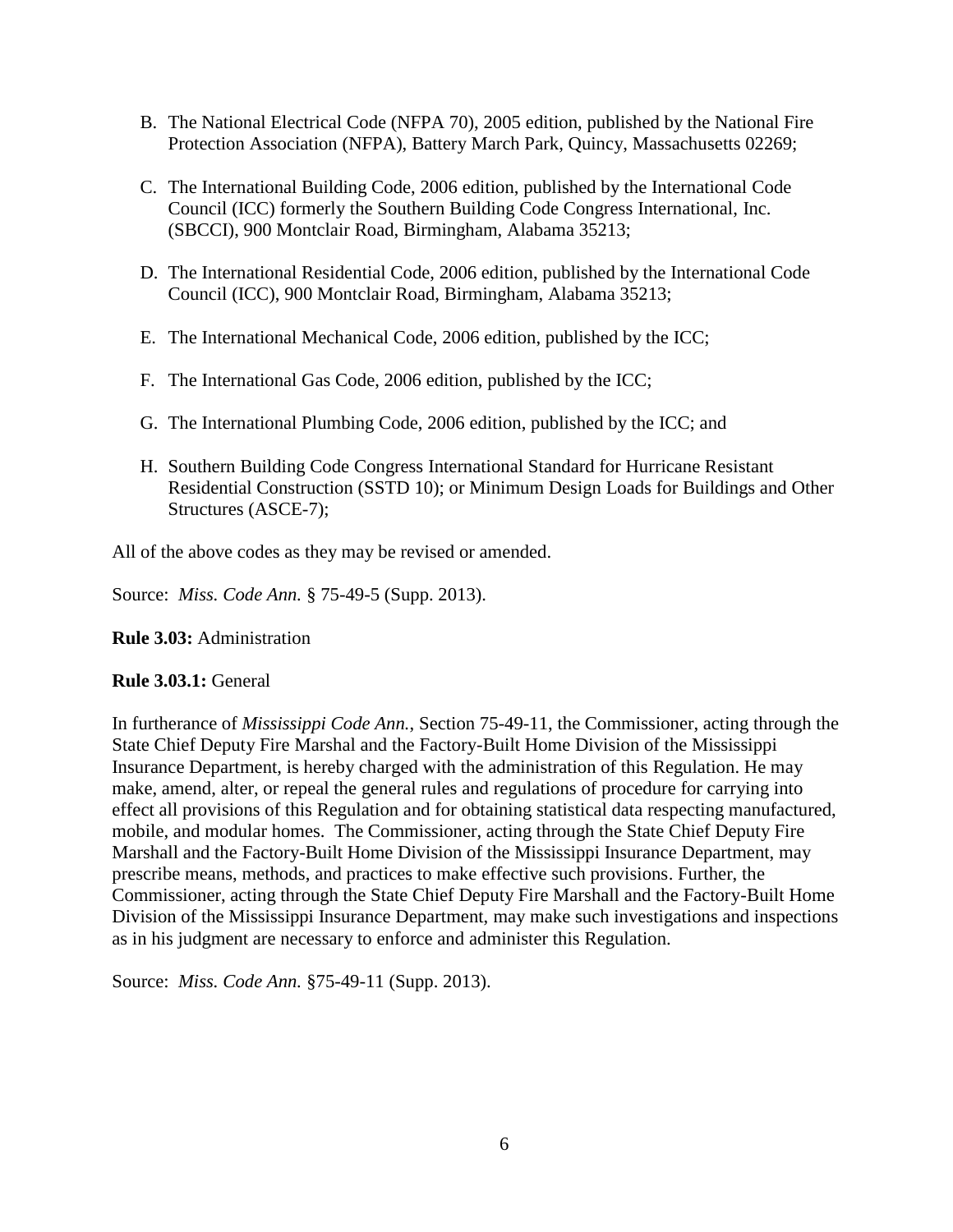### **Rule 3.03.2:** Rules and Regulations

- A. After July 1, 1988, every manufacturer engaged in the production (construction) of modular homes within the State of Mississippi shall apply for and obtain a license from the Commissioner.
- B. After July 1, 2005, every retailer, developer, or modular home contractor who sells, transports, or installs modular homes within the State of Mississippi shall apply for and obtain a license from the Commissioner.
- C. After July 1, 1992, every installer/transporter who transports or installs new or used factory-built modular homes within the State of Mississippi shall apply for and obtain a license from the Commissioner. The application for license must be accompanied by proof of financial responsibility for cargo loss or damage.
- D. After July 1, 2005, every manufacturer, installer/transporter, retailer, modular home contractor, and developer who first sells, manufactures, transports or installs a modular home in this state, before such first construction, sale, transportation, or installation, shall apply for and obtain a license from the Commissioner. The original license fee and all annual renewals thereof shall be due as set forth in this Regulation. The fee shall be paid to the Commissioner in such a manner as the Commissioner may by rule require. All funds received by the Commissioner shall be deposited into the State Treasury to the credit of the Department of Insurance.
- E. After July 1, 2005, every manufacturer of modular homes shall submit written certification, approved by the State Fire Marshal's Office, stating that the contractor installer/transporter or modular home contractor is qualified to install their modular home. If, for just cause, a manufacturer revokes an installer/transporter or modular home contractor's certification, he shall give written notification to the Factory-Built Homes Division within ten five (10) working days. Manufacturers of modular homes are permitted in accordance with their manufacturer's license to install modular homes constructed by their company. If a modular manufacturer installs modular homes built by other modular manufacturers holding themselves out for hire to the public, they will be required to obtain an installer/transporter's license.
- F. Any person as defined in *Miss. Code Ann.* § 75-49-3(h) that repossesses and sells t new or used Factory-Built homes within the State of Mississippi shall apply for and obtain a retailer's or developer's license, unless the sale is contracted through a current licensed retailer or developer to insure that the Factory-Built home is installed and set-up by a licensed installer/transporter in compliance with the Division's rules and regulations. A copy of said contract with the licensed retailer/developer is required to be on file with the Division. Upon license renewal, licensees are exempt from having three (3) units available for retailers; five (5) home sites for developers and from annual educational seminars.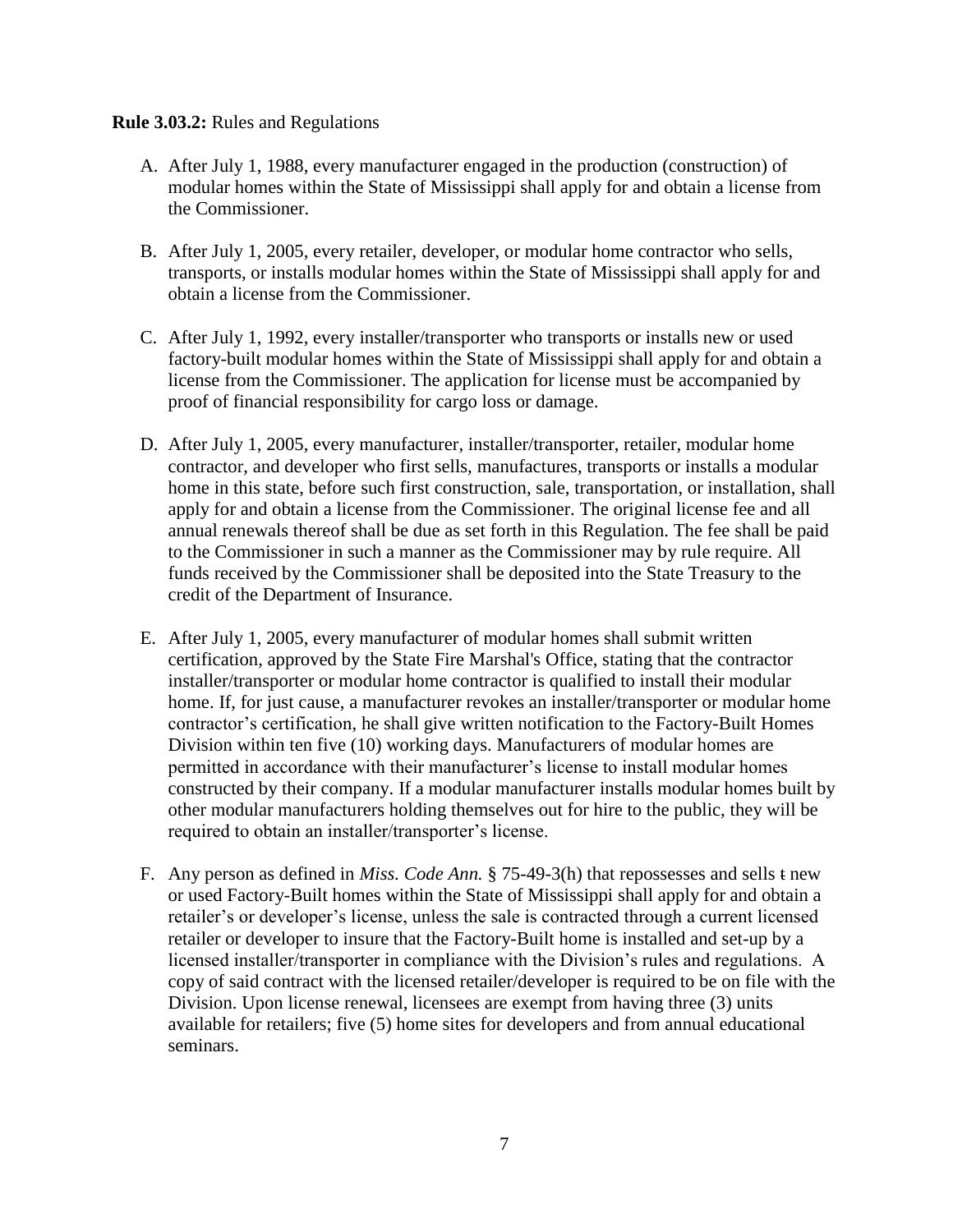- G. No retailer, modular home contractor, developer, transporter or installer shall deliver or cause to be delivered any modular home to any site which, if required by local statute, does not prominently display a valid building permit issued for the construction of a residence on that site.
- H. It shall be the responsibility of each installer/transporter that transports or installs a modular home to submit a report, by fax or mail, to the Factory-Built Home Division of the State Fire Marshal's Office for all modular homes delivered or installed within seventy-two (72) hours of installation. The State Fire Marshal's Office will devise an acceptable form for reporting purposes for designated licensees as mentioned above. **This report is required for modular homes that are transported or installed by an installer/transporter for someone other than a licensed retailer or modular home contractor or developer**. The report must include:
	- 1. The retailer/modular home contractor/developer's name, license number, address, telephone number, and fax number;
	- 2. The installer/transporter's name, address, telephone number, and fax number;
	- 3. The installation decal number, soil density test results, and the class anchor used;
	- 4. The homeowner's name, address, telephone number, county where home is located, and date and time of installation;
	- **5.** The serial number of home, size of home, wind speed, and the manufacturer of the home.
	- 6. Directions to the home; and
	- 7. A map showing directions to the home-site from a known starting point.
- I. An administrative fee will be charged for data plates in the amount that it costs this division to produce same. This division will provide the data plates to approved construction inspection agencies for certification that such modular homes, to the best of the manufacturer's knowledge and belief, conform to all applicable rules, regulations and safety standards. The data plate shall be affixed only at the end of the last stage of production.

Source: *Miss. Code Ann.* §75-49-11 (Supp. 2013).

# **Rule 3.03.3:** Licenses

A. In accordance with *Mississippi Code Ann.*, Sections 75-49-9 (1) and 75-49-9 (5), after July 1, 1992, every manufacturer, transporter, installer, developer, modular home contractor, and retailer who sells, manufactures, transports, or installs new or used factory-built homes within the State of Mississippi shall apply for and obtain a license from the Commissioner.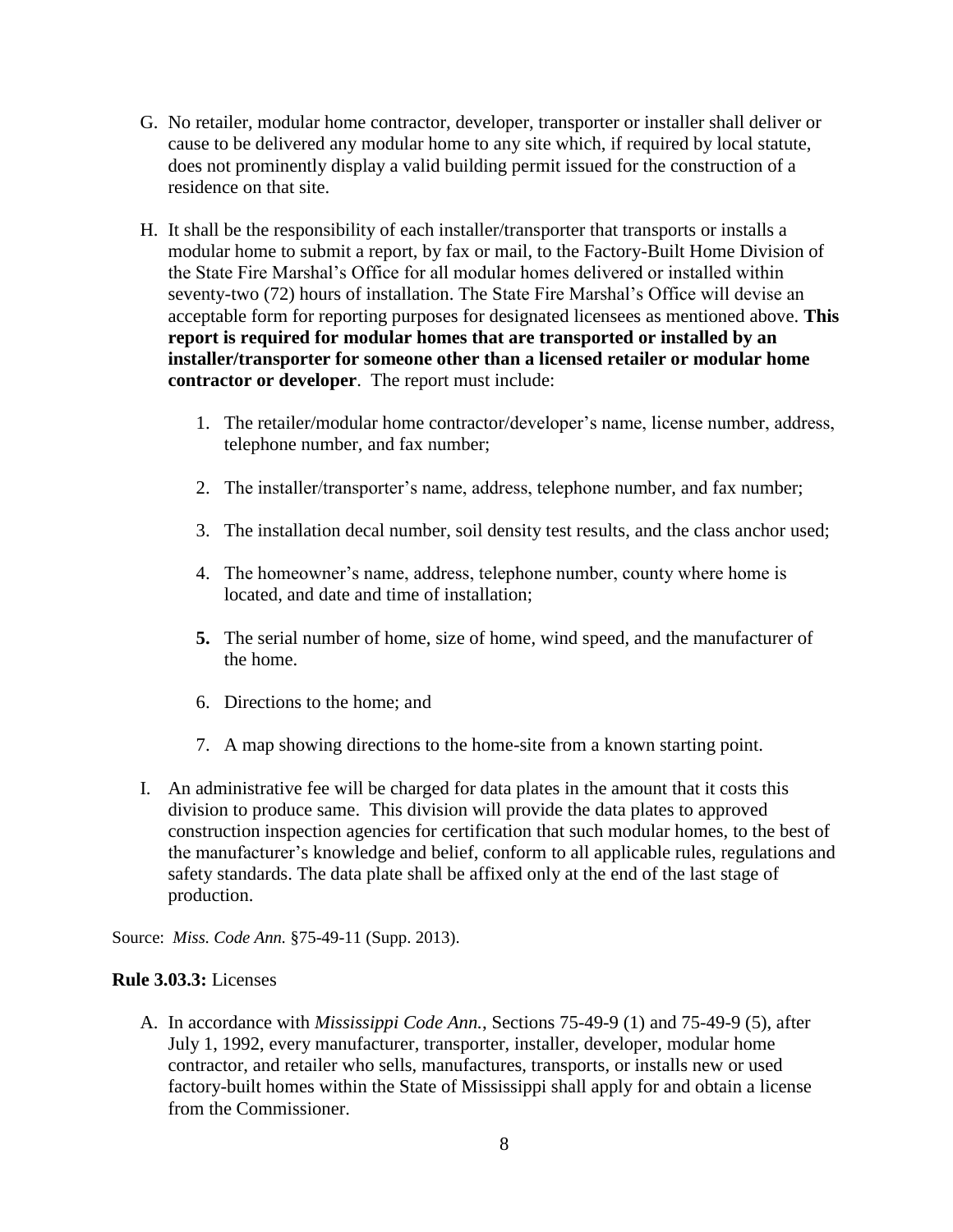- B. In accordance with *Mississippi Code Ann.*, Section 75-49-9(4), the original license fee and all annual renewals thereof shall be Two Hundred Fifty Dollars (\$250.00) for manufacturing plants that build manufactured homes, Two Hundred Fifty Dollars (\$250.00) for manufacturing plants that manufacture modular homes located within or without the State of Mississippi manufacturing or delivering homes for sale within the State of Mississippi, and One Hundred Fifty Dollars (\$150.00) per manufactured home and/or modular home retailer location and developer location and modular home contractor within the State of Mississippi. The licensing fee for a manufactured home and/or modular home installer/transporter is One Hundred Dollars (\$100.00) for each company. The fee for modular home plan review shall be Four Hundred Dollars (\$400.00) per floor plan; however, this fee shall not apply to any modular home plan reviews completed before July 1, 1998.
- C. An application for a license and/or renewal shall be submitted on the form prescribed by the Division and shall be accompanied by a non-refundable license fee as follows:

- D. The applicant shall certify in the application to the Commissioner that the applicant will comply with the International Residential Code (IRC), as set forth under these Rules and Regulations and as required by The Uniform Standards Code for Factory-Build Homes Law, codified at *Mississippi Code Annotated*, Section 75-49-1, *et seq.*, and that the applicant has obtained a current and valid tax identification number, as required by Mississippi Code Ann., Section 75-49-9 (2).
- E. Applications shall be obtained from and submitted to the Commissioner on forms prescribed by the Commissioner. All funds received by the Commissioner shall be deposited in a special fund account in the State treasury to the credit of the Department of Insurance.
- F. In accordance with *Mississippi Code Ann.*, Section 75-49-9 (9), the holder of any valid license issued by the Commissioner at the time this section becomes effective shall be automatically issued an equivalent license in the same category for which his previous license was issued if the licensee is in compliance with this Regulation.

Source: *Miss. Code Ann.* §75-49-9 (Supp. 2013).

**Rule 3.03.3-1 -** Examination or Investigation

A. In accordance with *Mississippi Code Ann.*, Section 75-49-9(7), the Commissioner shall investigate and examine all applicants for all licenses by holding such hearings as he shall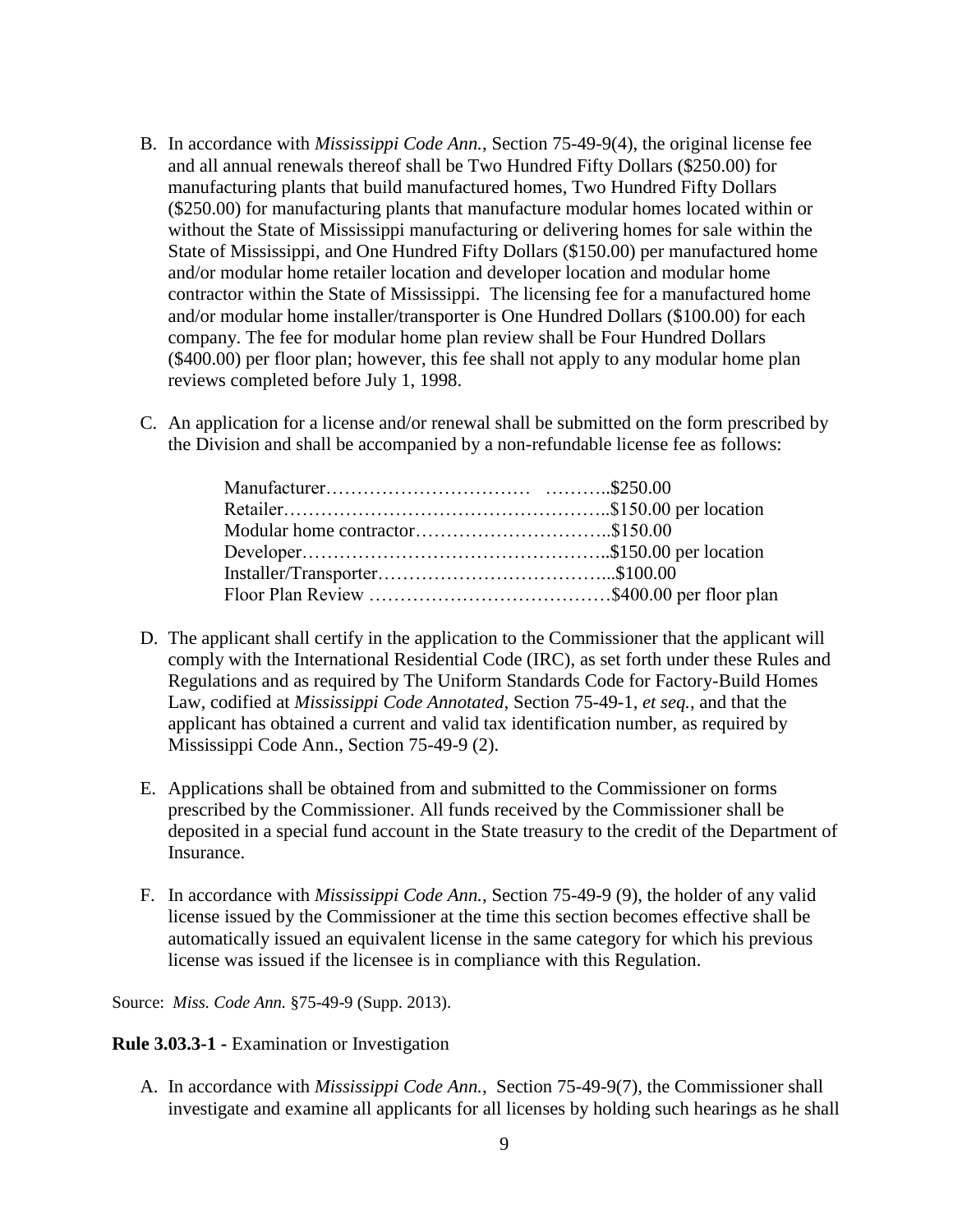deem necessary or conducting investigations or examinations, or any combination thereof, as to the fitness or expertise of the applicant for the type of license for which the applicant applied. A license shall be granted only to a person who bears a good reputation for honesty, trustworthiness, integrity and competency to transact the business in such a manner as to safeguard the interest of the public and only after satisfactory proof of such qualifications has been presented to the Commissioner.

B. In accordance with *Mississippi Code Ann.*, Section 75-49-9(8), the Commissioner shall take all applicants under consideration after having examined them through oral or written examinations, or both, before granting any license. If the applicant is an individual, examination may be taken by his personal appearance for examination or by the appearance for examination of one or more of his responsible, full-time managing employees; and if a partnership or corporation or any other type of business or organization, by the examination of one or more of the responsible, full-time managing officers or members of the executive staff of the applicant's firm. Every application by an individual for a license to sell, transport, or install factory-built homes shall be verified by the oath or affirmation of the applicant, and every such application by a partnership or corporation shall be verified by the oath or affirmation of a partner or an officer thereof. The applications for licenses shall be in such form and detail as the Commissioner shall prescribe.

Source: *Miss. Code Ann.* §75-49-9 (Supp. 2013).

**Rule 3.03.3-2 -** Expenses for Examination or Investigation

All expenses of the examination or investigation incurred by the Commissioner of Insurance or his designee in determining the fitness or expertise of the applicant inside or outside this state shall be borne by the entity or person being examined or investigated. Such expenses of an examination or investigation pursuant to this section may include, but are not limited to, staff time, travel, lodging, per diem, and any other expenses related to the examination or investigation. At a reasonable time following completion of each examination or investigation, the Commissioner of Insurance or his designee shall provide the entity or person examined or investigated an invoice for the expenses incurred during the examination or investigation. Payment of the invoiced amount is due within thirty days of the date of the invoice.

Source: *Miss. Code Ann.* §75-49-9 (Supp. 2013).

# **Rule 3.03.3-3 -** Renewal of Privilege License

A. Pursuant to *Mississippi Code Ann.*, Section 75-49-9(10), every license issued herein shall be issued annually and shall expire on June 30 following the date upon which it was issued. License fees shall not be prorated for the remainder of the year in which the application was made but shall be paid for the entire year regardless of the date of the application. The Commissioner shall on or before April 30 of each year forward a "Notice of Renewal" by regular United States mail to each licensee at his or its last known mailing address.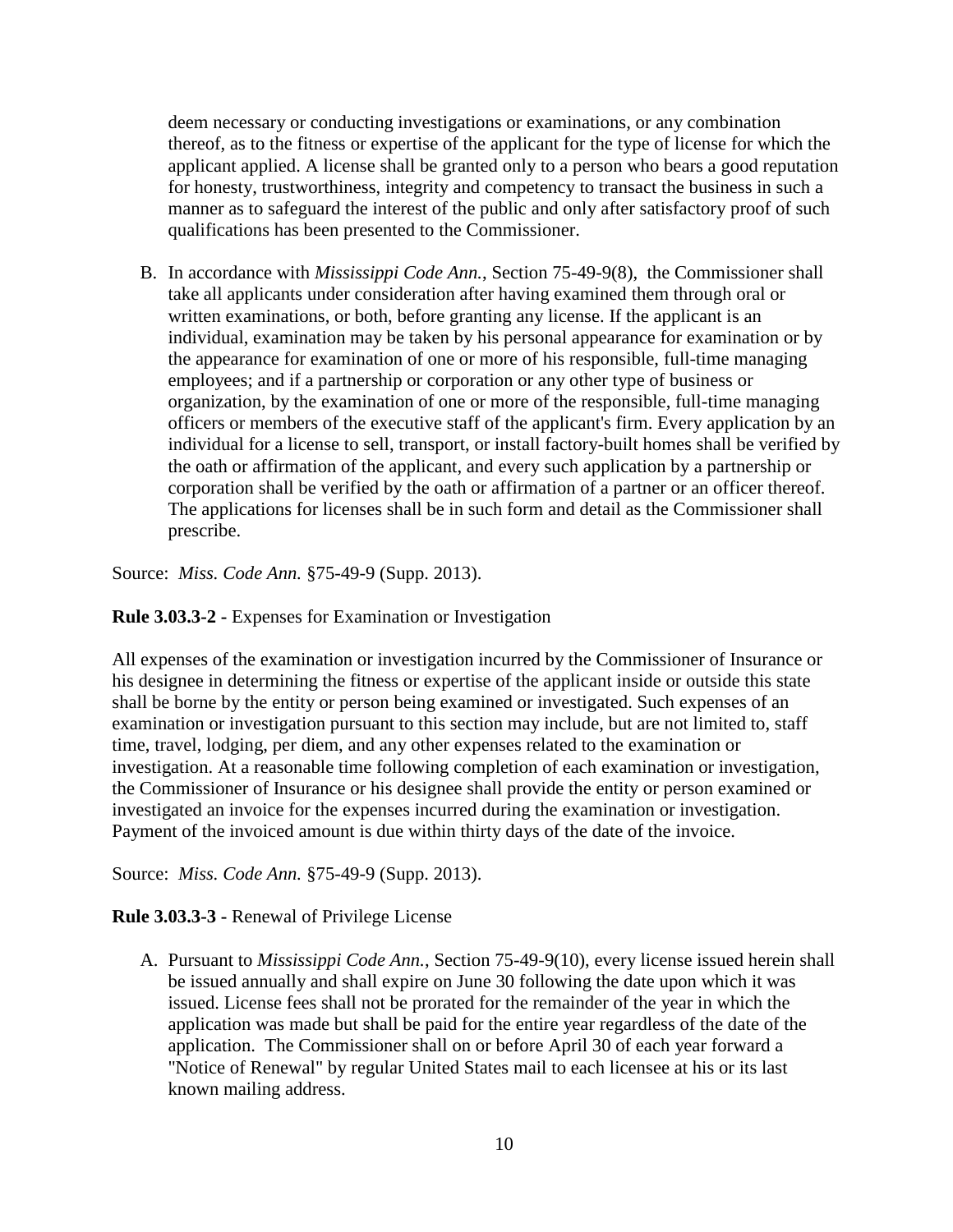- B. After depositing the "Notice of Renewal" in the United States mail, the Commissioner shall have no other duty or obligation to notify the licensee of the expiration of his or its annual license. The failure of the licensee to obtain a renewal license on or before June 30 of the ensuing license period shall act as an automatic suspension of the license unless the Commissioner, for good cause shown in writing and the payment of an amount equal to double the renewal fee for said delinquency, lifts the suspension and issues the renewal license. During the period of suspension, any practice by the licensee under the color of such license shall be deemed a violation of this Regulation.
- C. Annual renewal applications shall be accompanied by copies of approved certificates of training. All required documentation for license renewal shall be submitted by the licensee to the Factory-Built Home Division. Annual renewal of a license shall require, **as a condition precedent to the renewal thereof**, that the licensee verify by oath or affirmation, in writing, the following factors:
	- 1. A retailer shall submit proof that he maintains a retail sales lot in accordance with all rules and regulations promulgated by the Commissioner and that the retailer's lot has three (3) retail display units for sale available on his retail lot.
	- 2. A developer shall submit proof that he has at least five (5) available modular home lots/sites.
	- 3. An installer/transporter shall submit proof of attending eight (8) hours of training per licensing year (July 1 – June 30), as provided, approved, or recommended by the Factory-Built Home Division of the State Fire Marshal's Office.
	- 4. A modular home contractor shall submit proof of the following:
		- a. A copy of a current factory-built home retailer's privilege license as issued by the Mississippi State Fire Marshal's Office; **or**
		- b. A current residential builder's license as issued by the Mississippi State Board of Contractors.

Source: *Miss. Code Ann.* §75-49-9 (Supp. 2013).

**Rule 3.03.3-4. -** Operating Without a License

- A. Any company/individual who is found to be operating without an appropriate license in the State of Mississippi shall:
	- 1. Show good cause in writing to the Factory-Built Home Division of the State Fire Marshal's Office why this violation occurred and the approximate number of homes sold prior to obtaining a license.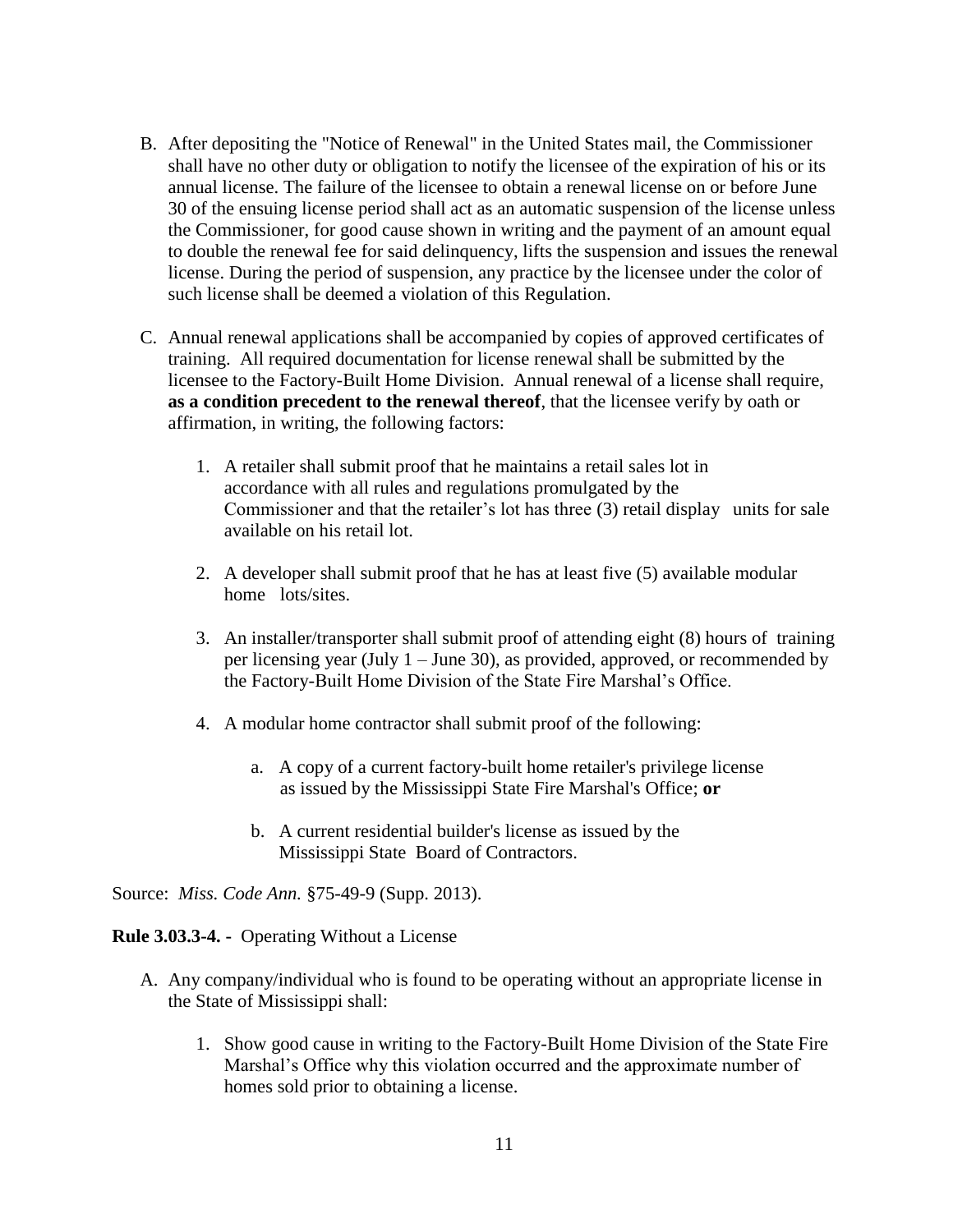- 2. Request a retailer, developer, or modular home contractor's license application. The completed application shall be returned to the Factory-Built Home Division, signed and notarized, together with a check for \$150.00 payable to the Office of the State Fire Marshal.
- 3. Schedule with the State of Mississippi to attend an 8-hr training course and have passed a written examination (passing score of 70 or above).
- 4. Set an inspection date with the State Fire Marshal's Office which is required to verify compliance with this chapter prior to issuance of license.
- 5. Be subject to penalties set forth in *Mississippi Code Ann.*, Section 75-49-19, which section is entitled "Violations; Penalties; Exceptions."
- B. After July 1, 2005, the Commissioner, upon application, may issue a temporary license to persons or companies who are non-residents of this state and who otherwise are licensed transporters or installers in another state. Such temporary license shall remain in force for a period not to exceed thirty (30) days, unless extended for an additional period, not to exceed 120 days, by the Commissioner or until a contract with a Mississippi-licensed entity to transport or install has been completed during the period of the temporary license. Within five (5) days of any non-resident applicant making delivery or beginning work as a transporter or installer under this section, the non-resident transporter or installer shall provide a copy of their out-of-state license, proof of insurance, and certification, in writing, to the Commissioner that the state in which such non-resident applicant is licensed has laws and regulations that provide safeguards equally effective to applicable Mississippi laws and this implementing Regulation.

Source: *Miss. Code Ann.* §75-49-19; §75-49-1, *et seq*. (Supp. 2013).

# **Rule 3.03.3-5 -** License Exceptions

Pursuant to *Mississippi Code Ann.*, Section 75-49-9, the following entities or individuals are not required to have a privilege license:

1. An individual relocating and installing a manufactured modular home only within the boundaries of their personal property (defined as "Self-Set"), is the owner thereof, or the manufactured home is owned by a member of the individual's family, and the home is not intended for sale, exchange, lease or rent. Further, the installation of the home must meet the requirements set forth in this Regulation pertaining to the proper anchoring and blocking of the factory-built home. Any transportation of the home by an unlicensed individual upon a public right of way from another property not directly adjoining the destination property shall constitute a direct violation of this Regulation. The transportation of any manufactured home upon a public right of way shall require a licensed installer/transporter to provide this service.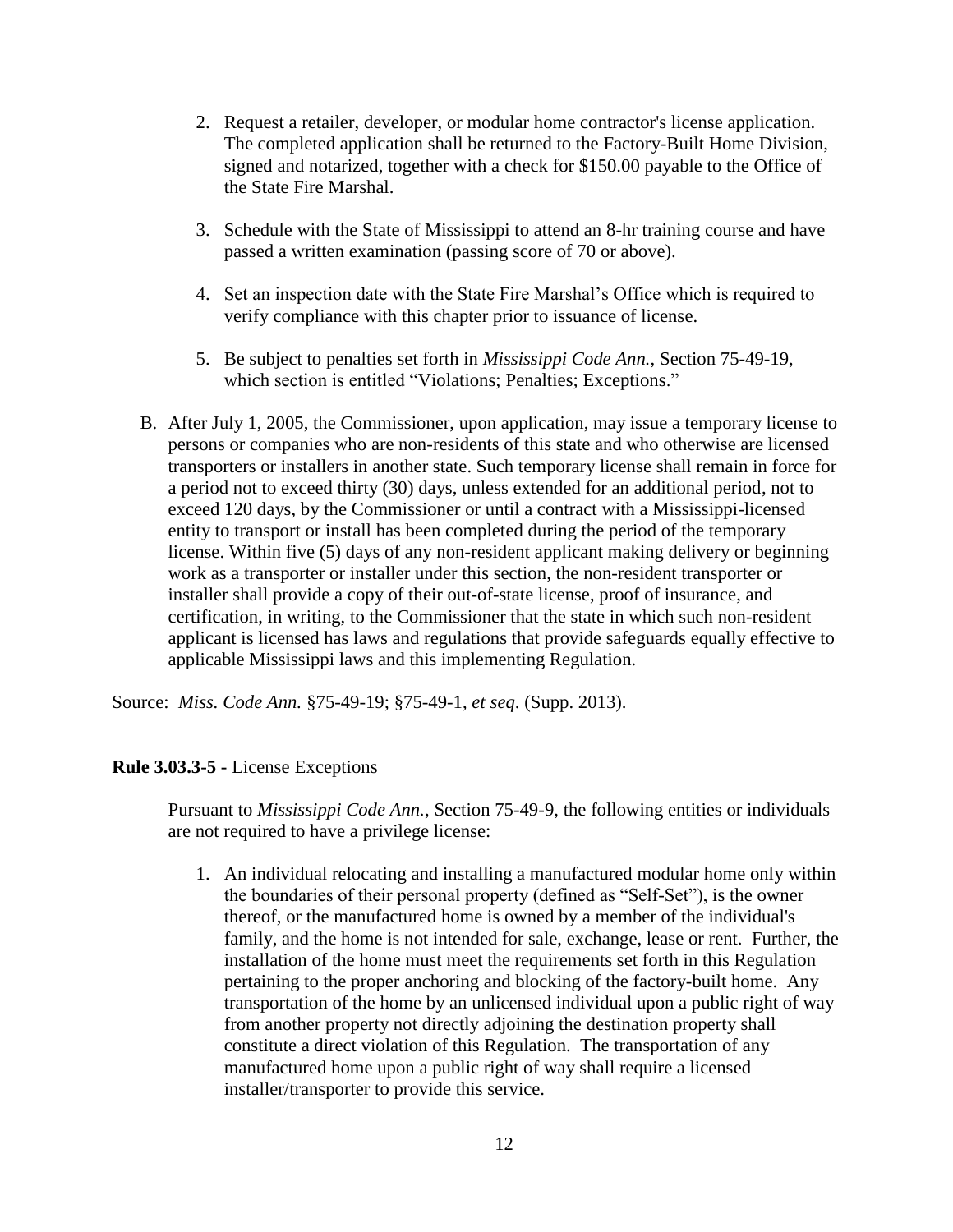- 2. An individual performing maintenance, repairs, or corrections to an installation of a modular home for the purpose of customer service on behalf of manufacturers, retailers or developers;
- 3. An installer/transporter that conducts interstate transport of a manufactured modular home through the State of Mississippi for manufacturers, retailers or developers and does not install at home sites intended for human habitation.

Source: *Miss. Code Ann.* §75-49-9 (Supp. 2013).

### **Rule 3.03.4:** Manufacturers

- A. All manufacturer applicants shall certify in the application that they will fully comply with "modular homes" as defined in Section  $102(X)$  of this Regulation, which is defined as a structure which is (i) transportable in one or more sections; (ii) designed to be used as a dwelling when connected to the required utilities, and includes plumbing, heating, air conditioning and electrical systems with the home; (iii) certified by its manufacturers as being constructed in accordance with a nationally recognized building code [the IRC as defined herein] and (iv) designed to be permanently installed at its final destination on an approved foundation construction in compliance with a nationally recognized building code. The term "modular home" does not include manufactured housing as defined by the National Manufactured Housing Construction and Safety Standards Act of 1974." In other words, manufacturer applicants shall certify in the application that they will comply with the above-defined standards which involve a structure which is primarily designed: (i) to provide permanent living quarters for year-round use, (ii) to include a gross area exceeding 400 square feet in the set–up mode, and (iii) is built to the IRC. This section does not apply to structures built under the 24 CFR 3280 and CFR 3282 of the National Manufactured Housing Construction and Safety Standards Act of 1974, as amended, (42 U.S.C.S. 5401 et seq.) and as amended by the Manufactured Housing Improvement Act of 2000, (HUD Code – which regulates manufactured homes for year-round use with more than 400 square feet) and the American National Standards Institute (ANSI) A119.5 (which regulates "park model homes" for seasonal use, with less than 400 square feet, and built to ANSI A119.5 Standards).
- B. All manufacturers of modular homes shall certify in the application that they will fully comply with the Mississippi Insurance Department Regulation Number ME-2007-3, which is entitled "Uniform Standards Code for the Factory-Built Homes Law as Related to Modular Homes."
- C. All manufacturer of modular homes shall certify in the application that approval of a building system shall bear the signature and seal of a responsible architect and/or engineer, duly registered in the State of Mississippi or in states whose licenses are recognized by the State of Mississippi, certifying that the building system complies with the Standards, as defined in ARTICLE II. – STANDARDS, of this Regulation.
- D. All manufacturer applicants of modular homes shall certify in the application that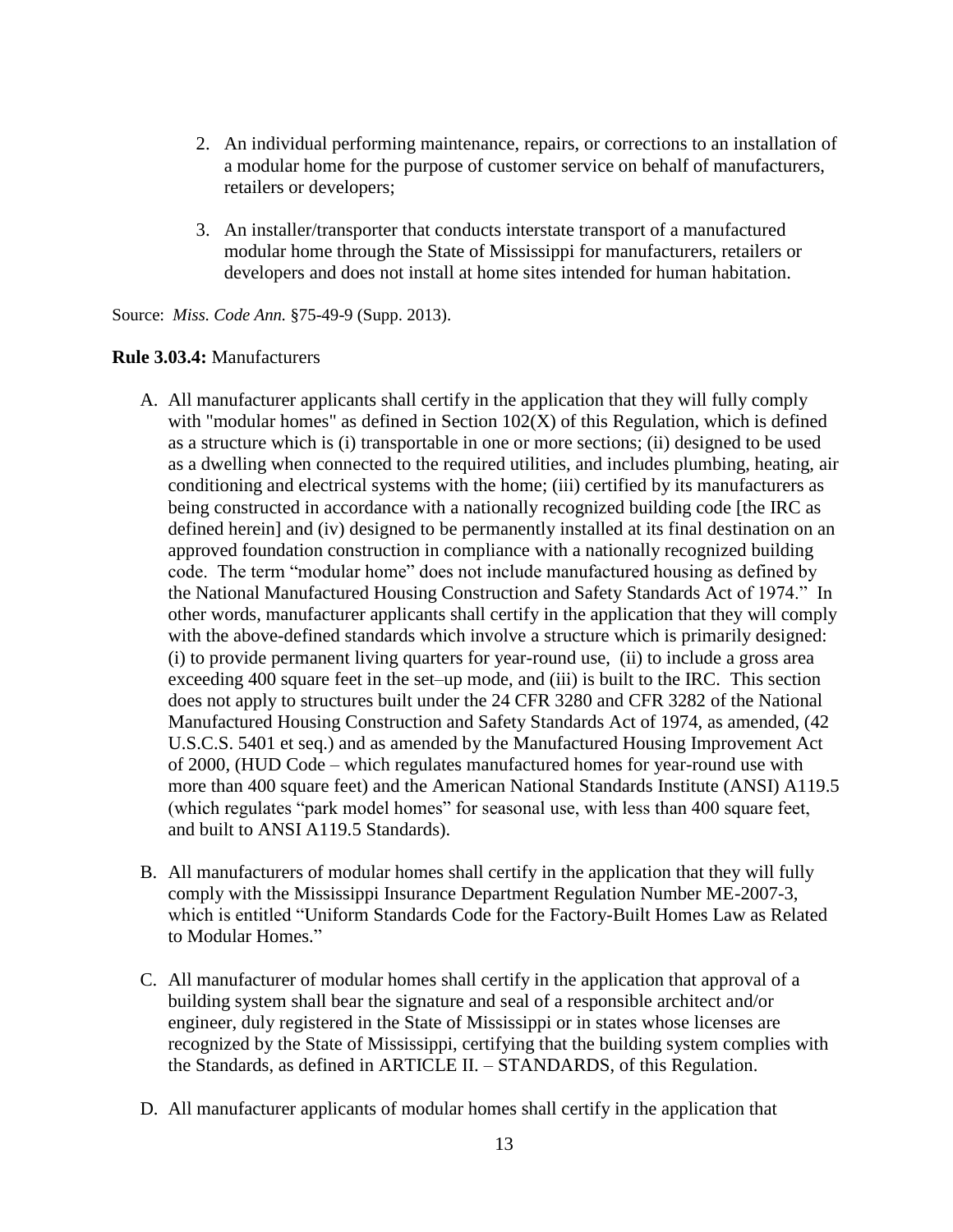approval of a building system shall bear the signature and seal of a Mississippi approved third-party agency certifying that the building system complies with the Standards, as defined in ARTICLE II., STANDARDS, of this Regulation.

- E. All manufacturer applicants of modular homes shall certify in the application that approval of a building system shall bear the initial and seal of the State Fire Marshal's Office, certifying that the building system complies with the Standards, as defined in ARTICLE II, STANDARDS, of this Regulation.
- F. After July 1, 2005, every manufacturer of modular homes shall submit written certification stating that the contractor installer or modular home contractor is qualified to install their modular home. If, for just cause, a manufacturer revokes a contractor installer's or modular home contractor's certification, he shall give written notification to the Factory-Built Homes Division within five (5) working days. Manufacturers of modular homes are permitted in accordance with their manufacturer's license to install modular homes constructed by their company. If a modular manufacturer installs modular homes built by other modular manufacturers holding themselves out for hire to the public, they will be required to obtain an installer/transporter's license.

Source: *Miss. Code Ann.* §75-49-1, *et seq*. (Supp. 2013).

**Rule 3.03.5**: Design Review/ Construction Inspection

All approved modular home design review/construction inspection agency applicants of modular homes shall certify in the application that they will fully comply with the International Residential Code, the Uniform Standards Code for Factory-Built Homes Law, codified at *Mississippi Code Annotated*, Section 75-49-1 *et seq.,* and this Regulation.

- 1. Approval
	- a. No person shall act as a design review/construction inspection agency under this Regulation without a valid Letter of Approval from the Commissioner, acting through the State Deputy Fire Marshal and the Factory-Built Home Division (hereinafter referred to as "Division").
	- b. An application for approval as a design review/construction inspection agency shall be submitted on the requesting company's stationery. The application for approval shall be accompanied by a prospectus describing:
		- i. The applicant's qualifications to review plans, specifications, and building systems of modular building units or components for compliance with the Standards, as defined in this Regulation.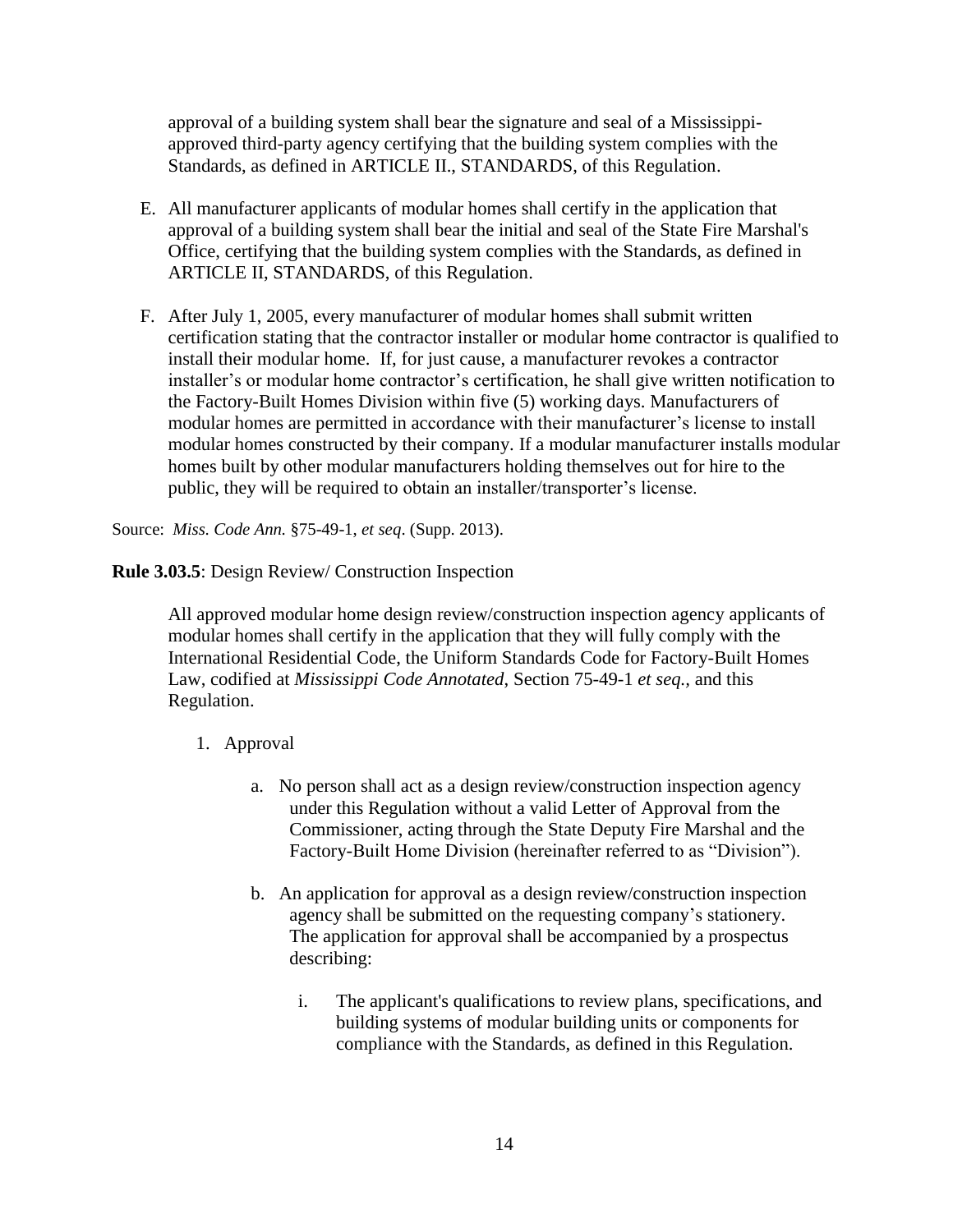- ii. The education and qualifications of the employees who would conduct the actual reviews of plans, specifications, and building systems.
- iii. The management and professional personnel (including an architect or engineer duly registered in the State of Mississippi) responsible for compliance with these provisions of this Regulation.
- iv. The applicant's experience in third-party design review/construction inspection.
- v. The applicant's organizational structure.
- c. The Division shall be notified in writing of any change in the information furnished in an application within thirty (30) days of such change.
- d. The Division shall issue a Letter of Approval to qualified applicants.
- e. All approvals issued under this Regulation shall expire on June 30 of each year.
- f. An application for renewal of an approval shall be submitted on the form prescribed by the Division.

Source: *Miss. Code Ann.* §75-49-1, *et seq*. (Supp. 2013).

**Rule 3.03.5-1:** Approved Design Review Agencies

- A. Each approved design review agency shall do the following:
	- 1. Investigate, evaluate, test, and, if justified, approve under the Standards, as defined herein, each set of building system documentation (or amendment thereto) submitted by the manufacturer(s) which such agency serves.
	- 2. Investigate, evaluate, test, and, if justified, approve the compliance assurance program (or amendment thereto) relating to the manufacture of modular homes and components described in each set of building system documentation submitted to such agency.
	- 3. Prepare and periodically revise, as necessary, the building system approval report for each set of approved building system documentation and related compliance assurance program.
	- 4. Prepare all reports which the Division may reasonably require in carrying out its responsibilities under this Regulation.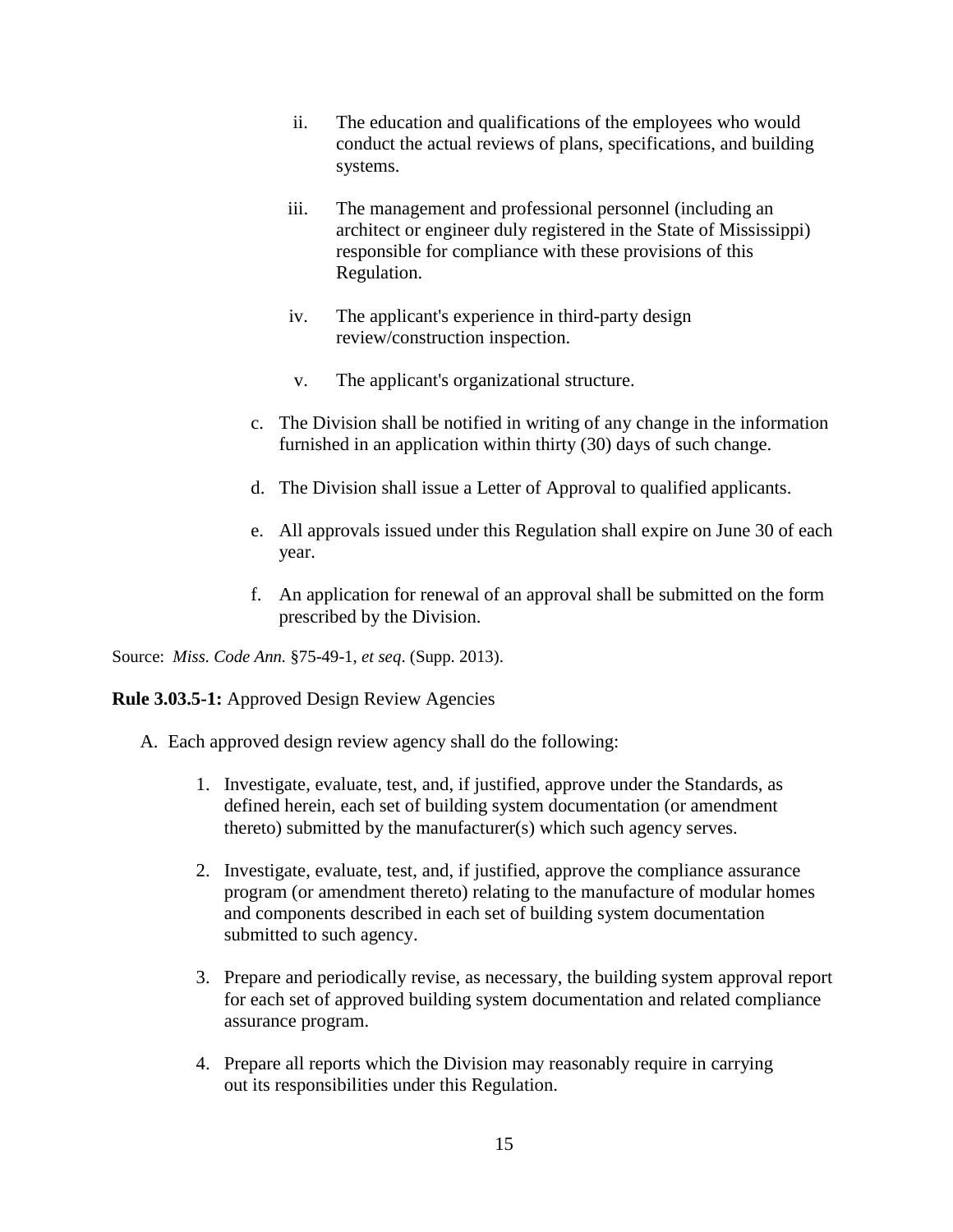- **5.** Submit three (3) copies of third-party sealed plans, bearing the signature and seal of the responsible architect and/or engineer, duly registered in the State of Mississippi, to State Fire Marshal's Office.
- **B.** Nothing in this Regulation shall preclude the Division from approving a qualified person or entity as both a design review and construction inspection agency**.**

Source: *Miss. Code Ann.* §75-49-1, *et seq*. (Supp. 2013).

**Rule 3.03.5-2:** Building Systems and Compliance Assurance Programs

Approval Required.

- 1. No modular home or component shall be manufactured for sale or installation in this state until the building system and compliance assurance program therefor have been approved by an approved design review agency.
- 2. Separate approval of a building system and compliance assurance program must be obtained for each location at which the manufacturer intends to produce modular homes or components.
- 3. The manufacturer shall submit three (3) copies of proposed building system and compliance assurance program documentation to an approved design review agency in the manner prescribed in this rule.

Source: *Miss. Code Ann.* §75-49-5 (Supp. 2013).

**Rule 3.03.5-3:** Submission of Building Systems

General Requirements:

- 1. An application for approval of a building system shall bear the signature and seal of the responsible architect and/or engineer, duly registered in the State of Mississippi, certifying that the building system complies with the Standards defined herein.
- 2. All documents submitted with the application shall indicate the manufacturer's name, office address, and the address of the manufacturing facility.
- 3. The manufacturer shall submit plans showing all elements relating to specific systems on properly identifiable sheets. All sheets shall contain a blank rectangular space near the title box for the approved design review agency's stamp of approval.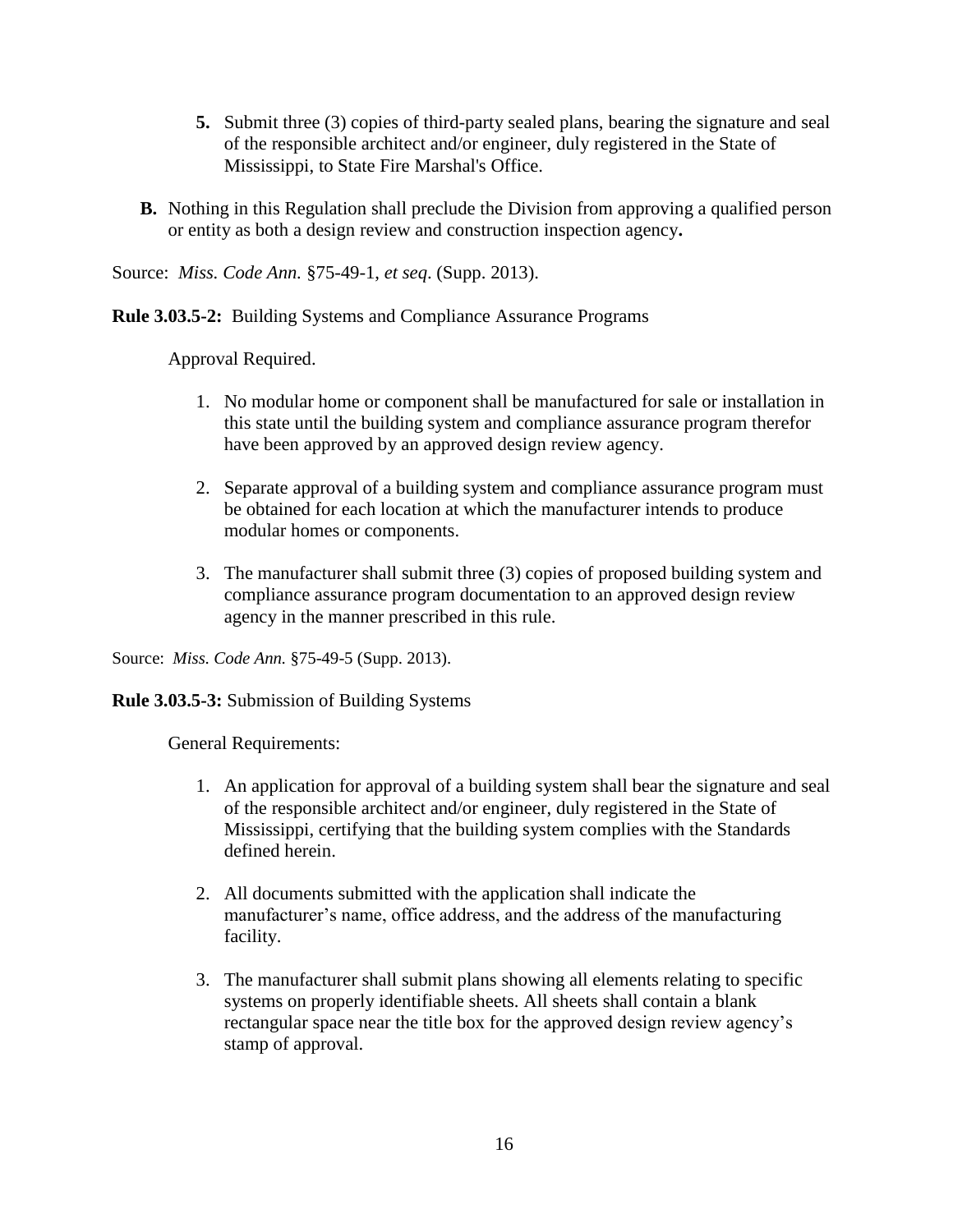- 4. All work to be performed on-site, including locations of connections for all systems, equipment, and appliances shall be identified and distinguished from work to be performed in the manufacturing facility.
- 5. The nature, grade, and quality of all materials shall be specified.
- 6. Design calculations and test reports shall be submitted when required by the Division.
- 7. Drawings shall be drawn to scale, dated, and identified. Further, the number of sheets in each set shall be numbered.
- 8. Drawings shall indicate the location of the label and data plate.

Source: *Miss. Code Ann.* §75-49-5 (Supp. 2013).

**Rule 3.03.5-4:** Required Construction Details

The building system for a modular home shall provide or show, but not be limited to, the following details, including the method of their testing or evaluating (or both)

- 1. General Detail Requirements
	- a. Details and methods of installation of modular building units or components on foundations and/or to each other.
	- b. Attic access and attic ventilation.
	- c. Sizes, locations, and types of doors and windows.
	- d. Recommended foundation plans, vents, and under floor access.
	- e. Insulation value for water, piping, air ducts, walls, attic flues, and ground flues (if above grade).
	- f. Information contained in the manufacturer's data plate.
- 2. The requirements of this subparagraph (b) shall apply to building systems for components only to the extent deemed necessary by the approved design review agency to permit proper evaluations of such components.

Source: *Miss. Code Ann.* §75-49-5 (Supp. 2013).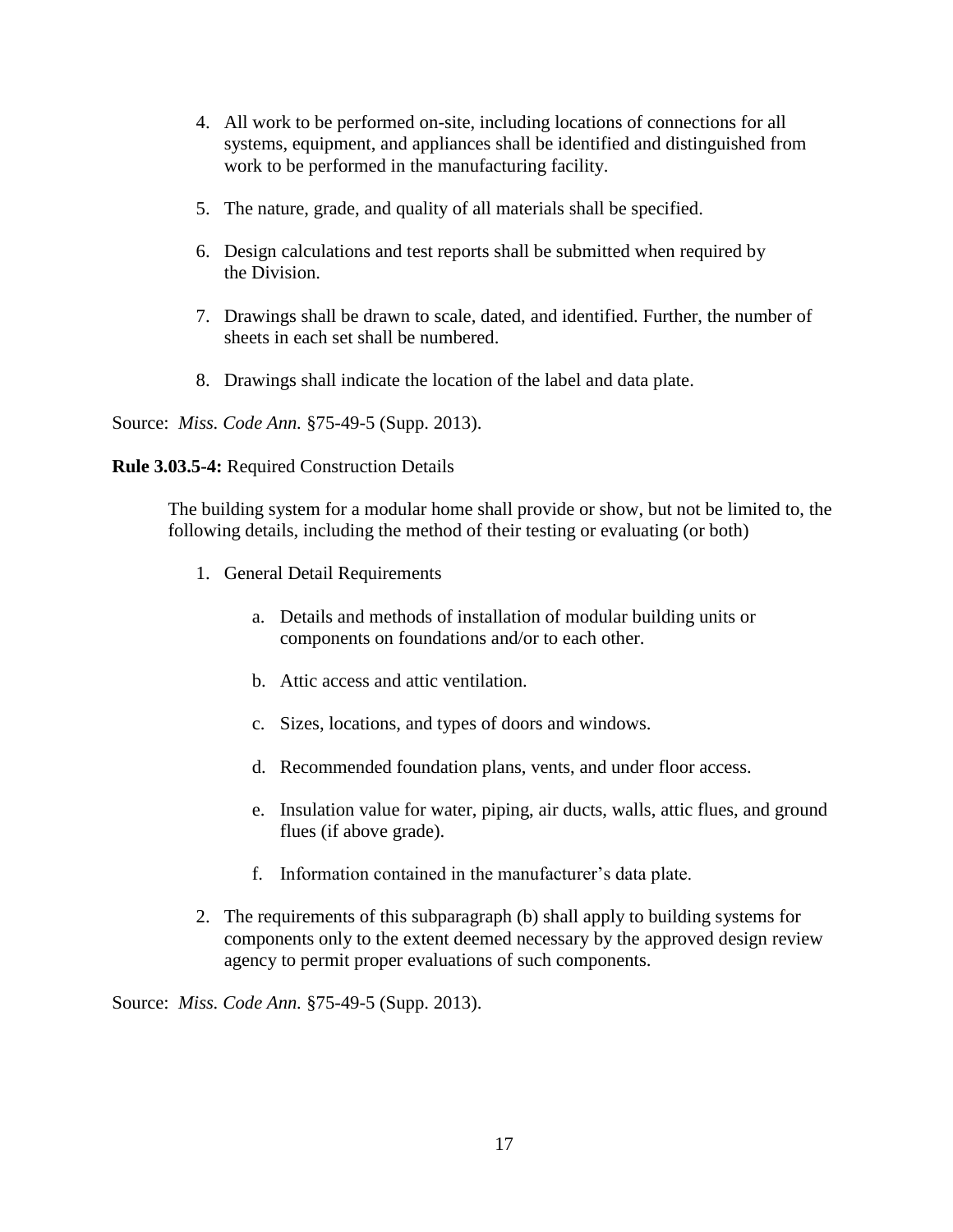**Rule 3.03.5-5:** Submission of Compliance Assurance Programs

- A. General Requirements It is the responsibility of the manufacturer to take the following actions:
	- 1. Execute every aspect of its compliance assurance program.
	- 2. Take any required corrective action with respect to such program.
- B. The manufacturer shall cooperate with the approved construction inspection agency by providing such agency with all necessary reports, information, documents, records, facilities, equipment samples, and other assistance for assuring compliance.
- C. An application for approval of a compliance assurance program shall be submitted in the form of a compliance assurance manual containing complete documentation of all the compliance assurance activities of the manufacturer. The manual shall include an index and shall treat in detail the following material:
	- 1. Organizational Structure.
		- a. An organizational structure (including names, training, and qualification of responsible officers and employees) for implementing and maintaining the compliance assurance program and its functional relationship to other elements of the manufacturer's organizational structure. The personnel in charge of the compliance assurance program must be independent of the production department.
		- b. A uniform system of audit (in-depth analysis of program effectiveness and means to identify deficiencies) to monitor program performance periodically.
		- c. A system to control changes in production or inspection procedures.
		- d. A system to assure that working drawings and specifications, working instructions and standards, procurement documents, etc., conform to the approved building system.
		- e. A serial numbering system for modular building units or components.
		- f. The method of storing, handling, issuing, attaching, and accounting for all labels to assure that they are attached only to modular building units or components manufactured pursuant to an approved building system and inspected pursuant to an approved compliance assurance program.
		- g. A procedure for periodic revision of the manual.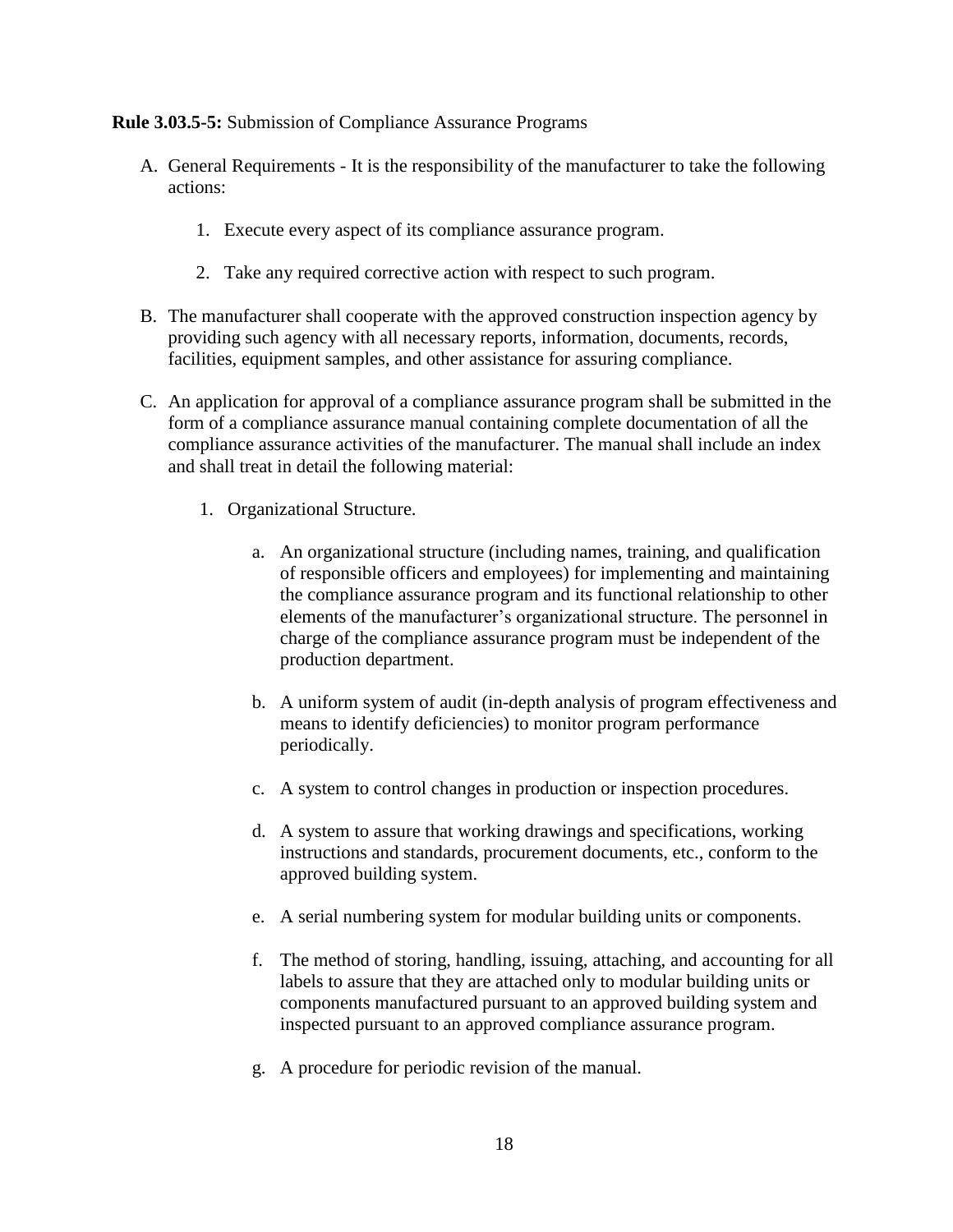- 2. Materials Control
	- a. Procedures for inspection of materials, supplies, and other items at the point of receipt.
	- b. Method for protection of materials, supplies, and other items against deterioration prior to their incorporation into the labeled modular building unit or component.
- 3. Production Control.
	- a. Procedures for timely remedial and preventive measures to assure product quality.
	- b. Provision, maintenance, and use of testing and inspecting equipment to assure compliance with the approved building system.
	- c. Provision of necessary authority to reject defective work and carry out compliance assurance functions, notwithstanding any conflict with production department goals and needs.
	- d. A schematic detail of the manufacturing operation showing the location of inspection stations and "hold" points for mandatory inspection characteristics.
	- e. Inspection and test procedures, including accept/reject criteria and mandatory inspection characteristics.
	- f. Standards of workmanship.
	- g. Provision for disposal of rejects.
- 4. Finished Product Control
	- a. Procedure for final inspection of all modular home or components before shipment to the site or storage point, including identification and labeling.
	- b. Procedure for handling and storing all finished modular homes or components, both at the manufacturing plant or other storage point and after delivery to the site.
	- c. Procedure for packing, packaging, and shipping operations and related inspections.
- 5. Installation Control.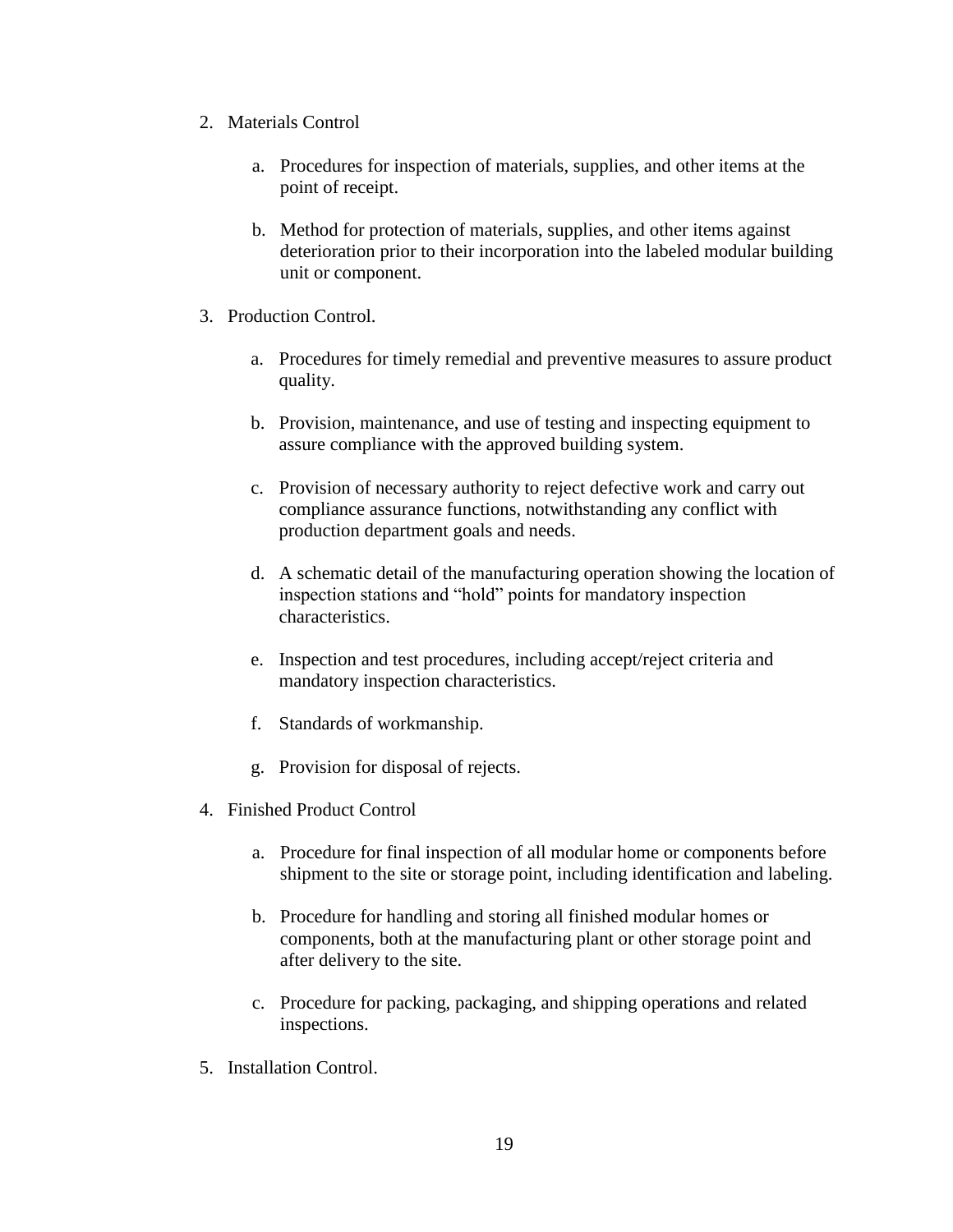- a. Installation procedures, including component placement, equipment, and procedures, field erection and finishing work, utility connection instructions, and all appropriate on-site inspection criteria and test descriptions.
- b. Organization provisions for field repair and disposal of rejects.

Source: *Miss. Code Ann.* §75-49-5 (Supp. 2013).

# **Rule 3.03.5-6:** Review and Approval

- A. The approved design review agency shall evaluate the building system and compliance assurance program documentation to determine compliance with the Standards defined herein. Such agency may require tests to determine whether a building system or compliance assurance program meets the Standards defined herein if that determination cannot be made from an evaluation of the plans, specifications, and documentation alone.
- B. The approved design review agency shall approve the manufacturer's building system and compliance assurance program when it determines that they meet the Standards as defined herein. Within thirty (30) days of approval, such agency shall forward to both the manufacturer and the Division a complete copy of the approved building system and compliance assurance program documentation and the building system approval report. Each transmittal to the Department of a set of approved documentation for a modular homes or component shall be accompanied by an administrative fee.

Source: *Miss. Code Ann.* §75-49-5 (Supp. 2013).

**Rule 3.03.5-7:** Variations.

- A. No approved building system (or amendment thereto) shall be varied in any way without prior authorization by the approved design review agency. If such authorization is oral, it shall be confirmed in writing within ten (10) days.
- B. All approved variations shall be made a part of the written record of the approval of the building system.

Source: *Miss. Code Ann.* §75-49-5 (Supp. 2013).

**Rule 3.03.5-8:** Withdrawal of Approval.

- A. The Division or approved design review agency may withdraw the approval of any building system or compliance assurance program if one of the following conditions occurs:
	- 1. Such approval was granted in error;
	- 2. Such approval was granted on the basis of incorrect information; or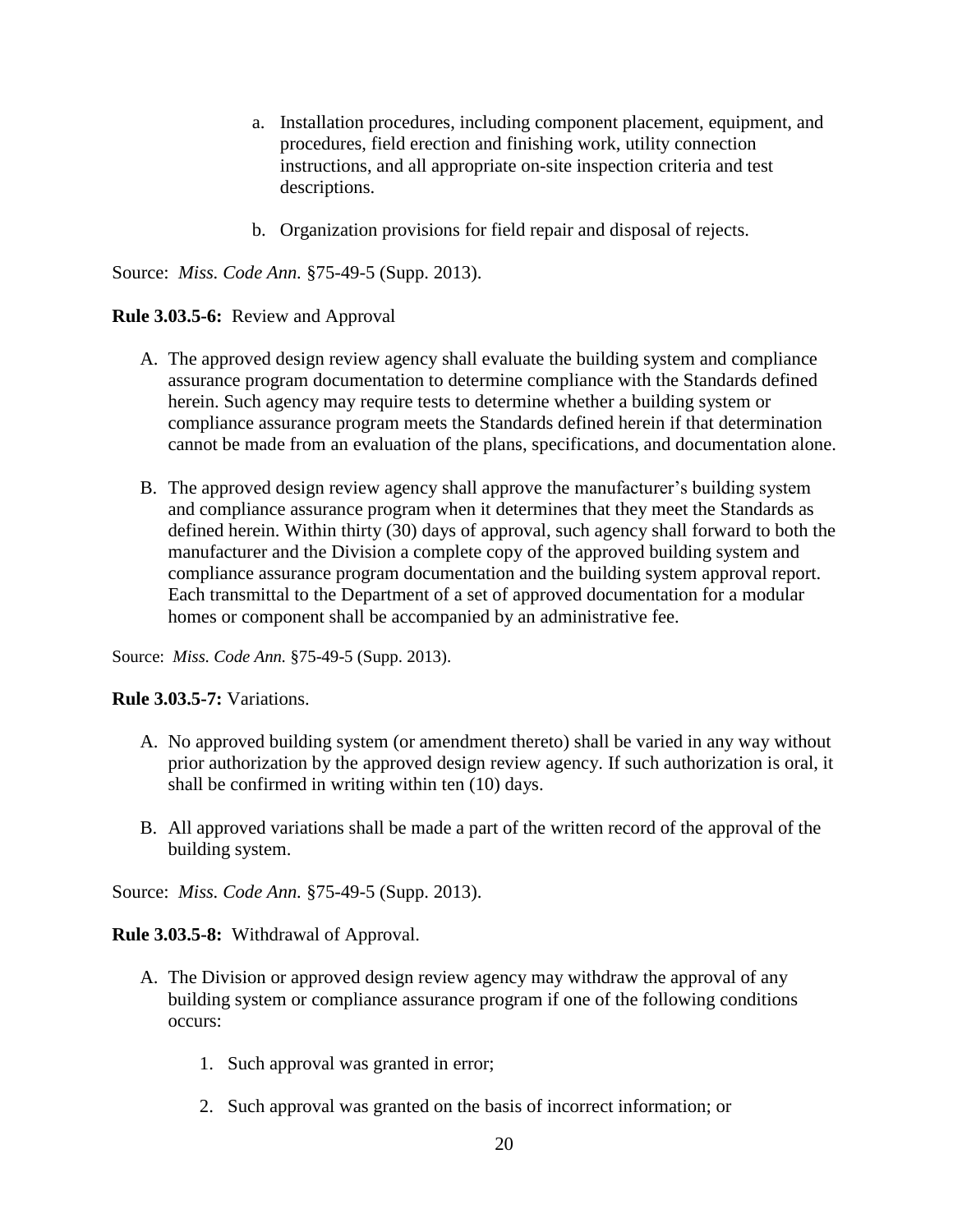- 3. Such building system or compliance assurance program fails to comply with the provisions of this Regulation.
- B. The Division or agency instituting withdrawal of approval shall notify the manufacturer in writing within ten (10) days of the effective date of such withdrawal. Such notice shall clearly set forth the reasons for the withdrawal of approval.
- C. Upon such withdrawal of approval, the manufacturer shall not attach a label to any modular home or component manufactured pursuant to the building system or compliance assurance program whose approval was withdrawn. However, the department or approved construction inspection agency may thereafter label such unit or component as it determines to be in compliance with the Standards defined hereinafter a complete inspection.
- D. The manufacturer shall return all unused labels allocated for modular building units or components to the Division within thirty (30) days after the effective date of withdrawal of approval of the building system or compliance assurance program pursuant to which such units or components are manufactured. The manufacturer shall also return to the Division all labels which it determines for any reason are no longer needed.

Source: *Miss. Code Ann.* §75-49-5 (Supp. 2013).

**Rule 3.03.5-9:** Approved Construction Inspection Agencies

General Requirements

- 1. In addition to the requirements imposed on a Construction Inspection Agency in Section 304 herein, each approved construction inspection agency shall comply with the following requirements:
	- a. Monitor the compliance assurance program of each manufacturer which such agency serves;
	- b. Verify that modular homes and components have been manufactured pursuant to approved building system documentation and approved compliance assurance program;
	- c. Authorize the attachment of labels to such modular homes and components; and
	- d. Prepare all reports which the Division may reasonably require in carrying out its responsibilities under this Regulation.

Source: *Miss. Code Ann.* §75-49-5 (Supp. 2013).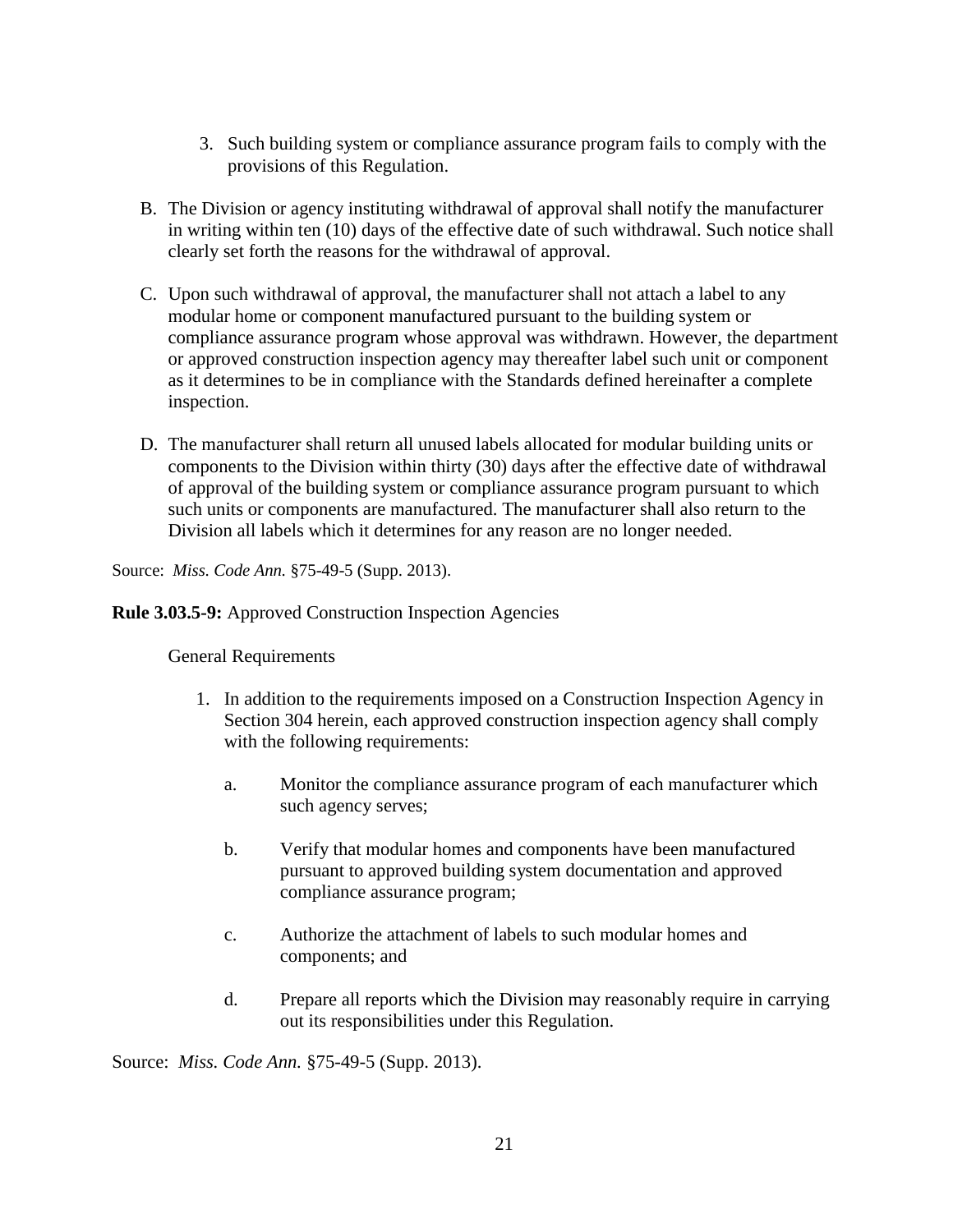# **Rule 3.03.5-10:** Initial Plant Certification Inspection

- A. No data plate shall be affixed to any modular home or component until the approved construction inspection agency has completed an initial plant certification inspection of the manufacturer's facility.
- B. The initial plant certification inspection shall consist of a complete evaluation of the manufacturer's adherence to its compliance assurance program and capability of producing unit or component in accordance with approved building system.
- C. The approved construction inspection agency shall become familiar with every aspect of the manufacturer's approved building system and compliance assurance program.
- D. The approved construction inspection agency shall make a complete inspection of the manufacturer of at least one (1) modular building unit and any component(s) pertaining to that particular unit throughout all of the operation in the facility. If the first unit or component inspected fails to conform to the Standards defined herein, additional units or components shall be similarly inspected until the agency is satisfied that the manufacturer is complying with an approved building system and the Standards defined herein.

Source: *Miss. Code Ann.* §75-49-5 (Supp. 2013).

# **Rule 3.03.5-11:** Plant Certification Report

If on the basis of the initial plant certification inspection, the approved construction inspection agency determines that the manufacturer is in compliance with its approved building system, compliance assurance program, and the Standards defined herein, the agency shall prepare and forward to the Division a certification report. The certification report shall include the following information:

- 1. The name and address of the manufacturing facility;
- 2. The name of the approved design review agency which approved the manufacturer's building system and compliance assurance program, and the dates of such approvals;
- 3. The names and titles of the inspection agency personnel performing the initial plant certification inspection;
- 4. The serial numbers of the modular homes or components inspected;
- 5. A full report of all inspections conducted, non-conformities observed, and corrective actions taken, and;
- 6. The date of certification.

Source: *Miss. Code Ann.* §75-49-5 (Supp. 2013).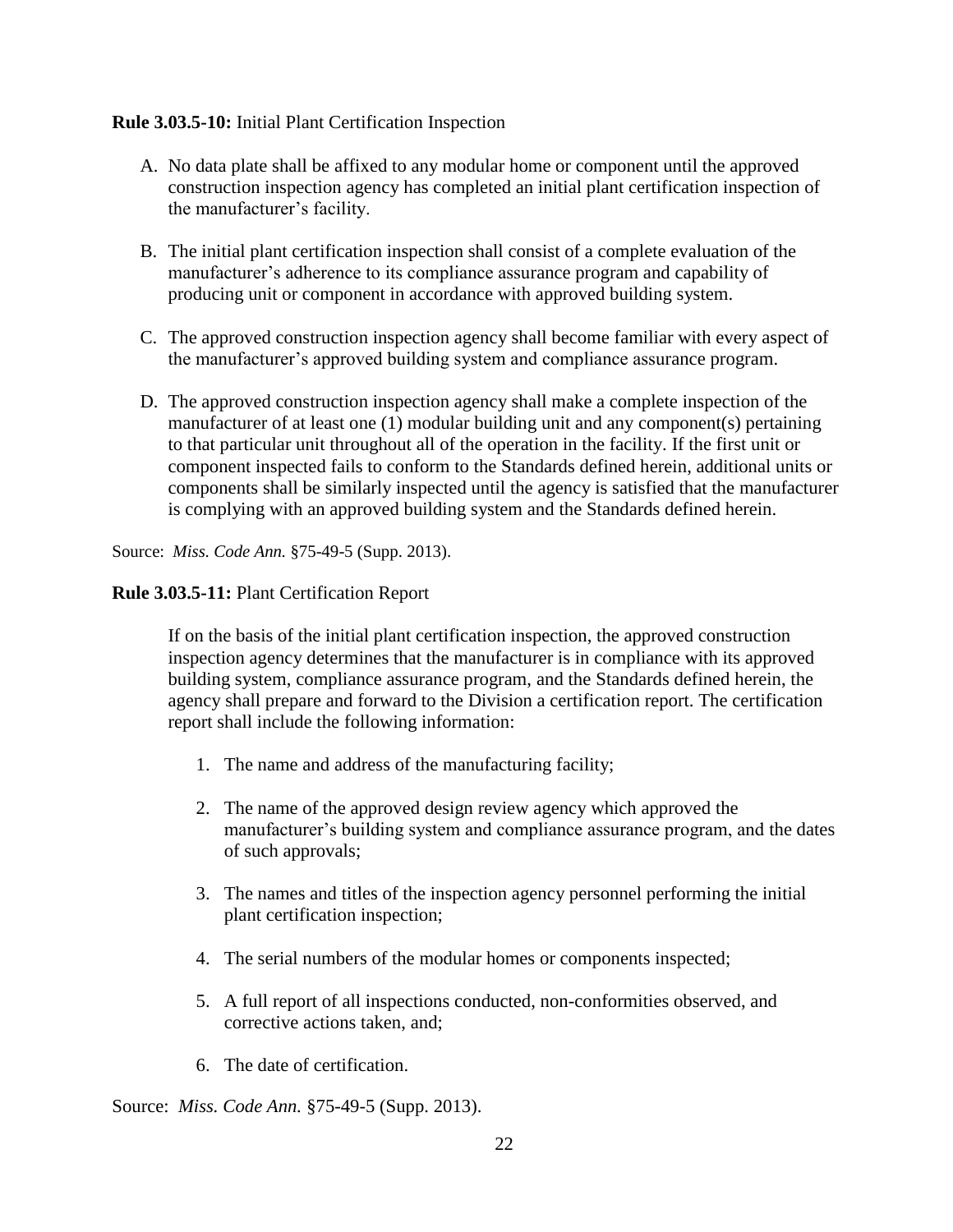# **Rule 3.03.5-12:** Frequency of Inspections

- A. After the initial plant certification, the approved construction inspection agency shall inspect as follows:
	- 1. Each modular home or component in at least one stage of construction;
	- 2. Every stage of construction during the course of each inspection visit to a manufacturing facility.
	- 3. Conduct unannounced inspections at the manufacturing site to review any aspects of the manufacturing process.
- B. However, nothing in this section shall preclude an approved construction agency from conducting inspections at a greater frequency than the minimum prescribed herein if, in the agency's professional judgment, such action is necessary to discharge its responsibilities properly. In determining the appropriate frequency of inspection for any manufacturer, an approved construction inspection agency should consider such factors as:
	- 1. The production volume of the factory;
	- 2. The complexity of the design;
	- 3. The qualifications of the manufacturer's quality control personnel; and
	- 4. The experience record of the manufacturer.

Source: *Miss. Code Ann.* §75-49-5 (Supp. 2013).

# **Rule 3.03.5-13:** Data Plates

- A. The approved construction inspection agency of modular homes shall permanently attach, in a visible location as shown on the modular home, a data plate to each modular home or component accepted as having been manufactured in accordance with the Standards defined herein. The data plate shall contain the following information:
	- 1. The manufacturer's name and address;
	- 2. The serial number of the unit or component;
	- 3. The label serial number;
	- 4. The date of manufacture;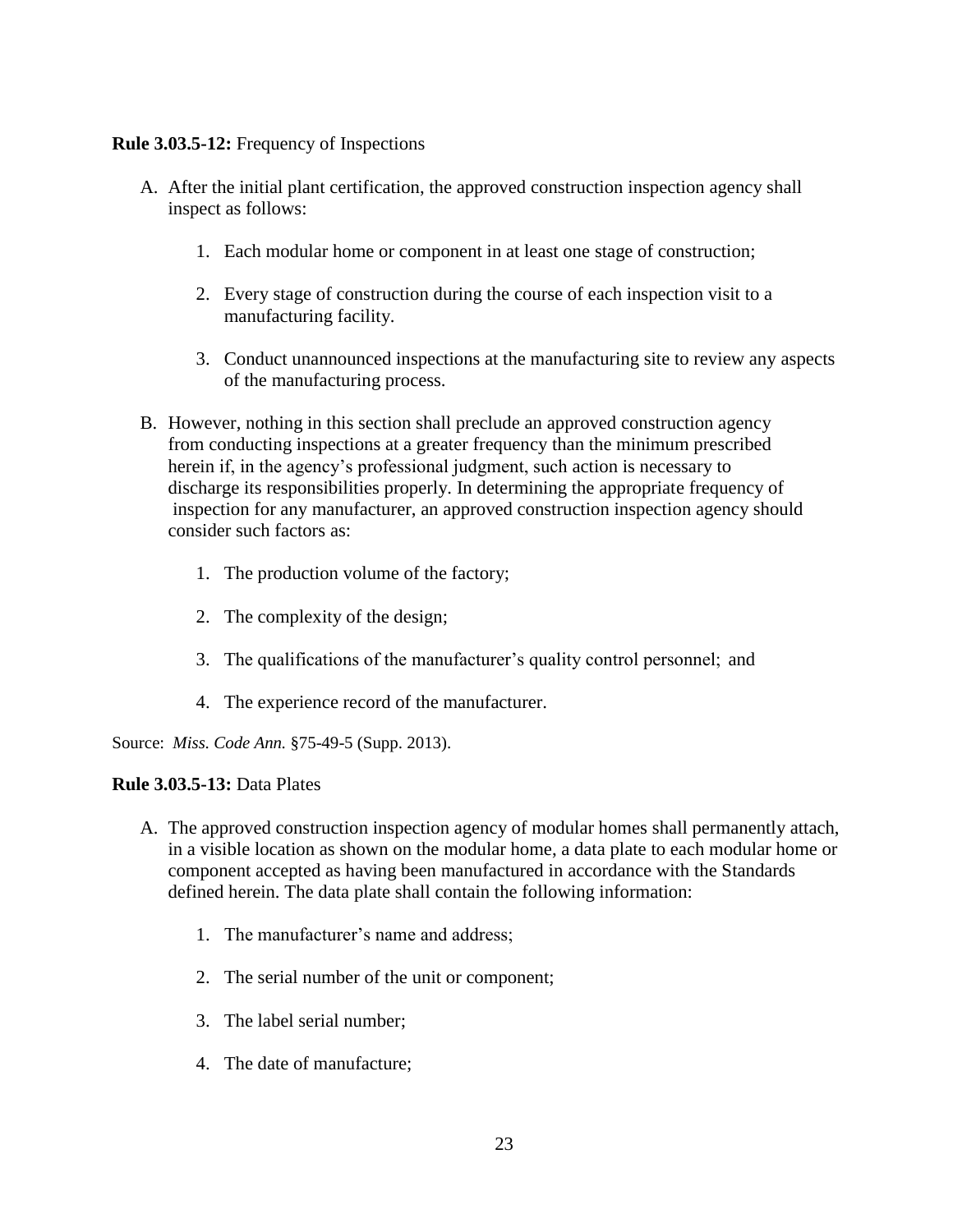- 5. The name of the manufacturer and the model designation of each major factory installed appliance;
- 6. The title and edition of each applicable nationally recognized code with which the unit or component complies. Compliance with each applicable nationally cognized code shall be verified by the Mississippi architect or engineer's signature and seal; and
- 7. Snow, wind, seismic, and other live loads as required in Chapter 3 of the IRC;
- B. The data plate(s) shall be attached to the modular building unit or component in the vicinity of the electrical distribution panel, or in some other location where it will be readily accessible for inspection. The data plate contains all relevant information regarding construction standards as they may be revised or amended.
- C. If, in the opinion of the Division, the shape or size of a component is such that a data plate cannot be attached to it permanently, the information required by this Regulation may be placed as follows:
	- 1. In a manual, enclosed with the component, if such information will be needed by future occupants of the building; or
	- 2. On the shipping container in which the component is shipped, if such information will not be needed by future occupants of the building.
	- 3. However, if life safety is affected, the item in question shall be plainly designated.
- D. The Division will supply data plates to approved construction inspection agencies upon request. Each data plate will bear the following statement:

"This unit has been constructed in compliance with the International Residential Code, as published by the International Code Council, Birmingham, AL, as required by "The Uniform Standards Code For Factory-Built Homes Law" (Modular Homes), Mississippi Code Ann., Section 75-49-1, *et seq*.

E. If the approved construction inspection agency determines that a manufacturer's record of compliance is such that the agency need not maintain an inspector in the plant at all times, such agency may entrust data plates to the custody of one or more employees of the manufacturer. Such employees shall not be given custody of more data plates than are necessary to accommodate the manufacturer's anticipated production for one month. If the conditions of such custody are violated, the approved construction inspection agency shall immediately regain possession of all data plates that have not been attached to modular homes or components. The approved construction inspection agency shall take such further action with respect to units or components already labeled, and with respect to future labeling, as the agency may deem necessary to assure compliance with this Regulation.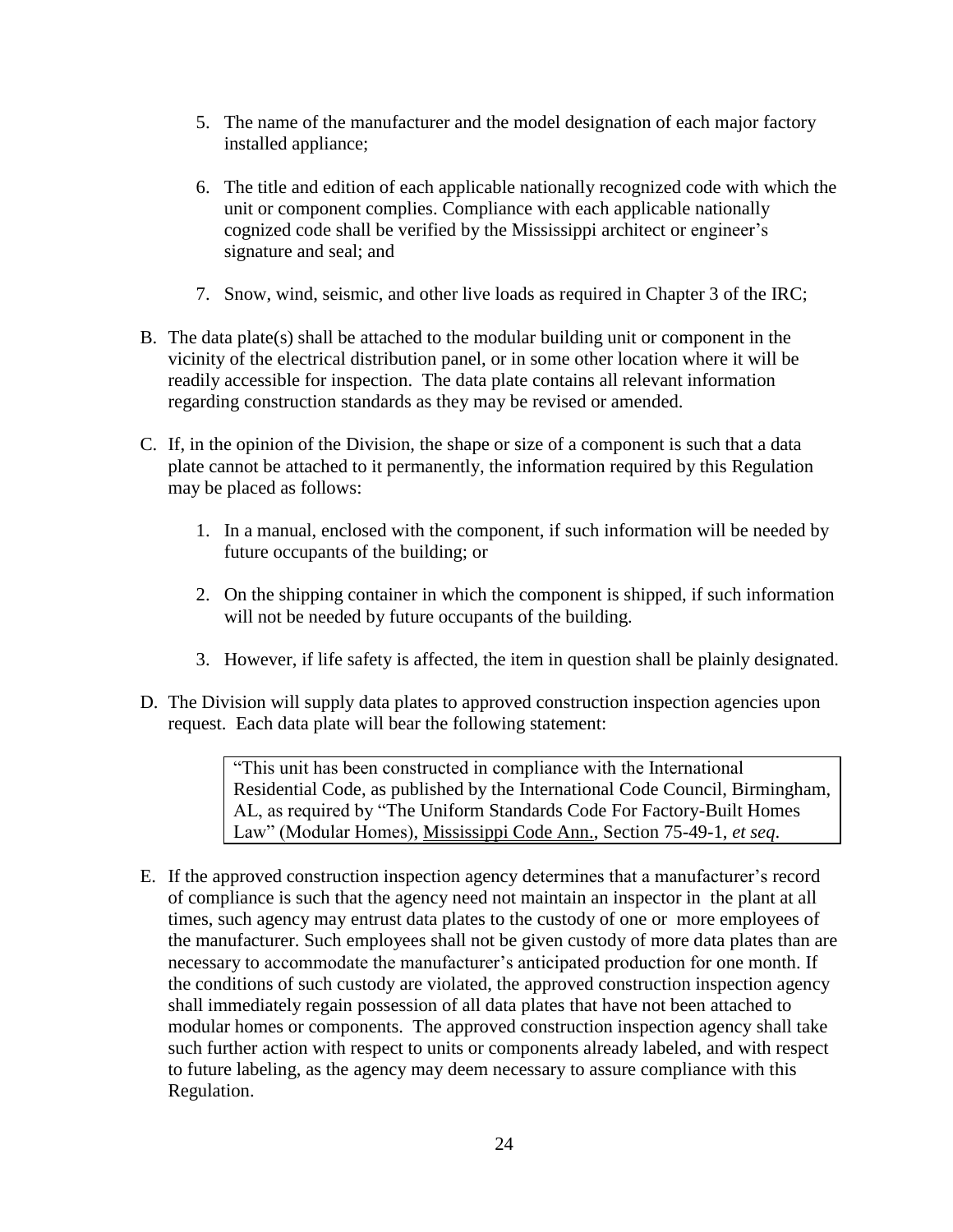- F. The approved construction inspection agency and, if entrusted with labels as provided in paragraph (e) above, the manufacturer shall keep permanent records of the handling of all data plates. A copy of such records shall be sent to the Division upon request. The records shall specify at least the following information:
	- 1. The number of data plates attached to modular homes or components;
	- 2. The identity of each unit or component to which a data plate has been attached and the serial number of such data plate, including, but not limited to, the serial number for the unit/component and the data therefor;
	- 3. The disposition of any damaged or rejected data plates; and
	- 4. The location and custody of all unused data plates.

Source: *Miss. Code Ann.* §75-49-5 (Supp. 2013).

### **Rule 3.03.5-14:** Fees for Data Plates

- A. An administrative fee shall be charged for each data plate to be attached to a modular home or component.
- B. The fee for replacement of a lost, damaged, or removed data plate shall be an administrative fee per data plate.
- C. The approved construction inspection agency shall collect all data plate fees from the manufacturer before assigning data plates for attachment in a plant or entrusting data plates to the manufacturer's custody as provided in Section 304.4 E of this Regulation.
- D. Data plate fees shall be paid for by check or money order made payable to the Office of the State Fire Marshal.

Source: *Miss. Code Ann.* §75-49-5; §75-49-9 (Supp. 2013).

#### **Rule 3.03.5-15:** Alterations of Labeled Units (Data Plates)

- A. No modular home or component bearing a data plate shall be modified prior to or during installation unless an approved design review agency has approved the modification and the unit which includes the modification.
- B. An approved construction inspection agency must inspect any modified component wherever it is located. Such inspection may include such tests or destructive or nondestructive disassembly as such agency deems necessary to assure compliance with this Regulation.

Source: *Miss. Code Ann.* §75-49-5 (Supp. 2013).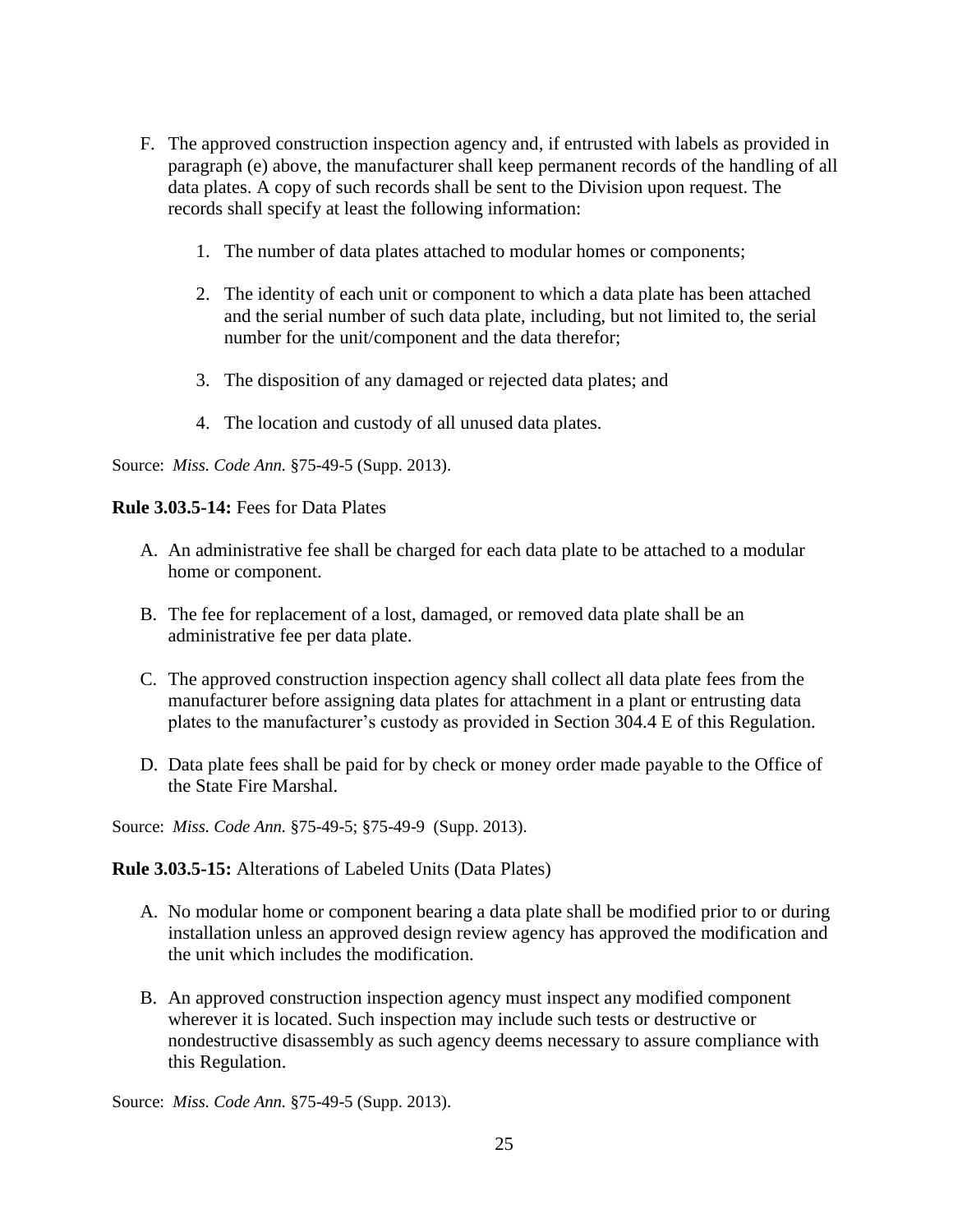# **Rule 3.03.5-16:** Removal of Data Plates

- A. The Division or an approved inspection agency shall remove or cause to be removed any data plates from modular homes or components found not to comply with the manufacturer's approved building system or approved compliance assurance program.
- B. The Division or agency instituting removal of a data plate shall send the manufacturer a written notice setting forth the reasons for such removal within ten (10) days thereafter.

Source: *Miss. Code Ann.* §75-49-5 (Supp. 2013).

# **Rule 3.03.5-17:** Installation Procedures

- A. The installation of a modular home or component shall conform to the specifications contained in the manufacturer's approved building system.
- B. The manufacturer, retailer, modular home contractor, and developer shall furnish the installer and affected local government, if requested, a complete set of installation specifications at least ten (10) days prior to the commencement of installation work.
- C. Specific installation procedures provided by the manufacturer shall include the following:
	- 1. Connection details of modular home or components to the foundation.
	- 2. Structural connections between the modular home and component.
	- 3. Connections required completing the mechanical and/or utility system.
	- 4. Any special conditions affecting other structural elements.

Source: *Miss. Code Ann.* §75-49-5 (Supp. 2013).

#### **Rule 3.03.6:** Retailers

In order to protect the health, safety, and welfare of the public of the State of Mississippi, each applicant for a retailer's license shall comply with the following requirements:

- 1. Demonstrate to the Commissioner that he has a good general working mechanical knowledge of modular home construction and repair;
- 2. Demonstrate to the Commissioner that he has a good practical working knowledge of and will comply with the requirements of the International Residential Code, as they pertain to the responsibilities of a retailer to properly safeguard the public interest;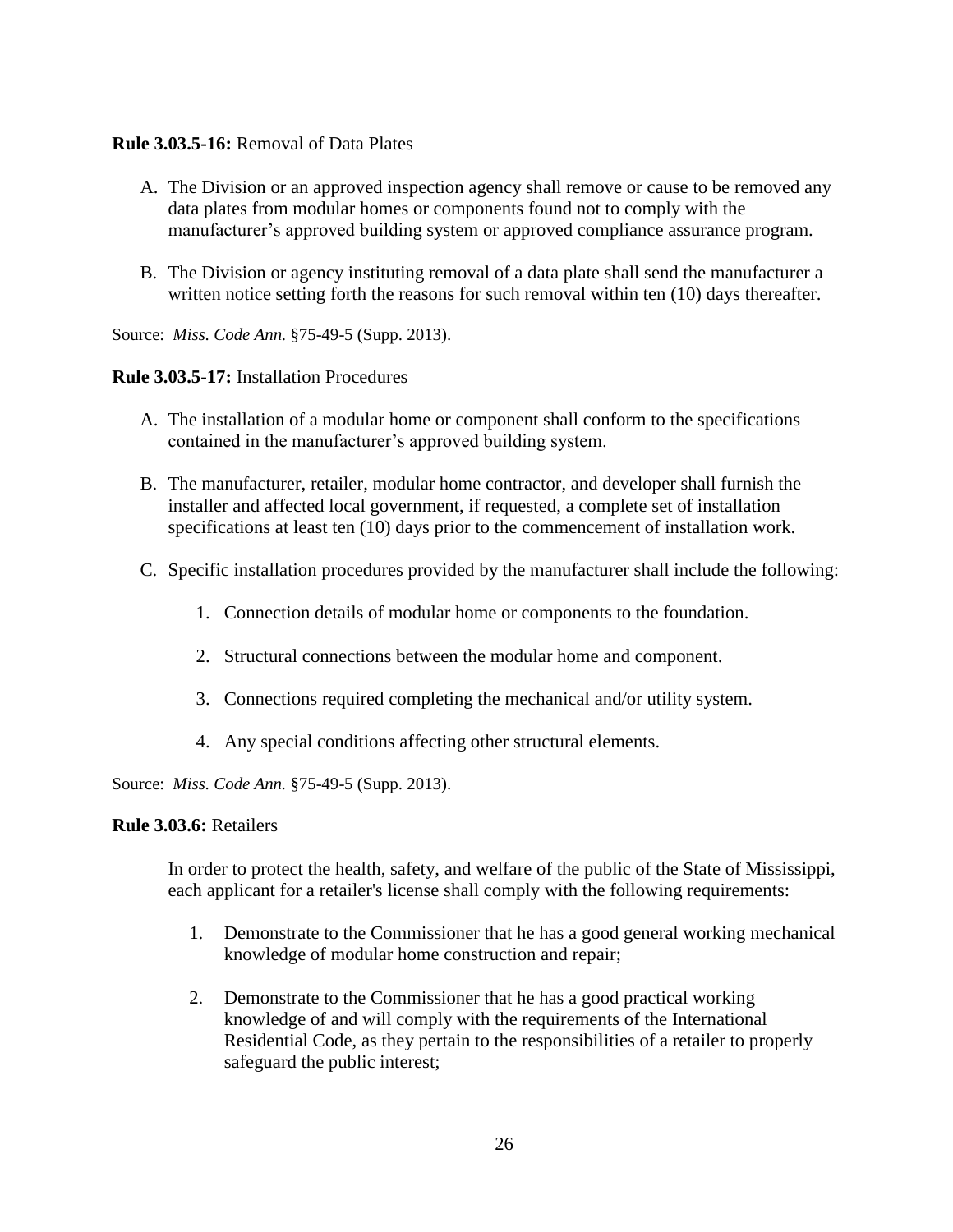- 3. Demonstrate to the Commissioner that he has an adequate space to display his modular homes at each sales lot. Each sales lot shall comply with the following requirements:
	- a. Maintain a permanent sales office at each sales lot. Each permanent office at each sales lot shall have running water and sewer facilities for public comfort and convenience and shall comply with the county health department regulations and other applicable safety standards for a permanent sales site in the county or municipality in which it is located.
	- b. Comply with all local ordinance signage requirements. If there are no municipal or county signage requirements, each sales lot sign shall be at least four (4) feet by eight (8) feet in size, with lettering at least twelve (12) inches high. This sign shall be prominently located on the site for viewing by the public.
- 4. Demonstrate to the Commissioner that he has or shall have adequate facilities for the repair and servicing of modular homes and storage of parts and accessories and that he has at least one operable service truck.

**Exception:** If the retailer is subcontracting with other entities for the installation, repair, and service of modular homes, then the retailer shall provide a duplicate of the executed subcontract to the Commissioner. This subcontract shall contain a clause stating that the Commissioner will be notified in writing thirty (30) days in advance of any cancellation of the subcontract.

- 5. Demonstrate to the Commissioner that he has a good general knowledge of and will comply with the requirements of these Regulations, ME-2007-3, as they pertain to the responsibilities of a retailer to properly safeguard the public interest. No retailer shall use transportation affecting interstate or foreign commerce or the United States mail to sell, lease, or offer for sale or lease in the State of Mississippi any modular home unless the retailer, acting as a reasonable retailer, does not know that the modular home does not conform to applicable Standards as defined herein. This sales prohibition applies to any affected modular home through the completion of the entire sales transaction. A sales transaction with a purchaser is considered complete when all the goods and service that the retailer agreed to provide at the time the contract was entered into have been provided. Completion of a retail sale occurs at the time the retailer completes setup of the modular home if the retailer has agreed to provide setup; however, if the retailer has not agreed to transport or setup the modular home, this sales prohibition does not apply.
- 6. Ensure that within one (1) year of employment, all sales staff will attend eight (8) hours training and that thereafter they will attend an additional eight (8) hours training every three (3) years. This training must be approved and/or provided by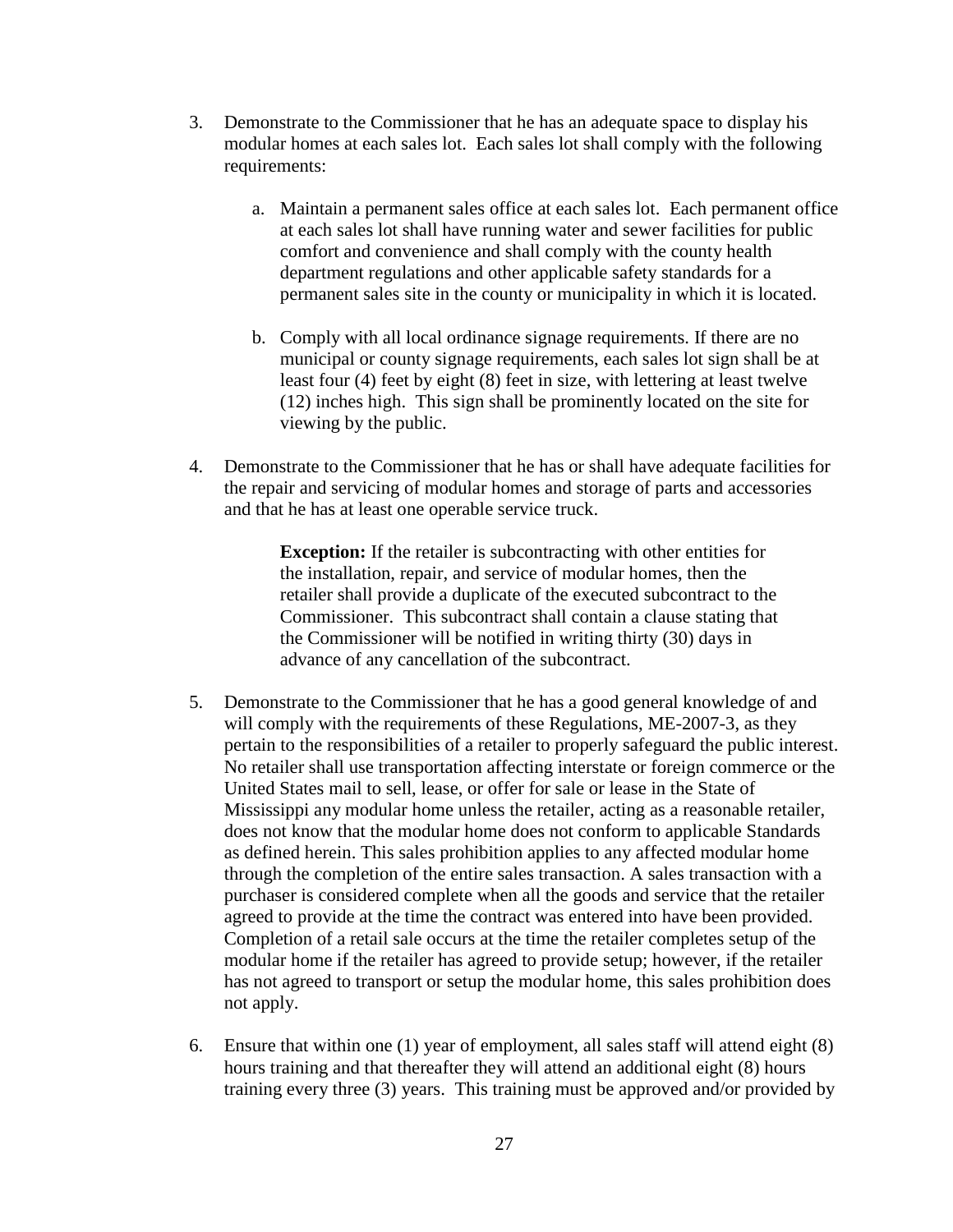the Factory-Built Home Division. Retailers shall display the current training certificates of all sales staff at the retailer's current business location. The employer of the sales staff is responsible for submitting in writing to the Factory-Built Home Division a list of all sales staff, their dates of employment, and proof of the required training.

Source: *Miss. Code Ann.* §75-49-9 (Supp. 2013).

**Rule 3.03.6**-1: Retailers' Temporary Promotional Activity

Nothing in this Regulation shall prohibit a licensed Mississippi retailer that has a permanent sales center from conducting a temporary promotional activity to retail consumers at a location other than its licensed permanent retailer location provided the following provisions are satisfied:

- 1. The licensed Mississippi retailer shall provide thirty (30) days' advance written notice to the Factory-Built Home Division of the State Fire Marshal's Office of this promotional activity through submission of a license application for the promotional activity. The licensed Mississippi retailer shall submit with this license application any applicable county or municipal permits and shall allow adequate time for site inspection by the State Fire Marshal's Office.
- 2. Any license issued for a temporary promotional activity will be effective only for that period of time (actual days) during which sales are actively solicited or the period of time during which homes are promoted by the retailer. However, the temporary promotional activity must not exceed seventeen (17) consecutive days in duration and may not be repeated at the same location within the next six (6) months.
- 3. The temporary promotional activity must occur within the county in which the retailer has a licensed permanent sales center or within a fifty (50) miles radius of the location of the permanent licensed Mississippi sales center location, whichever is greater.
- 4. There must be adequate space to display the modular homes at the temporary promotional site.
- 5. The temporary promotional site shall have running water and sewer facilities for public comfort and convenience and shall comply with the health and safety standards, as well as with other applicable local ordinance requirements, for a temporary sales site in the county or municipality in which the site is located.
- 6. If there are no municipal or county signage requirements, the temporary promotional site shall have a sign at least four (4) feet by eight (8) feet in size, with lettering at least twelve (12) inches high, advising the public that this is a temporary location, and designating the address of the permanently-licensed sales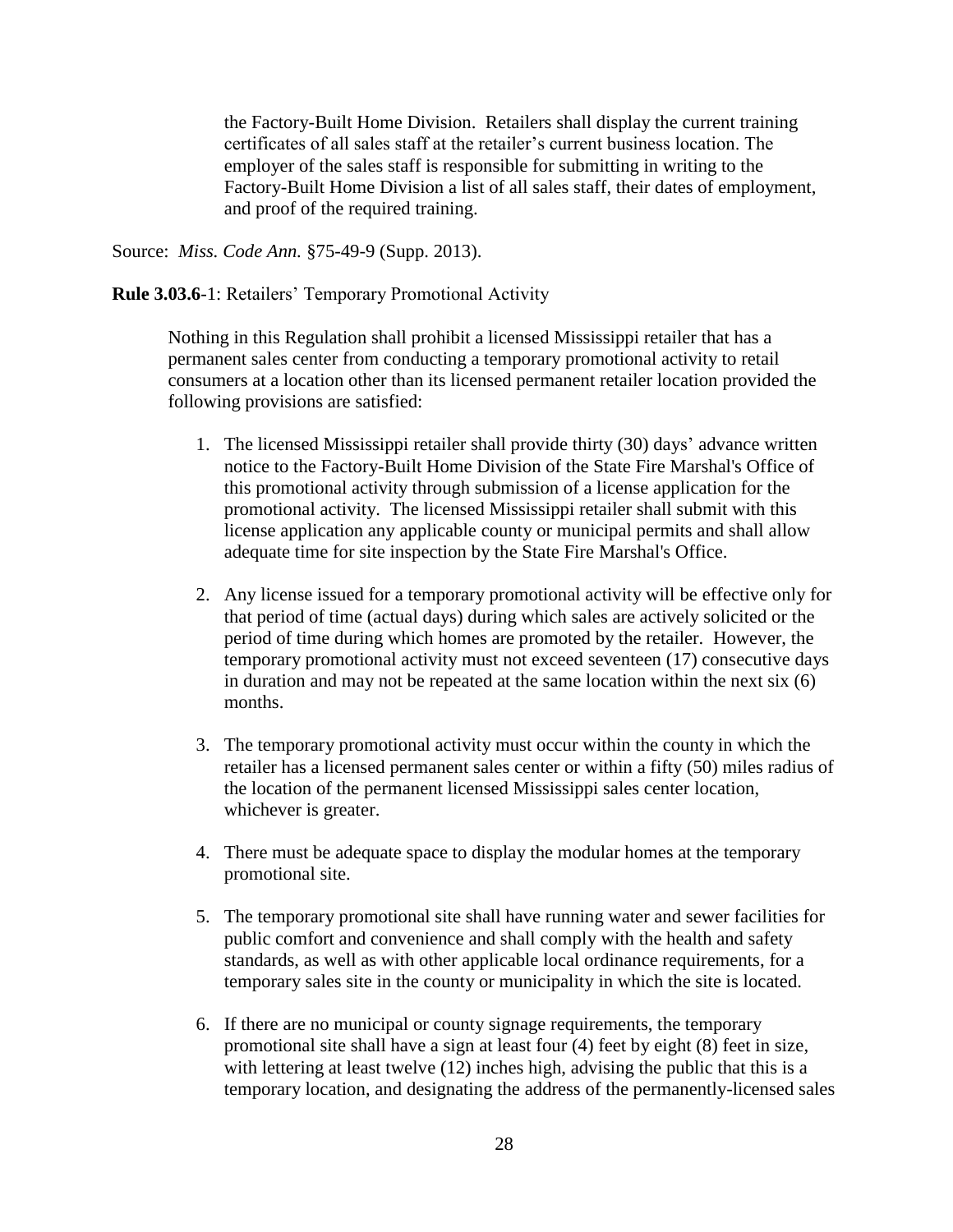center/location of the retailer. This sign shall be prominently located on the temporary promotional site for viewing by the public.

7. A separate license be must be issued by the Commissioner for each temporary promotional site where employees or agents of the retailer meet the public, regardless of whether or not sales will be made on such site.

Source: *Miss. Code Ann.* §75-49-5 (Supp. 2013).

### **Rule 3.03.7:** Developers

In order to protect the health, safety, and welfare of the public of the State of Mississippi, each applicant for a developer's license shall comply with the following requirements:

- 1. Demonstrate to the Commissioner that he has a good general working/ mechanical knowledge of modular home construction and repair;
- 2. Demonstrate to the Commissioner that he has a good practical working knowledge of the manner in which modular homes are installed in accordance with the rules, regulations, and procedures that are promulgated by the Commissioner;
- 3. Demonstrate to the Commissioner that he has or shall have adequate facilities for the repair and servicing of modular homes, for the storage of parts and accessories, and that he has at least one operable service truck. If, however, the developer is subcontracting to other entities all installation, repair, and service, then he shall provide a duplicate of the executed subcontract therefor to the Commissioner. This subcontract shall contain a clause stating that the Commissioner shall be notified in writing 30 days in advance of any cancellation of the subcontract.
- 4. Demonstrate to the Commissioner that he has an adequate space to display his modular homes at each development site and that he has or shall maintain a permanent sales/business office within the State of Mississippi. This permanent sales/business office shall have running water and sewer facilities for public comfort and convenience, shall comply with all local ordinance signage requirements, and shall comply with the county health department regulations and other applicable safety standards for a permanent structure in the county or municipality in which it is located. If there are no municipal or county signage requirements, the developer's sign shall be at least four (4) feet by eight (8) feet in size, with lettering at least twelve (12) inches high. This sign shall be prominently located on the site for viewing by the public.
- 5. Demonstrate to the Commissioner that he has a good general knowledge of and will comply with the requirements of the Rules and Regulations for the Uniform Standards Code for the Factory-Built Homes Law as Related to Modular Homes,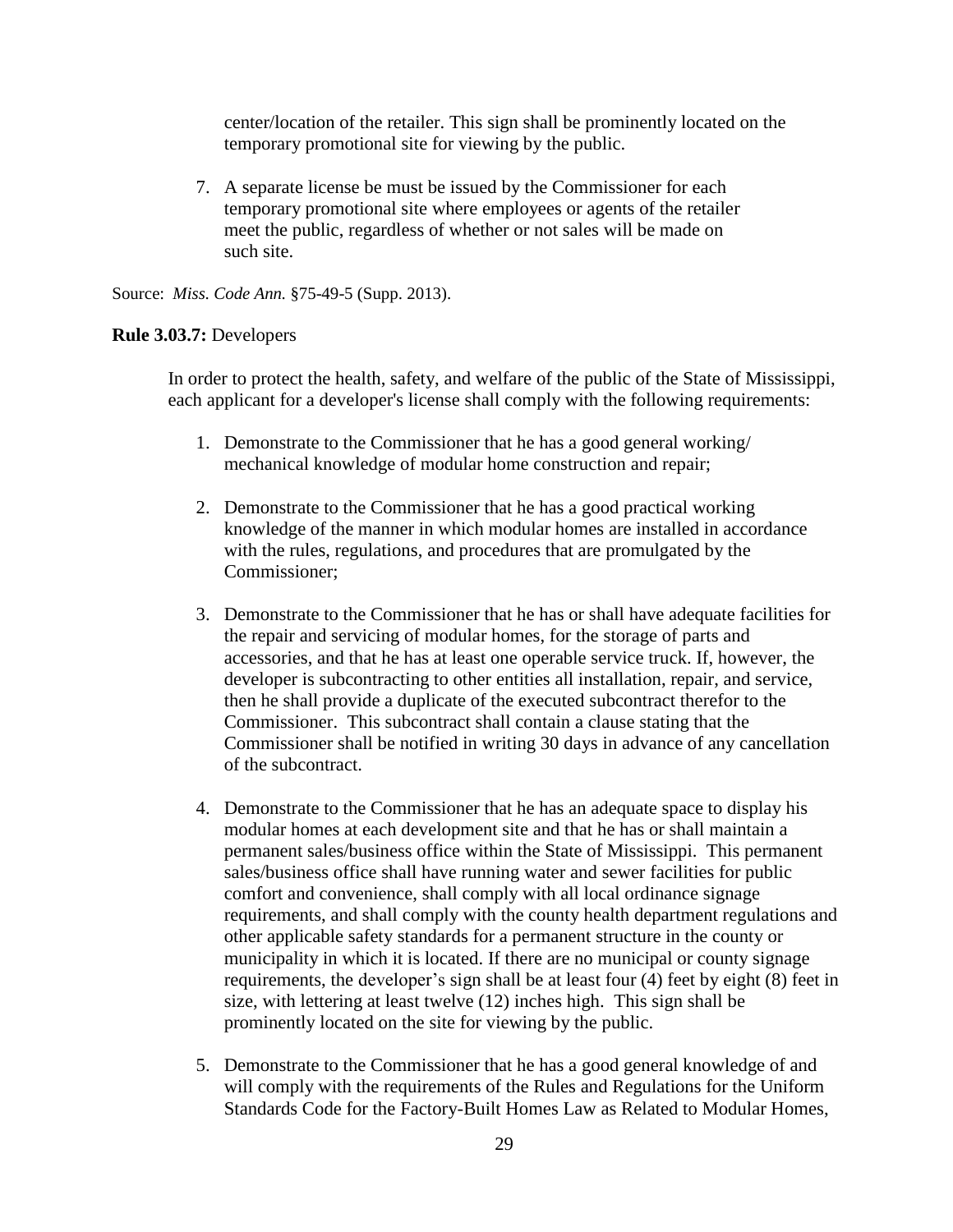(ME-2007-3), as they pertain to the responsibilities of a developer to properly safeguard the public interest. No developer shall use transportation affecting interstate or foreign commerce or the United States mail to sell, lease, or offer for sale or lease in the State of Mississippi any modular home unless the developer, acting as a reasonable developer, does not know that the modular home does not conform to applicable Standards as defined herein. This sales prohibition applies to any affected modular homes through completion of the entire sales transaction. A sales transaction with a purchaser is considered complete when all the goods and service that the developer has agreed to provide at the time the contract was entered into have been provided. Completion of a retail sale occurs at the time the developer completes setup of the modular home if the developer has agreed to provide setup; however, if the developer has not agreed to transport or setup the modular home, this sales prohibition does not apply;

- 6. Ensure that within one (1) year of employment, all sales staff will attend eight (8) hours training and that, thereafter, they will attend an additional eight (8) hours training every three (3) years. This training must be approved and/or provided by the Factory-Built Home Division. The developer shall display current training certificates of all sales staff at the developer's current business location. The employer of the sales staff is responsible for submitting in writing to the Factory-Built Home Division a list of all sales staff, their dates of employment, and proof of the required training.
- 7. To ensure compliance with *Mississippi Code Ann.***,** Section 75-49-9(2), it shall be the responsibility of each developer to submit an Installation Property Locator form to the Factory-Built Home Division of the State Fire Marshal's Office for each modular home that is scheduled to be delivered or installed. This Installation Property Locator form must be submitted during the regular business hours of the State Fire Marshal's Office. Further, this form must be submitted seventy-two (72) hours, (3 days), **prior** to delivery or installation of the modular home. The purpose of the Installation Property Locator form is to enable the Factory-Built Home Division to conduct random inspections as required by this Regulation.

Source: *Miss. Code Ann.* §75-49-5 (Supp. 2013).

### **Rule 3.03.8**: Modular Home Contractors

In order to protect the health, safety, and welfare of the public of the State of Mississippi, each applicant for a Modular Home Contractor's license shall comply with the following requirements.

- 1. Submit a copy of a current factory-built home retailer's privilege license as issued by the Mississippi State Fire Marshal's Office; or
- 2. Submit a current residential builder's license as issued by the Mississippi State Board of Contractors.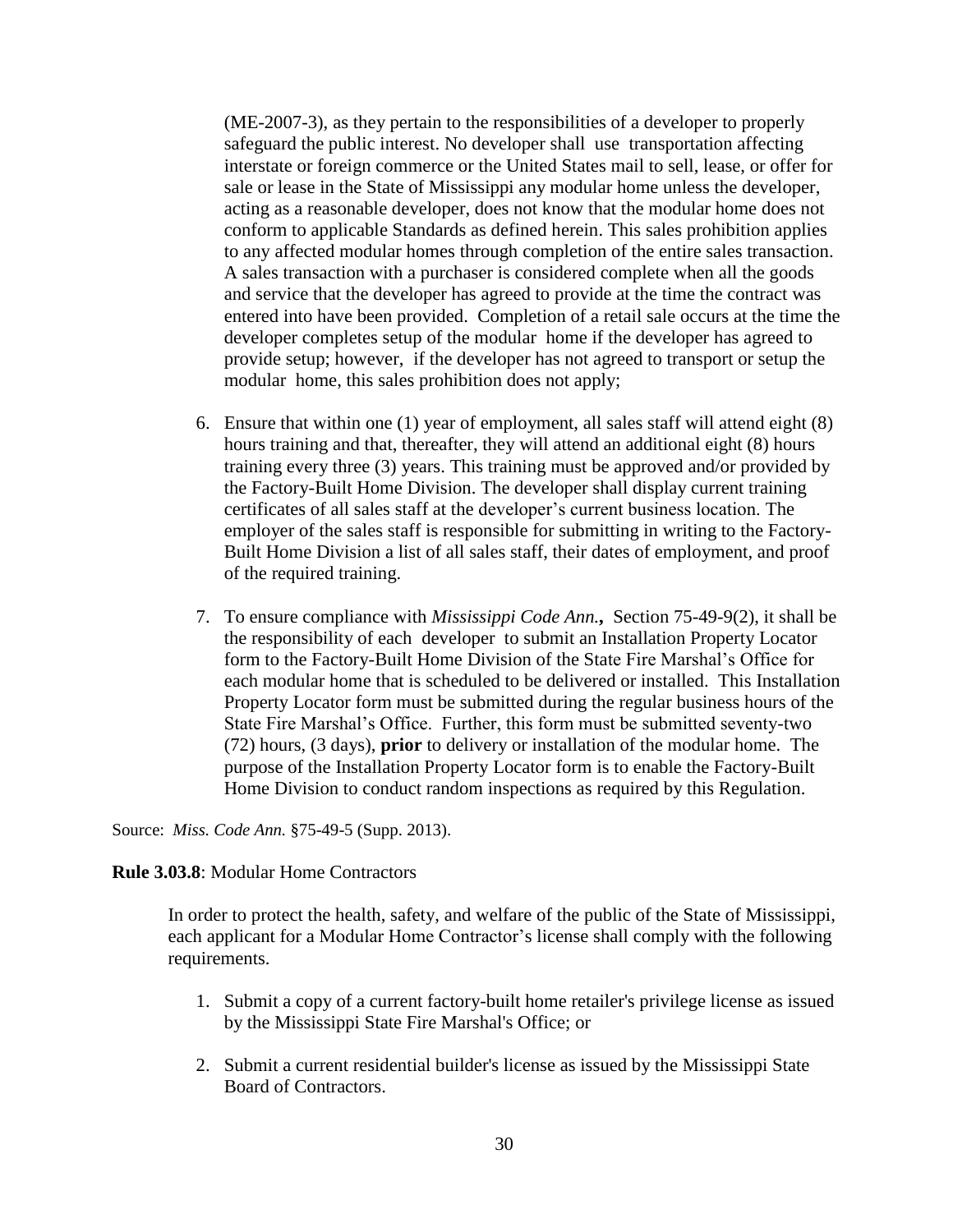- 3. Demonstrate to the Commissioner that he has a good general working/ mechanical knowledge of modular home construction.
- 4. Demonstrate to the Commissioner that he has a good practical working knowledge of the manner in which modular homes are installed in accordance with the rules, regulations, and procedures that are promulgated by the Commissioner;
- 5. Demonstrate to the Commissioner that he has a good general knowledge of and will comply with the requirements of the Rules and Regulations for the Uniform Standards Code for the Factory-Built Homes Law as Related to Modular Homes, (ME-2007-3), as they pertain to the responsibilities of a modular home contractor to properly safeguard the public interest. No modular home contractor shall use transportation affecting interstate or foreign commerce or the United States mail to sell, lease, or offer for sale or lease in the State of Mississippi any modular home unless the modular home contractor, acting as a reasonable modular home contractor, does not know that the modular home does not conform to applicable Standards as defined herein. This sales prohibition applies to affected modular homes through the completion of the entire sales transaction. A sales transaction with a purchaser is considered complete when all the goods and services that the modular home contractor agreed to provide at the time the contract was entered into have been provided. Completion of a retail sale occurs at the time the modular home contractor completes setup of the modular home if the modular home contractor has agreed to provide setup; however, if the modular home contractor has not agreed to transport or setup the modular home, this sales prohibition does not apply;
- 6. Ensure that within one (1) year of employment, all installation staff, including, but not limited to, supervisors, superintendents, and others overseeing or carrying out installation will attend eight (8) hours training per licensing year to be approved and/or provided by the Factory-Built Home Division of the State Fire Marshal's Office.
- 7. To ensure compliance with *Mississippi Code Ann.*, Section 75-49-9 (2), it shall be the responsibility of each modular home contractor to submit an Installation Property Locator form to the Factory-Built Home Division of the State Fire Marshal's Office for each modular home that is scheduled to be delivered or installed seventy-two (72) hours, (3 days), **prior** to the delivery or installation of the home. This Installation Property Locator form must be submitted during the regular business hours of the State Fire Marshal's Office. The purpose of the Installation Property Locator form is to enable the Factory-Built Home Division to conduct random inspections as required herein. A modular home contractor shall be responsible for installation requirements for modular housing as set forth in this Regulation.

Source: *Miss. Code Ann.* §75-49-5 (Supp. 2013).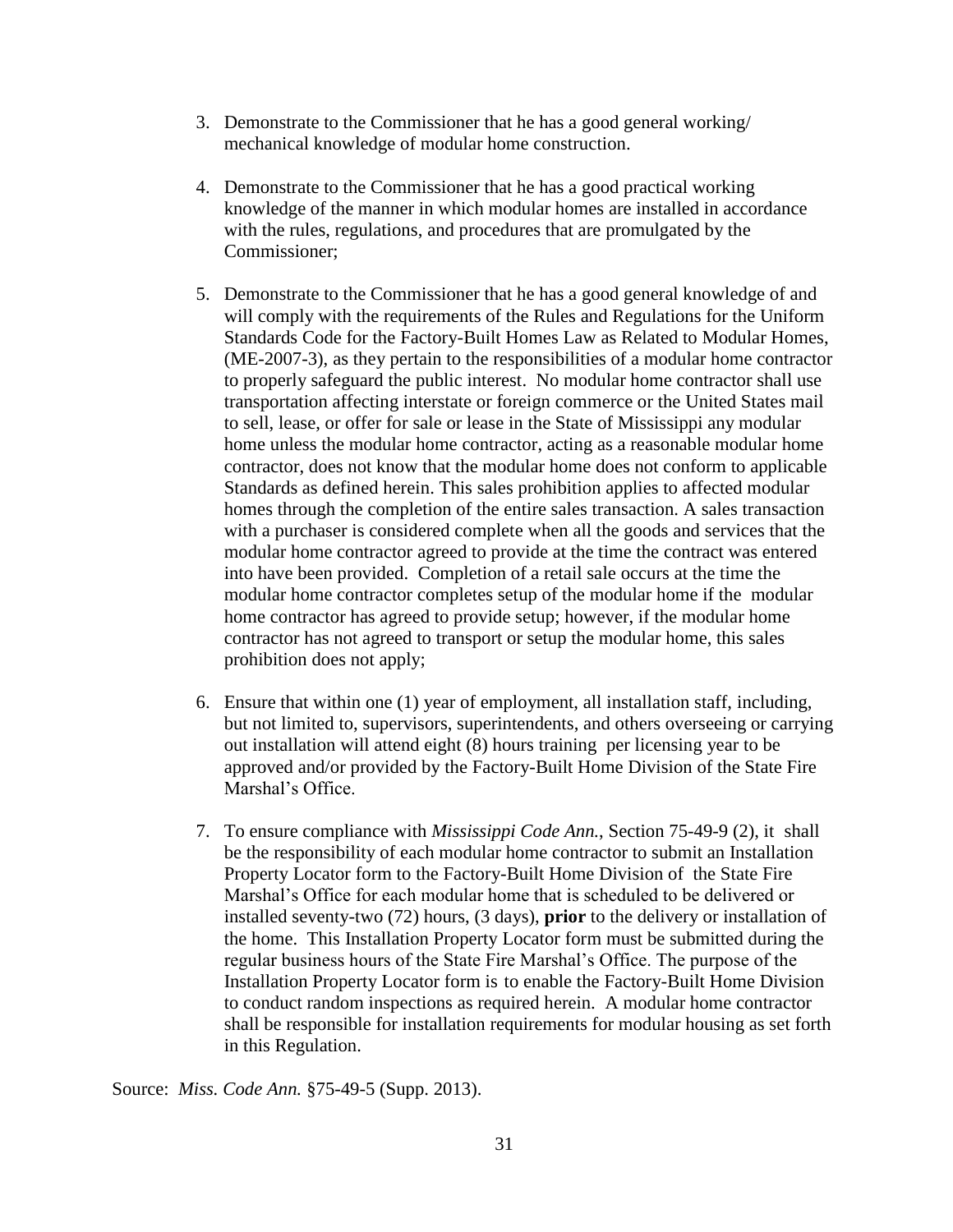#### **Rule 3.03.9**: Installer/Transporter

In order to protect the health, safety, and welfare of the public of the State of Mississippi, each applicant for an installer/transporter license shall comply with the following requirements:

- 1. Prior to the issuance of a privilege license:
	- a. Verify in writing and/or submit a copy of an appropriate training certificate that he has attended an approved eight (8) hour installation and set-up training class.
	- b. Demonstrate to the Commissioner that he has obtained a written certification from each manufacturer of any modular home he will be installing by providing a copy of the manufacturer certification(s) to this Division.
- 2. Demonstrate to the Commissioner that he has a good general working/ mechanical knowledge of modular home construction and repair.
- 3. Demonstrate to the Commissioner that the set-up crew shall insure that the modular home manufacturer's installation instructions shall be available on the job site at the time of installation and/or inspection, as required by the Factory-Built Home Division of the State Fire Marshal's Office.
- 4. Demonstrate to the Commissioner that he has a good general knowledge of and will comply with the requirements of the International Residential Code, as it pertains to the responsibilities of installers or transporters to properly safeguard the public interest.
- 5. Demonstrate to the Commissioner that he is in compliance with the applicable requirements of the Mississippi Department of Transportation (MDOT), as the regulatory agency for transportation in the State of Mississippi. All licensees (manufacturers, retailers, modular home contractors, developers, and installer/transporters) shall comply with the requirements regarding transportation of modular homes under the jurisdiction of MDOT in the State of Mississippi.
- 6. Demonstrate that he will attend eight (8) hours of training per licensing year (July 1 - June 30) as provided by, approved by, or recommended by the Factory-Built Home Division of the State Fire Marshal's Office.
- 7. All installer/transporters, retailers, modular home contractors, and developers who install modular homes shall be required to display a license decal on the driver's door and passenger door of all trucks (toter) and service vehicles. The original decal will be issued by the State Fire Marshal's Office/Factory-Built Home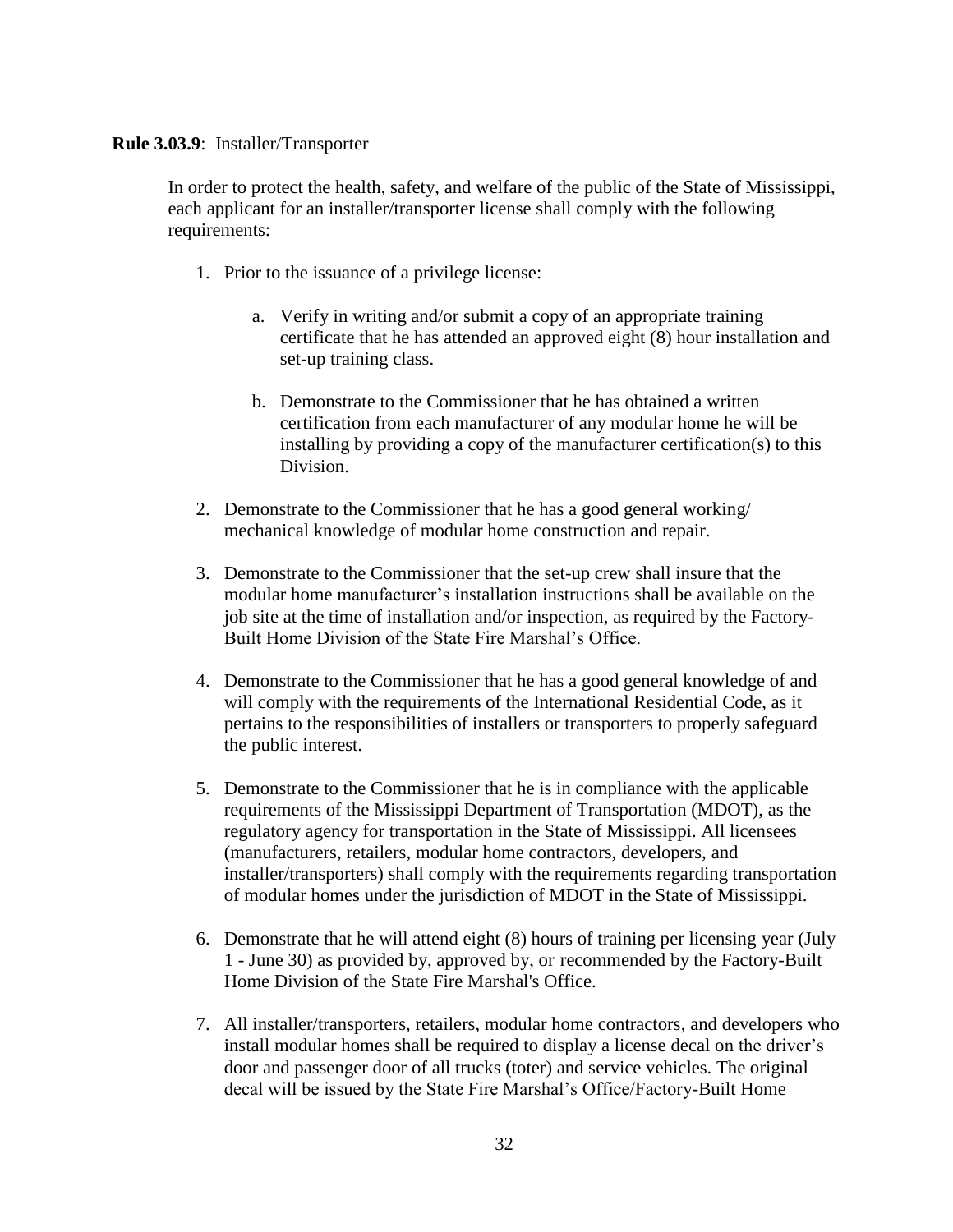Division, based upon the number requested in an application submitted by the licensee at time of renewal. Any additional decals required by the licensee will have to be requested by application submitted to the Division. This decal shall be color coded to denote the current date of the licensing period. The decal must be placed on the driver's door and passenger door of the vehicle in plain view to verify the existence of a current license.

- 8. On or from July 1, 2005, after the receipt of verifiable information from any source, all independent contract installers retained by homeowners, retailers, developers, modular home contractors, or manufacturers shall be subject to the fines as set forth in this Regulation for the improper installation of modular homes.
- 9. All independently contracted installers/transporters, retailers, developers, modular home contractors, or manufacturers shall permanently attach a serial numbered installation data label near the electrical panel box on each modular home to verify it has been installed in accordance with the manufacturer's specifications and the authority having jurisdiction in coded areas as defined in this Regulation. In the absence of installation manual, all independently contracted installers/transporters, retailers, developers, modular home contractors, or manufacturers shall comply with the State of Mississippi's rules and regulations by doing the following:
	- a. Requesting such installation data labels from the State Fire Marshal's Office, who will supply decals to each licensed retailer, developer, modular home contractor or installer/transporter upon written request. Each installation data label will have the installer's name, address, date of installation, and license number, and will bear the following statement:

THIS FACTORY-BUILT, MOBILE OR MODULAR HOME HAS BEEN INSTALLED IN COMPLIANCE WITH THE UNIFORM STANDARDS CODE FOR THE FACTORY-BUILT HOMES LAW. ANYONE TAMPERING WITH OR REMOVING THIS INSTALLATION DECAL FROM THIS UNIT WILL BE PROSECUTED AS SET FORTH IN THESE RULES AND REGULATIONS, AND SHALL BE SUBJECT TO SUSPENSION OR REVOCATION OF THEIR PRIVILEGE LICENSE. (*MISSISSIPPI CODE ANN.*, SECTION 75-49-1 *ET SEQ*., (1972 AND 2013 SUPP.).

Source: *Miss. Code Ann.* §75-49-5 (Supp. 2013).

# **Rule 3.03.9-1 -** Written Examination for Installer/Transporters

Effective July 1, 2005, to demonstrate to the Commissioner that he has a good practical working knowledge of the manner in which modular homes are installed, and in accordance with rules, regulations and procedures promulgated by the Factory-Built Home Division of the State Fire Marshal's Office, every installer/transporter who transports or installs modular homes within the State of Mississippi shall have passed a written examination. A passing score shall be a score of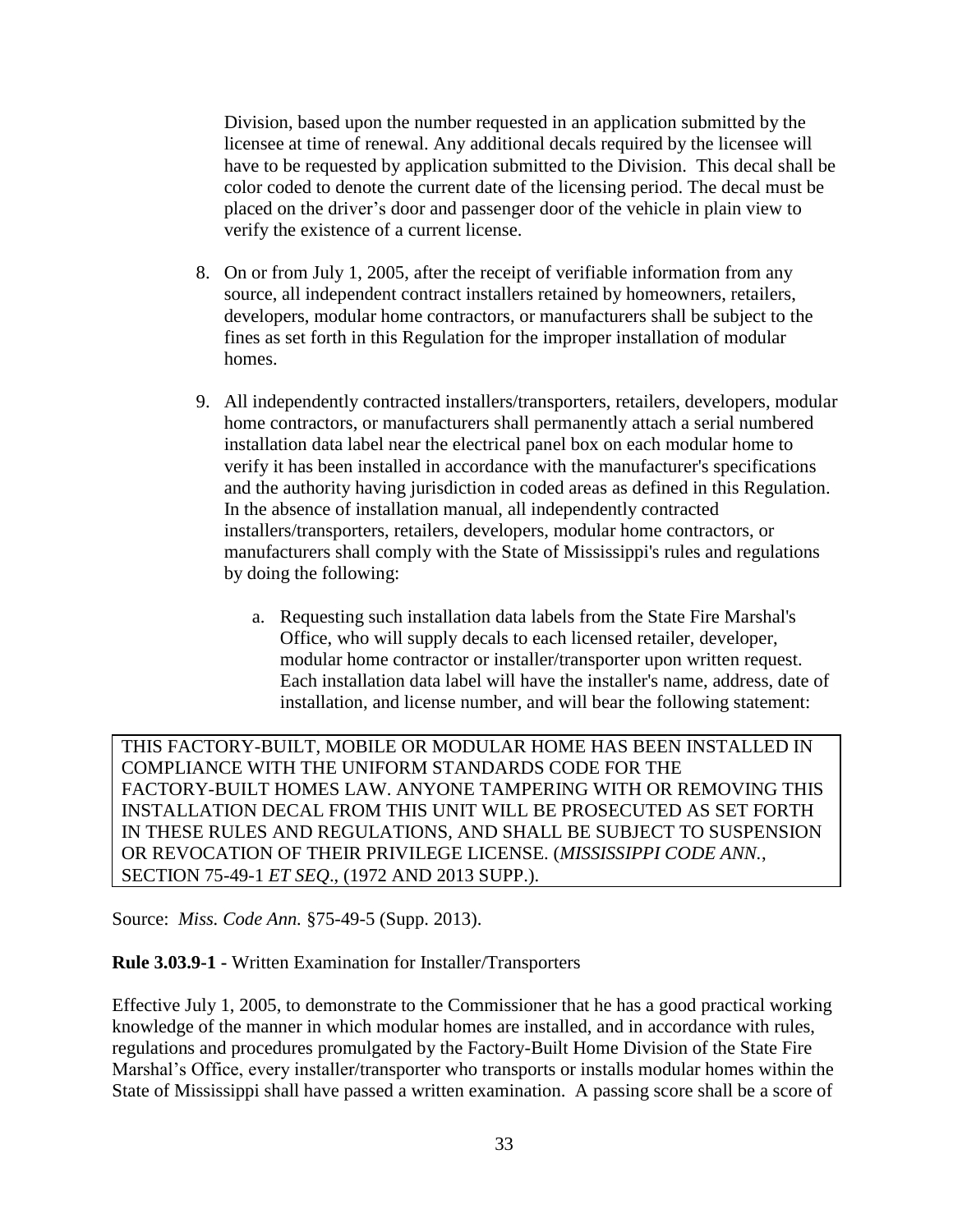70 or above. The examination shall consist of questions determined by the Commissioner to establish an applicant's knowledge related to the rules and regulations and administration relative to modular homes in the State of Mississippi and questions specifically related to the practical installation of modular homes in this state. The examination shall be provided by the Commissioner or by testing service acting on behalf of the Commissioner. The applicant is responsible for registering with the testing service to schedule the examination and is responsible for all fees. The applicant shall follow all procedures established with regard to conduct at the examination. Failure to comply with all procedures established with regard to conduct at the examination may be grounds for denial of the application.

Source: *Miss. Code Ann.* §75-49-5 (Supp. 2013).

### **Rule 3.04:** Inspection Procedures

### **Rule 3.04.1:** General

To ensure compliance with this Regulation and applicable Mississippi law, the Factory-Built Home Division of the State Fire Marshal's Office shall:

- 1. Periodically inspect each manufacturing location to assist and insure that modular homes are being constructed in compliance with the International Residential Code and this Regulation.
- 2. Periodically inspect each modular home contractor, retailer, and developer location to insure that modular homes offered for sale and being installed comply with the International Residential Code and this Regulation.
- 3. At reasonable hours and without advance notice:
	- a. Inspect any activities carried on by a modular home manufacturer, retailer, modular home contractor, developer, installer, or transporter which are regulated hereunder; and
	- b. Monitor the performance of any approved modular home inspection agency in order to determine whether it is properly discharging its responsibilities under this Regulation.
- 4. Periodically inspect site locations where modular homes have been delivered by retailers, modular home contractors, developers, or installer/transporters, when such home is to be used for human habitation to insure that the home is properly installed as required by these Regulations and *Mississippi Code Ann.*, Section 75-49-7.
- 5. Manufacturing plants located in or outside the State of Mississippi, distributors, modular home retailer's sales lots, developer's lots, modular home contractor's construction sites, and installer/transporter's business locations and equipment shall be subject to inspections by State Chief Deputy Fire Marshal, State Deputy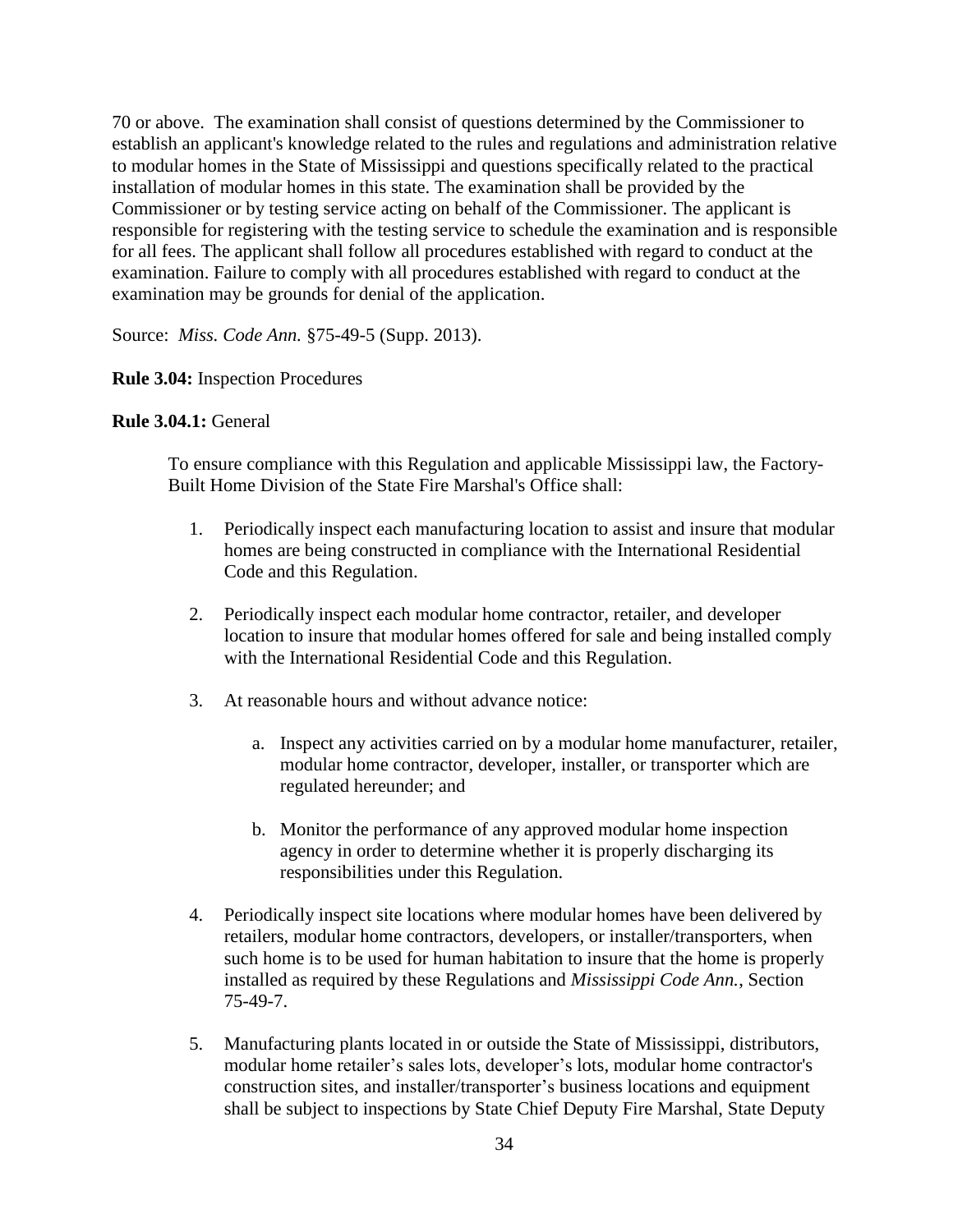Fire Marshal's or their duly authorized representative as required to insure compliance with *Mississippi Code Ann.*, Section 75-49-11, as well as this Regulations.

Source: *Miss. Code Ann.* §75-49-5 (Supp. 2013).

**Rule 3.04.1-1-** Inspection Results and Non-Compliance Tag Attachment

- A. Results of the Division's inspection may be made available to the modular home manufacturers, modular home contractors, retailers or developers upon written request. When serious violations are found, the Factory-Built Home Division of the State Fire Marshal's Office shall immediately attach a non-compliance identification tag to the unit in question.
- B. It shall be a violation of this Regulation for any factory built home to be sold or offered for sale which has a non-compliance identification tag attached. The wording on such tag shall be as follows:

"This unit, having been found to be in NON-COMPLIANCE with the Uniform Standards Code for Factory-Built Homes Law as Related to Modular Homes and its implementing Regulation, shall not be sold or offered for sale in the State of Mississippi. Anyone tampering with or removing this Non-Compliance Identification Tag from this unit will be prosecuted as set forth in the Regulation and shall be subject to revocation of his license."

- C. A non-compliance identification tag attached to a unit may be removed only by the Factory-Built Home Division of the State Fire Marshal's Office. Such tag shall be completed as required by the non-compliance identification tag.
- D. When the State Fire Marshal has reasonable ground to believe that a unit has been constructed in non-compliance with the Standards as defined herein, he may require, at the manufacturer's expense, that the walls, floors, decking, or other panels be removed for the purpose of inspection.
- E. Units having been identified as being in non-compliance with this Regulation and having a non-compliance tag attached may be transported and relocated only after written notice has been given to the Factory-Built Home Division of the State Fire Marshal's Office. Such written notice will set forth the purpose for moving such unit, to whom the unit is to be delivered, along with the complete mailing address and telephone number of the person to whom the unit is to be delivered, the serial number of the unit, and any other information as may be requested by the State Fire Marshal's Office.
- F. When these violation(s) have been corrected, the unit in question shall be re-inspected by the Factory-Built Home Division of the State Fire Marshal's Office. If the unit is then found to be in compliance with the International Residential Code, the inspector shall remove the non-compliance identification tag. The unit can then be sold or offered for sale.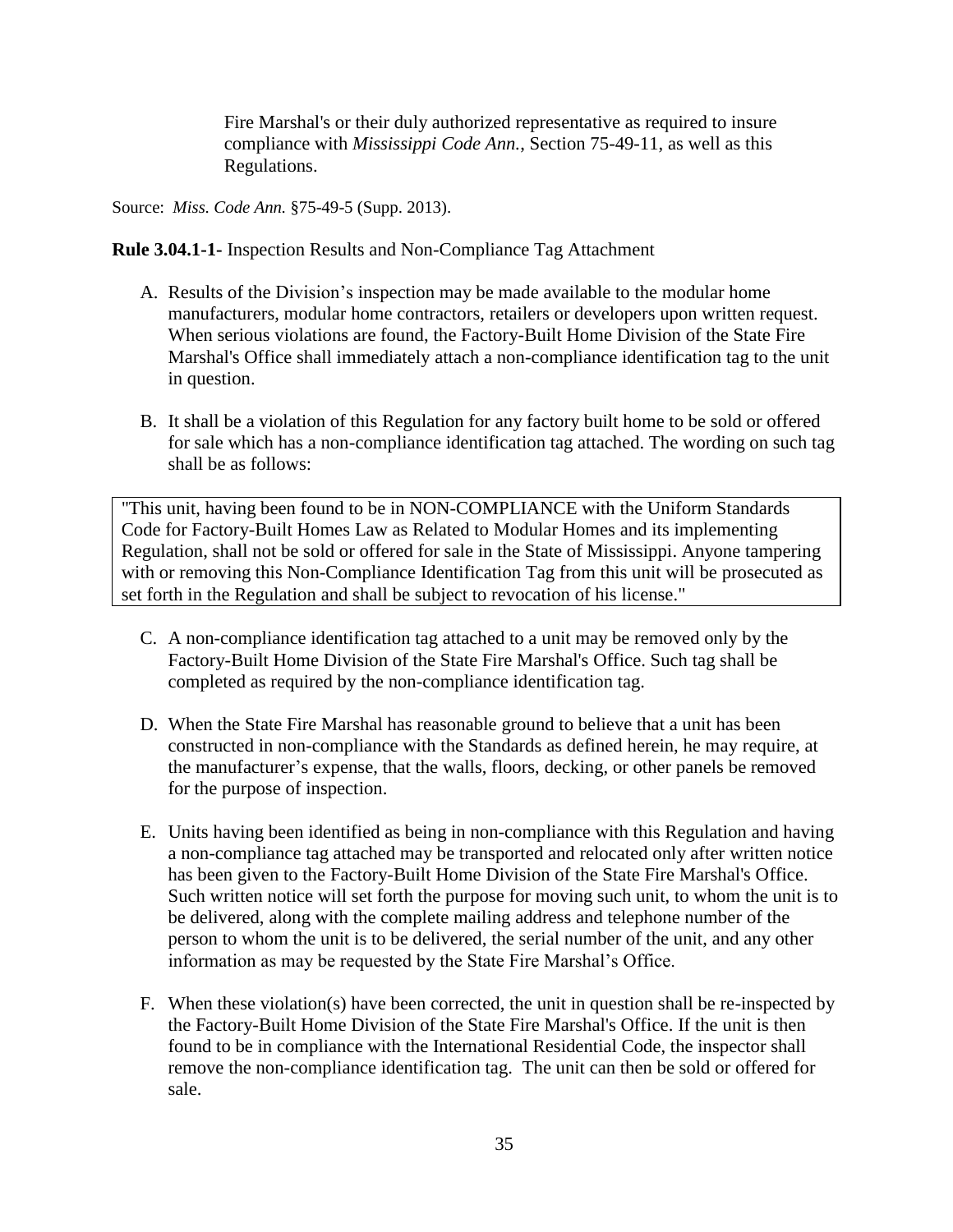- G. All modular homes, delivered by retailers, modular home contractors, developers or installers/transporters to any site where such home is to be used for human habitation shall be in accordance with all rules, regulations and procedures required by the Factory-Built Home Division of the State Fire Marshal's Office, pursuant to *Mississippi Code Ann.*, Section 75-49-7 (1992 and Supp. 2013).
- H. In the interest of public safety, deputy state fire marshals, who are certified law enforcement officers, are duly authorized to stop and conduct inspections of installers/transporters that are transporting modular homes to verify compliance with The Mississippi Uniform Standards Code for Factory-Built Homes Law, *Mississippi Code Ann.*, Section 75-49-1, *et seq*.*,* (1992 and 2013 Supp.) and this Regulation.

Source: *Miss. Code Ann.* §75-49-5 (Supp. 2013).

**Rule 3.05:** Hearings, Appeals, And Penalties

#### **Rule 3.05.1**: Hearings and Appeals

- A. An administrative review of all licensees' (manufacturers, retailers, developers, modular home contractors and installers/transporters) privilege licenses pursuant to *Mississippi Code Ann.*, Section 75-49-9 (7) (1992 and Supp. 2013), shall be conducted upon receipt of a verifiable written complaint of any nature that exceeds sixty (60) days in length without resolution. This administrative review may result in a possible administrative hearing pursuant to *Mississippi Code Ann.*, Section 75-49-13. The sixty (60) day period shall not serve as a mandatory waiting period. In the appropriate case, the Commissioner may, at his discretion, schedule an administrative hearing prior to the expiration of sixty (60) days.
- B. The Commissioner shall not deny an application for a license without first providing the applicant a hearing, or an opportunity to be heard, on the question of whether he is qualified under the provisions of the applicable Mississippi law and this Regulation to receive the license for which the applicant filed an application.
- C. The Commissioner shall not revoke or suspend a license without first giving the licensee a hearing, or an opportunity to be heard, on the question of whether there are sufficient grounds, under the provisions of the applicable Mississippi law and this Regulation, on which to base such revocation or suspension.
- D. Any interested party shall have the right to have the Commissioner call a hearing for the purpose of taking action in respect to any matter within the Commissioner's jurisdiction by filing with the Commissioner a verified written complaint setting forth the grounds on which the complaint is based.
- E. The Commissioner may on his own motion call a hearing for the purpose of taking action in respect to any matter within his jurisdiction.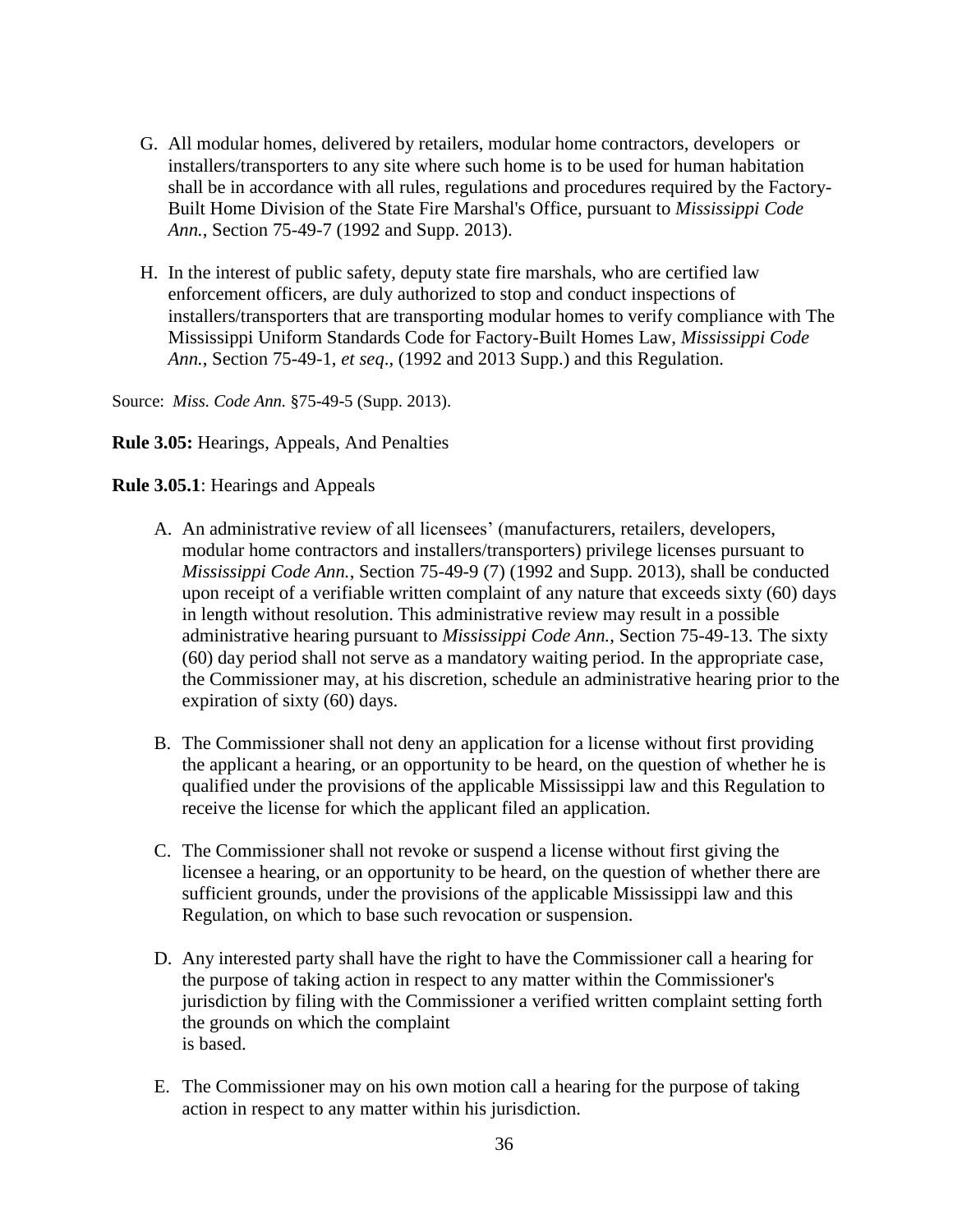- F. When a hearing is to be held before the Commissioner, the Commissioner shall give written notice thereof to all parties whose rights may be affected thereby. The notice shall set forth the reason for the hearing, the questions or issues to be decided by the Commissioner at such hearing, and the time for and place where the hearing will be held. All such notices shall be mailed to all parties whose rights may be affected by such hearing by registered or certified mail, addressed to their last known address.
- G. All parties whose rights may be affected at any hearing before the Commissioner shall have the right to appear personally and by counsel, to cross-examine witnesses appearing against them, and to produce evidence and witnesses in their own behalf. The Commissioner shall make and keep a record of each such hearing and shall provide a transcript thereof to any interested party upon such party's written request and at the party's expense. The Commissioner will provide a transcript to the requesting party AFTER receiving payment for the transcript. Testimony taken at all hearings shall be taken either stenographically or by machine.
- H. If any party who is notified of a hearing as outlined herein fails to appear at such hearing, either in person or by counsel, the Commissioner may make any decision and take any action he deems necessary or appropriate with respect to any issues or questions scheduled for the hearing. In accordance with the applicable Mississippi law and this Regulation, the defaulting party shall have no right to appeal such a decision of the Commissioner.
- I. All decisions of the Commissioner with respect to the hearings provided for in this section shall be incorporated into orders of the Commissioner. All such orders shall be made available during normal office hours for inspection by interested persons.
- J. It shall be the duty of the sheriffs and constables of the counties of this state and of any employee of the Commissioner, when so directed by the Commissioner, to execute any summons, citation, or subpoena which the Commissioner may cause to be issued and to make his return thereof to the Commissioner. The sheriffs and constables so serving and returning same shall be paid for so doing the same fees provided for such services in circuit court. Any person who appears before the Commissioner or a duly designated employee of his department in response to a summons, citation, or subpoena shall be paid the same witness fee and mileage allowance as witnesses in the circuit court. In case of failure or refusal on the part of any person to comply with any summons, citation, or subpoena issued and served as above authorized or in the case of the refusal of any person to testify or answer to any matter regarding which he may be lawfully interrogated or the refusal of any person to produce his record books and accounts relating to any matter regarding which he may be lawfully interrogated, the chancery court of any county of the State of Mississippi, or any chancellor of any such court in vacation, may, on application of the Commissioner, issue an attachment for such person and compel him to comply with such summons, citation, or subpoena and to attend before the Commissioner or his designated employee and to produce the documents specified in any subpoena duces tecum and give his testimony upon such matters as he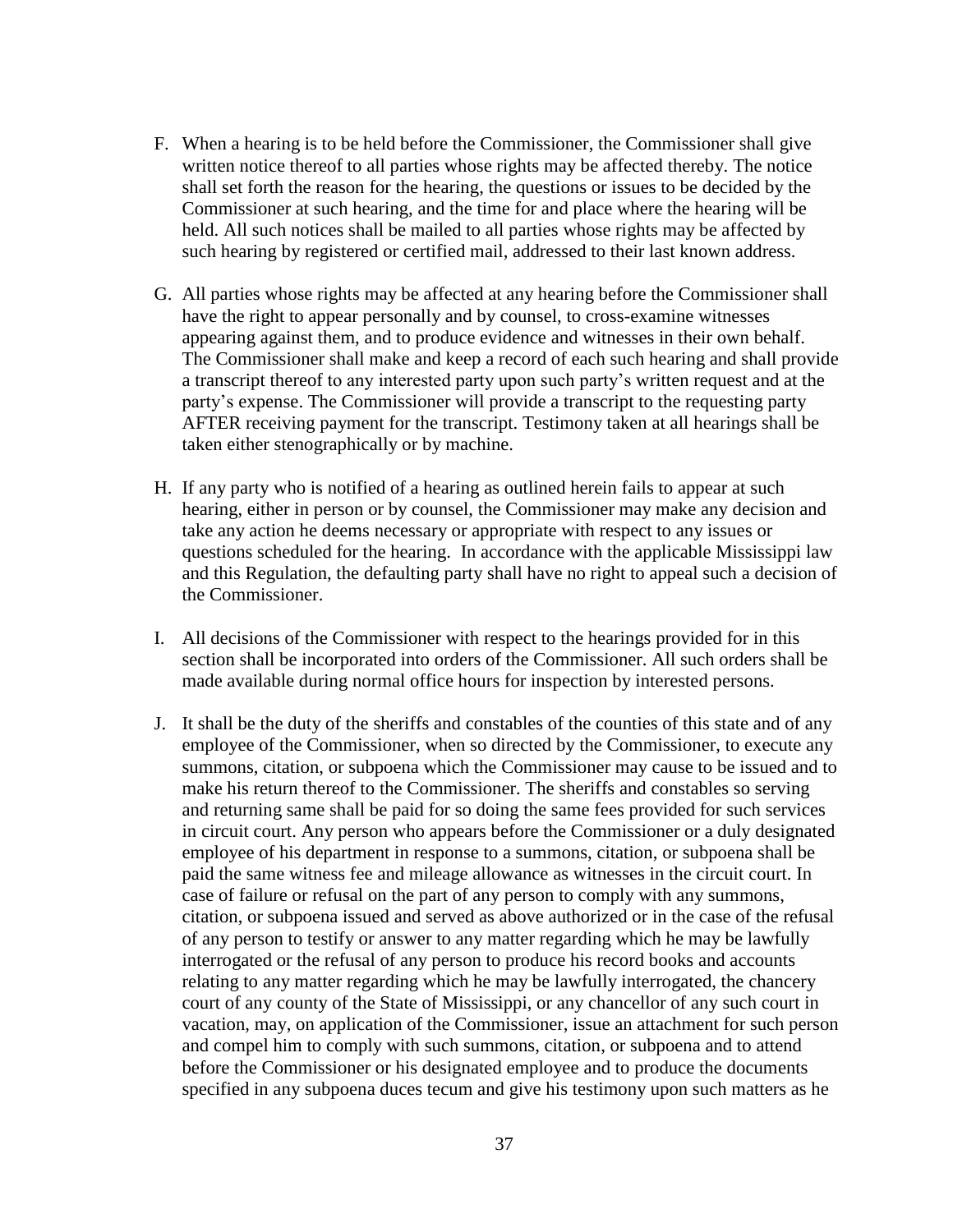may be lawfully required. Any such chancery court, or any chancellor of any such court in vacation, shall have the power to punish for contempt, as in case of disobedience of like process issued from or by any such chancery court, or by refusal to testify therein in response to such process, and such person shall be taxed with the costs of such proceedings.

- K. No decision of the Commissioner made as a result of a hearing under the provisions of this section shall become final with respect to any party affected and aggrieved by such decision until such party shall have exhausted or shall have had an opportunity to exhaust all of his remedies provided for by this section; provided, however, any such decision may be made final if the Commissioner finds that failure to do so would be detrimental to the public interest or public welfare, but the finality of any such decision shall not prevent any party or parties affected and aggrieved thereby to appeal the same in accordance with the appellate procedure set forth in this section.
- L. The Commissioner shall prescribe the rules of order or procedure to be used in hearings or other proceedings before him; however, these rules of order or procedure shall not be in conflict or contrary to the provisions of "The Uniform Standards Code for Factory-Built Homes Law," codified at *Mississippi Code Ann.*, Section 75-49-1 *et seq.*
- M. In accordance with *Mississippi Code Ann.* Section 75-49-13 (9), the following procedure shall govern in taking and perfecting appeals:
	- 1. Any person who is a party to any hearing before the Commissioner and who is aggrieved by any decision of the Commissioner with respect to any hearing before him, unless prevented by the provisions of paragraph H. of this section, shall have the right of appeal to the chancery court of the county of such person's residence or principal place of business within this state. If any such person is a nonresident of this state, he shall have the right of appeal to the chancery court of the first judicial district of Hinds County, Mississippi. All such appeals shall be taken and perfected within sixty (60) days from the date of the decision of the Commissioner which is the subject of the appeal. The chancery court to which such appeal is taken may affirm such decision or reverse and remand the same to the Commissioner for further proceedings as justice may require or dismiss such decision. All such appeals shall be taken and perfected, heard and determined, either in term time or in vacation, on the record, including a transcript of pleadings and evidence, both oral and documentary, heard and filed before the Commissioner. In perfecting any appeal provided by herein, the provisions of law respecting notice to the reporter and allowance of bills of exceptions, now or hereafter in force, respecting appeals from the chancery court to the supreme court shall be applicable, provided, however, that the reporter shall transcribe his notes, taken stenographically or by machine, and file the record with the Commissioner within thirty (30) days after approval of the appeal bond, unless, on application of the reporter, or of the appellant, an additional fifteen (15) days shall have been allowed by the Commissioner to the reporter within which to transcribe his notes and file the transcript of the record with the Commissioner.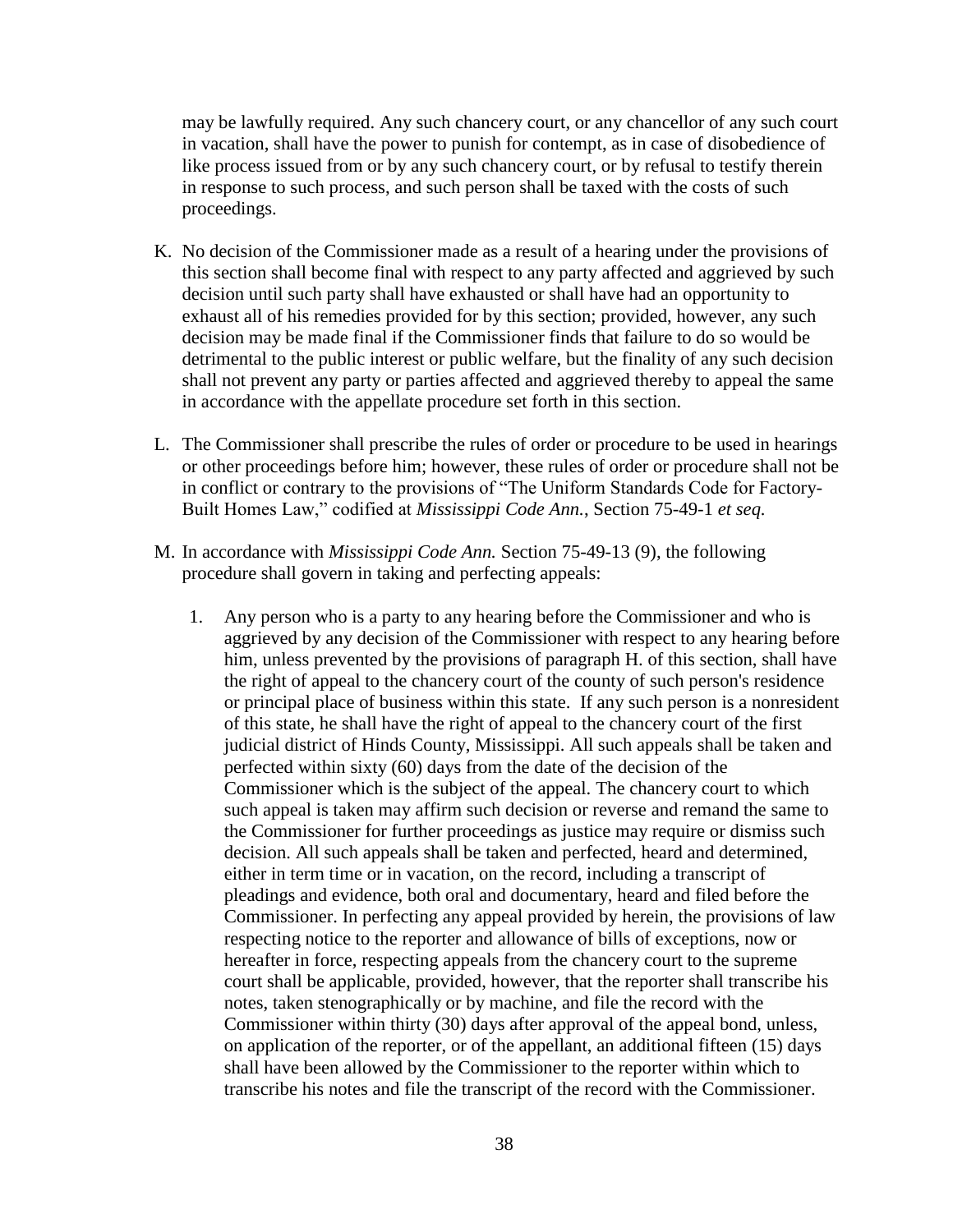- 2. Upon the filing with the Commissioner of a petition of appeal to the proper chancery court, it shall be the duty of the Commissioner, as promptly as possible, and in any event within sixty (60) days after approval of the appeal bond, to file with the clerk of said chancery court to which the appeal is taken, a copy of the petition for appeal and of the decision appealed from, and the original and one (1) copy of the transcript of the record of the proceedings and evidence before the Commissioner After the filing of said petition, the appeal shall be perfected by the filing of a bond in the penal sum of Five Hundred Dollars (\$500.00) with two (2) sureties or with a surety company qualified to do business in Mississippi as surety, conditioned to pay the costs of such appeal, said bond to be approved by the Commissioner or by the clerk of the chancery court to which such appeal is taken.
- N. Nothing in this Regulation shall prohibit informal disposition by settlement or consent order, *i.e.*, an order based upon an agreement in writing, between the parties in lieu of an administrative hearing.

Source: *Miss. Code Ann.* §75-49-13 (Supp. 2013).

# **Rule 3.05.2:** Civil Penalties

- A. When any provision of "The Uniform Standards Code for Factory-Built Homes Law," codified at *Mississippi Code Ann.*, Section 75-49-1, *et seq.* (1992 and Supp. 2013), is violated, the State Chief Deputy Fire Marshal, State Deputy Fire Marshals, or a duly authorized representative thereof shall file an appropriate action as set forth in *Mississippi Code Ann*., Section 75-49-13. The penalties include:
	- 1. Any person who knowingly and willfully violates any of the provisions of the applicable Mississippi law and this Regulation shall be liable to the State of Mississippi for a civil penalty of not more than One Thousand Dollars (\$1,000.00) for each such violation. Each violation of a provision of the applicable law and this Regulation made hereunder shall constitute a separate violation with respect to each factory built home or with respect to each failure or refusal to allow or perform an act required thereby, except that the maximum civil penalty may not exceed one million dollars (\$1,000,000.00) for any related series of violations occurring within one (1) year from the date of the first violation.
	- 2. An individual, or a director, officer or agent of a corporation, who knowingly and willfully violates any of the provisions of the applicable law or this Regulation in a manner which threatens the health and safety of any purchaser of a factory built home is guilty of a misdemeanor and, upon conviction thereof by a court of competent jurisdiction, shall be fined not more than One Thousand Dollars (\$1,000.00) or imprisoned not more than one (1) year, or both.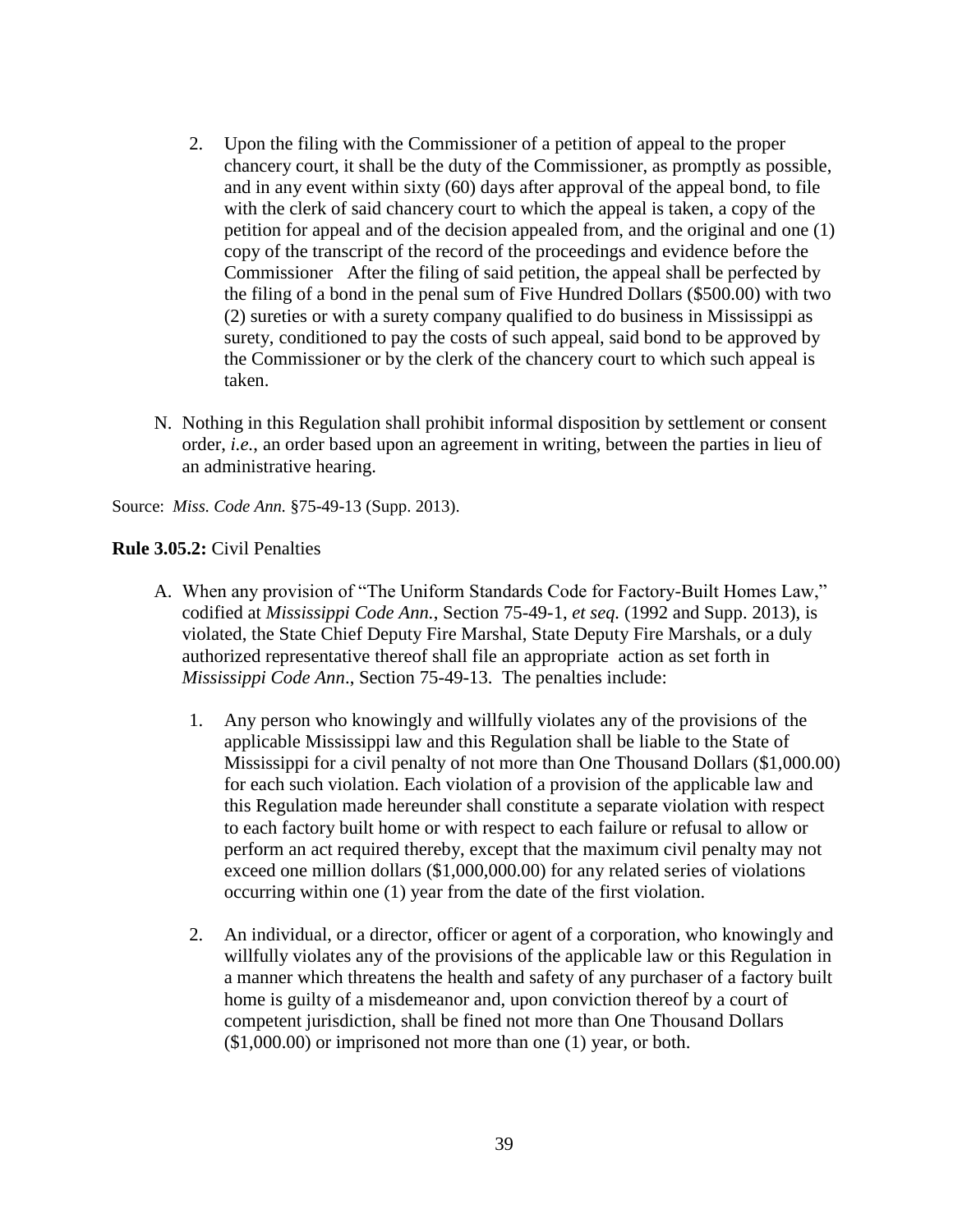- 3. This penalty shall not apply to any person who establishes that he did not have reason to know, in the exercise of due care, that such factory built home was not in conformity with applicable factory built construction and
- 4. safety standards, or to any person who, before such first purchase, holds a certificate issued by the manufacturer or importer of such factory built home to the effect that such factory built home conforms to all applicable factory built home construction and safety standards, unless such person knows that such factory built home does not so conform.
- 5. An individual, or director, officer or agent of a corporation, who knowingly and willfully fails to obtain a required license in accordance with the applicable Mississippi law and this Regulation, and who knowingly and willfully violates any provisions of the applicable Mississippi law and this Regulation or any amended rules and regulations made hereafter, with respect to the manufacture, sale, distribution, safe anchoring, and blocking of a factory built home when such home is intended to be used for human habitation, shall, upon conviction by a court of competent jurisdiction, be guilty of a misdemeanor and shall be fined not more than One Thousand Dollars (\$1,000.00) or imprisoned not more than one (1) year, or both.
- B. The schedule for civil penalties is listed below:
	- 1. First Offense -- \$250.00 per violation;
	- 2. Second Offense within twelve (12) months of the first offense -- \$500.00 per violation;
	- 3. Third Offense within twelve (12) months of the first offense-- \$1000.00 per violation;
	- 4. In lieu of the civil penalty and making the required corrections**,** the licensee has the option to request an administrative hearing

Source: *Miss. Code Ann.* §75-49-19 (Supp. 2013).

# **Rule 3.06**: Severability

If any provision of this Regulation or the application thereof to any person or circumstance is held invalid, such invalidity shall not affect other provisions or the application of the Regulation which can be given effect without the invalid provision or application, and to that end the provisions herein are declared to be severable.

Source: Miss. Code Ann. §75-49-5 (Supp. 2013).

**Rule 3.07:** Local Code Adoption and Inspection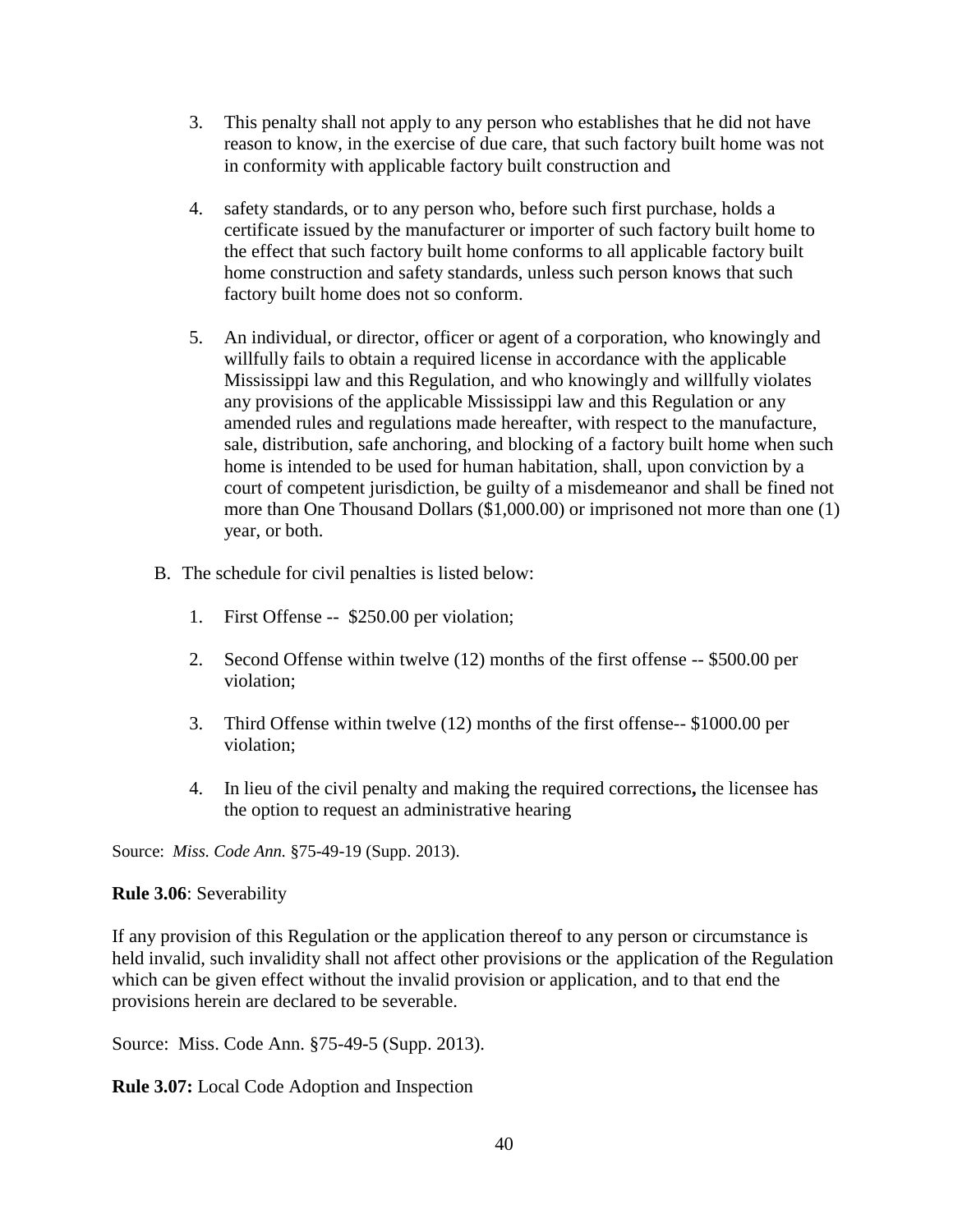### **Rule 3.07.1**: General

- A. Any local government (county or municipality) which has adopted the latest edition and appendices of the International Building Code published by the International Code Council (formerly the Southern Building Code) as published by the Southern Building Code Congress International (SBCCI), or the board of supervisors of any county that has adopted *Mississippi Code Ann.*, Section 75-49-21, will be regarded by the Factory-Built Home Division of the State Fire Marshal's Office as being in full compliance with this Regulation for the "Uniform Standards Code for Factory-Built Homes Law as related to Modular Homes." Resultantly, such county will assume responsibility for local code enforcement and inspections procedures for modular homes within their respective jurisdictions.
- B. Local governments may require, and charge a fee for, a building permit prior to the installation of a modular home or component. If requested by the local government, an applicant for such permit shall furnish the following information to the local government:
- 1. A statement, signed by the applicant or his agent (with the appropriate address), that the work to be performed under such permit will include the installation of a labeled modular home or component in accordance with the provisions of this Regulation;
- 2. A true copy of the approved building system pursuant to which the modular home or component was or is to be manufactured (unless that information has previously been furnished to such local government).
- 3. A local government may inspect site preparation work (including foundations) [not within the scope of the Standards as defined herein], as well as the structural, mechanical, plumbing, and electrical connection among modular homes, for compliance with applicable law. Copies of noted violations by the local government shall be forwarded to the State Fire Marshal's Office for review.

Source: *Miss. Code Ann.* §75-49-5; §73-49-21 (Supp. 2013).

# **Rule 3.07.2**: Preemption

- A. No county or municipal modular home ordinances, standards, or laws regarding modular home construction and design, which covers aspects of modular homes governed by the "Mississippi Uniform Standards Code for Factory-Built Homes Law" and this Regulation, shall be established or continue in effect with respect to modular homes subject this Regulation unless they are **identical** to the "Mississippi Uniform Standards Code for Factory-Build Homes Law" and this Regulation.
- B. No county or municipality may require, as a condition of entry into or sale in the State, a modular home certified by the application of the data plate required by this Regulation and the International Residential Code to be subject to county or municipality inspection to determine compliance with any ordinances, standards, or laws covering any aspect of